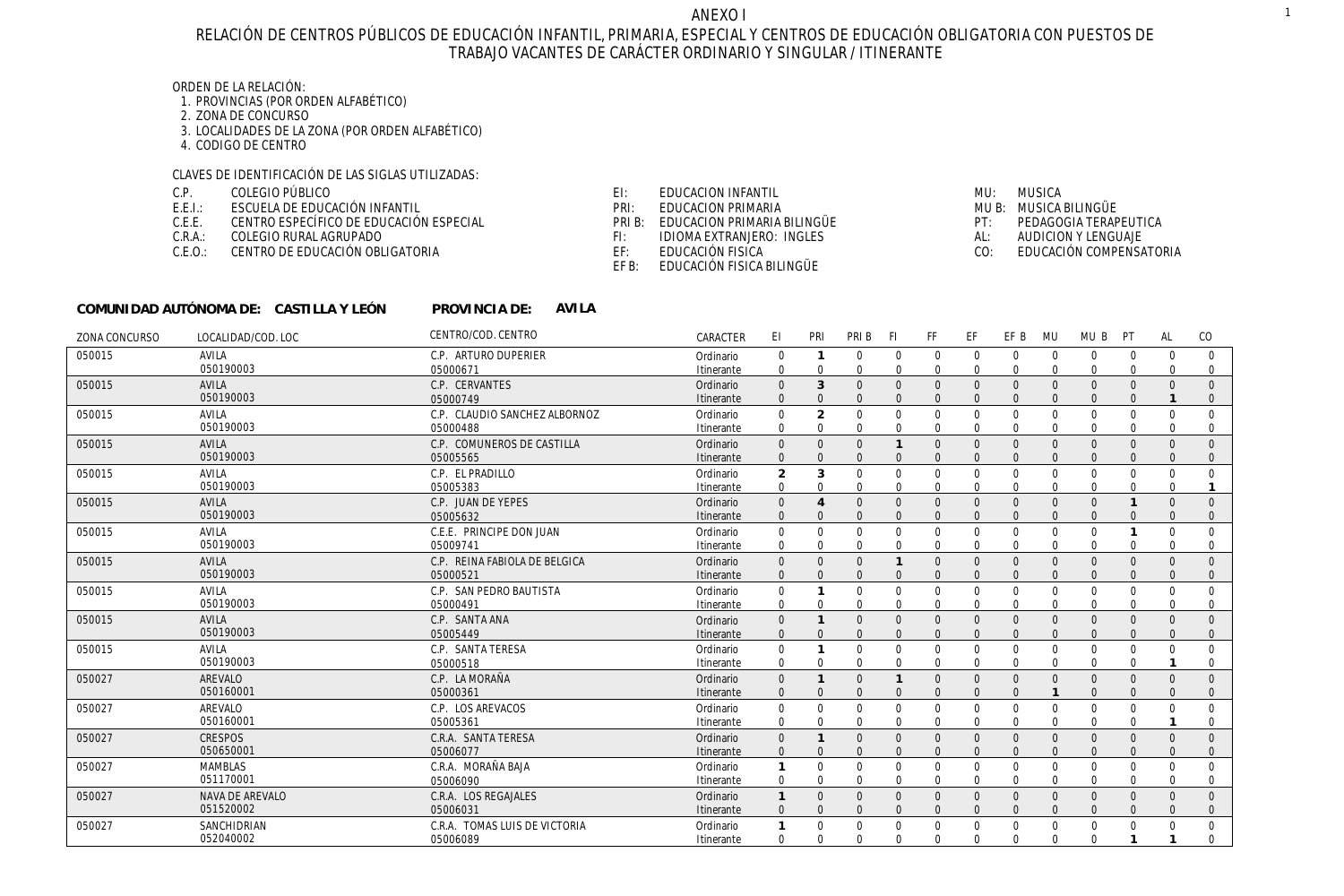## **AVILA COMUNIDAD AUTÓNOMA DE: CASTILLA Y LEÓN PROVINCIA DE:**

| ZONA CONCURSO | LOCALIDAD/COD. LOC                 | CENTRO/COD. CENTRO                    | CARACTER                | EI                           | PRI                         | PRI B                      | -FI                          | <b>FF</b>                  | EF                         | EF B                       | <b>MU</b>                   | MU B                       | PT                         | <b>AL</b>               | CO                          |
|---------------|------------------------------------|---------------------------------------|-------------------------|------------------------------|-----------------------------|----------------------------|------------------------------|----------------------------|----------------------------|----------------------------|-----------------------------|----------------------------|----------------------------|-------------------------|-----------------------------|
| 050039        | FRESNO (EL)                        | C.R.A. LOS FRESNOS                    | Ordinario               | $\overline{0}$               | $\mathbf{1}$                | $\Omega$                   | $\Omega$                     | $\mathbf{0}$               | $\overline{0}$             | $\Omega$                   | $\Omega$                    | $\mathbf{0}$               | $\mathbf{0}$               | $\Omega$                | $\Omega$                    |
|               | 050760001                          | 05005966                              | Itinerante              | $\Omega$                     | $\Omega$                    | $\mathbf{0}$               | $\mathbf{0}$                 | $\overline{0}$             | $\overline{0}$             | $\mathbf{0}$               | $\Omega$                    | $\mathbf{0}$               | $\mathbf{0}$               | $\Omega$                | $\mathbf 0$                 |
| 050039        | <b>MINGORRIA</b>                   | C.R.A. MIGUEL DELIBES                 | Ordinario               | $\mathbf{1}$                 | $\Omega$                    | $\Omega$                   | $\Omega$                     | $\mathbf 0$                | $\mathbf 0$                | $\mathbf 0$                | $\mathbf 0$                 | $\Omega$                   | $\Omega$                   | $\Omega$                | $\Omega$                    |
|               | 051280001                          | 05002722                              | Itinerante              | $\Omega$                     | $\Omega$                    | $\mathbf 0$                | $\mathbf 0$                  | $\mathbf{0}$               | $\mathbf{1}$               | $\mathbf{0}$               | $\mathbf 0$                 | $\mathbf{0}$               | $\mathbf 0$                | $\Omega$                | $\mathbf 0$                 |
| 050039        | MUÑOGALINDO                        | C.R.A. VALLE AMBLES                   | Ordinario               | $\mathsf{O}\xspace$          | $\mathbf{1}$                | $\mathbf{0}$               | $\mathbf{0}$                 | $\mathbf 0$                | $\mathsf 0$                | $\mathbf 0$                | $\overline{0}$              | $\mathbf{0}$               | $\mathbf{0}$               | $\mathbf{0}$            | $\overline{0}$              |
|               | 051380001                          | 05003571                              | Itinerante              | $\mathbf{0}$                 | $\Omega$                    | $\Omega$                   | $\Omega$                     | $\Omega$                   | $\Omega$                   | $\Omega$                   | $\Omega$                    | $\Omega$                   | $\Omega$                   | $\Omega$                | $\Omega$                    |
| 050039        | NAVALPERAL DE PINARES<br>051610001 | C.R.A. VALDELAVIA<br>05006119         | Ordinario<br>Itinerante | 1<br>$\mathbf 0$             | $\mathbf{0}$<br>$\Omega$    | $\mathbf 0$<br>$\mathbf 0$ | $\mathbf 0$<br>$\mathbf 0$   | $\mathbf 0$<br>$\mathbf 0$ | $\mathbf 0$<br>$\mathbf 0$ | $\mathbf 0$<br>$\mathbf 0$ | $\mathbf 0$<br>$\mathbf{1}$ | $\mathbf 0$<br>$\mathbf 0$ | $\mathbf 0$<br>$\mathbf 0$ | $\mathbf 0$<br>$\Omega$ | $\mathbf 0$<br>$\mathbf 0$  |
| 050039        | NAVAS DEL MARQUES (LAS)            | C.P. VICENTE ALEIXANDRE               | Ordinario               | $\mathsf{O}\xspace$          | $\mathbf{0}$                | $\mathbf{0}$               | $\mathbf{0}$                 | $\mathbf 0$                | $\mathbf 0$                | $\mathbf 0$                | $\Omega$                    | $\mathbf{0}$               | $\mathbf{0}$               | $\mathbf{0}$            | $\mathbf{0}$                |
|               | 051680003                          | 05003431                              | Itinerante              | $\mathbf{0}$                 | $\Omega$                    | $\mathbf{0}$               | $\Omega$                     | $\mathbf{0}$               | $\overline{0}$             | $\mathbf{0}$               | $\Omega$                    | $\mathbf{0}$               | $\Omega$                   | $\Omega$                | $\mathbf{1}$                |
| 050040        | <b>BARCO DE AVILA (EL)</b>         | C.P. JUAN ARRABAL                     | Ordinario               | 0                            | $\mathbf{0}$                | $\mathbf 0$                | $\mathbf{1}$                 | $\mathbf 0$                | $\mathbf 0$                | $\mathbf{0}$               | $\mathbf 0$                 | $\mathbf{0}$               | $\mathbf 0$                | $\Omega$                | $\Omega$                    |
|               | 050210001                          | 05000816                              | Itinerante              | $\mathbf 0$                  | $\mathbf 0$                 | $\mathbf 0$                | 0                            | $\mathbf 0$                | $\mathbf 0$                | $\mathbf 0$                | $\mathbf 0$                 | $\mathbf 0$                | 0                          | $\Omega$                | $\mathbf 0$                 |
| 050040        | HOYOS DEL ESPINO                   | C.R.A. ALTO GREDOS                    | Ordinario               | $\mathbf 0$                  | $\mathbf{1}$                | $\mathbf{0}$               | $\mathbf{0}$                 | $\mathbf{0}$               | $\mathbf{0}$               | $\overline{0}$             | $\Omega$                    | $\Omega$                   | $\Omega$                   | $\Omega$                | $\Omega$                    |
|               | 051050001                          | 05002345                              | Itinerante              | $\mathbf{1}$                 | $\Omega$                    | $\mathbf{0}$               | $\overline{2}$               | $\mathbf{0}$               | $\mathbf{0}$               | $\mathbf{1}$               | $\mathbf{1}$                | $\mathbf{0}$               | $\mathbf{1}$               | $\Omega$                | $\mathbf{0}$                |
| 050040        | PIEDRAHITA                         | C.P. GRAN DUQUE DE ALBA               | Ordinario               | 0                            | $\Omega$                    | $\mathbf 0$                | $\mathbf 0$                  | $\mathbf 0$                | $\mathbf 0$                | $\mathbf 0$                | $\overline{0}$              | $\mathbf{0}$               | $\mathbf 0$                | $\Omega$                | $\Omega$                    |
|               | 051860005                          | 05003751                              | Itinerante              | $\mathbf 0$                  | $\mathbf 0$                 | $\mathbf 0$                | $\mathbf 0$                  | $\mathbf 0$                | $\mathbf 0$                | $\mathbf{0}$               | $\mathbf{1}$                | $\mathbf 0$                | $\mathbf 0$                | $\Omega$                | $\mathbf 0$                 |
| 050052        | ARENAL (EL)                        | C.R.A. CAMILO JOSE CELA               | Ordinario               | $\mathbf{1}$                 | $\Omega$                    | $\mathbf{0}$               | $\mathbf{0}$                 | $\mathbf{0}$               | $\overline{0}$             | $\mathbf{0}$               | $\Omega$                    | $\mathbf{0}$               | $\mathbf{0}$               | $\Omega$                | $\mathbf{0}$                |
|               | 050130001                          | 05005875                              | Itinerante              | $\mathbf{0}$                 | $\mathbf{0}$                | $\Omega$                   | $\Omega$                     | $\mathbf{0}$               | $\mathbf{1}$               | $\Omega$                   | $\Omega$                    | $\Omega$                   | $\Omega$                   | $\Omega$                | $\mathbf{0}$                |
| 050052        | ARENAS DE SAN PEDRO                | C.P. ZORRILLA MONROY                  | Ordinario               | 1                            | $\mathbf{1}$                | $\mathbf 0$                | $\mathbf{1}$                 | $\mathbf 0$                | $\mathbf 0$                | $\mathbf 0$                | $\overline{0}$              | $\mathbf 0$                | $\mathbf 0$                | $\mathbf 0$             | $\mathbf{0}$                |
|               | 050140001                          | 05000257                              | Itinerante              | $\mathbf 0$                  | $\mathbf 0$                 | $\Omega$                   | $\Omega$                     | $\mathbf 0$                | $\mathbf 0$                | $\Omega$                   | $\Omega$                    | $\Omega$                   | $\Omega$                   | $\Omega$                | $\mathbf 0$                 |
| 050052        | LANZAHITA<br>051100001             | C.R.A. ARTURO DUPERIER                | Ordinario               | $\mathbf{1}$<br>$\mathbf{0}$ | $\mathbf{0}$<br>$\Omega$    | $\mathbf{0}$<br>$\Omega$   | $\mathbf{0}$<br>$\mathbf{1}$ | $\mathbf{0}$               | $\overline{0}$             | $\mathbf{0}$               | $\Omega$<br>$\Omega$        | $\mathbf{0}$               | $\mathbf{0}$               | $\Omega$                | $\Omega$                    |
|               |                                    | 05006120                              | Itinerante              |                              |                             |                            |                              | $\mathbf{0}$               | $\overline{0}$             | $\mathbf{0}$               |                             | $\mathbf{0}$               | $\Omega$                   | $\Omega$                | $\mathbf{0}$                |
| 050052        | POYALES DEL HOYO<br>051890001      | C.R.A. VETONIA<br>05005991            | Ordinario<br>Itinerante | $\mathbf 0$<br>$\mathbf 0$   | $\mathbf{1}$<br>$\mathbf 0$ | $\mathbf 0$<br>$\Omega$    | $\mathbf 0$<br>$\mathbf{1}$  | $\mathbf 0$<br>$\mathbf 0$ | $\mathbf 0$<br>$\mathbf 0$ | $\mathbf 0$<br>$\Omega$    | $\overline{0}$<br>$\Omega$  | $\mathbf 0$<br>$\mathbf 0$ | $\mathbf 0$<br>$\Omega$    | $\mathbf 0$<br>$\Omega$ | $\mathbf{0}$<br>$\mathbf 0$ |
| 050052        | SAN ESTEBAN DEL VALLE              | C.R.A. EL BARRANCO                    | Ordinario               | $\mathbf{0}$                 | $\mathbf{1}$                | $\mathbf{0}$               | $\mathbf{0}$                 | $\mathbf{0}$               | $\mathsf 0$                | $\mathbf{0}$               | $\overline{0}$              | $\mathbf{0}$               | $\mathbf{0}$               | $\Omega$                | $\mathbf{0}$                |
|               | 052070001                          | 05005887                              | Itinerante              | $\mathbf{0}$                 | $\Omega$                    | $\Omega$                   | $\Omega$                     | $\mathbf{0}$               | $\mathbf{1}$               | $\mathbf{0}$               | $\Omega$                    | $\mathbf{0}$               | $\Omega$                   | $\Omega$                | $\mathbf{0}$                |
| 050052        | VILLAREJO DEL VALLE                | C.R.A. EL VALLE                       | Ordinario               | 1                            | $\Omega$                    | $\mathbf 0$                | $\mathbf 0$                  | $\mathbf 0$                | $\mathbf 0$                | $\mathbf{0}$               | $\overline{0}$              | $\mathbf 0$                | $\mathbf 0$                | $\Omega$                | $\Omega$                    |
|               | 052620001                          | 05005978                              | Itinerante              | $\mathbf 0$                  | $\mathbf 0$                 | $\Omega$                   | $\mathbf{1}$                 | $\mathbf 0$                | $\mathbf 0$                | $\mathbf 0$                | $\Omega$                    | $\mathbf 0$                | $\mathbf 0$                | $\Omega$                | $\mathbf 0$                 |
| 050064        | <b>BARRACO</b>                     | C.P. SANTA TERESA DE JESUS            | Ordinario               | $\mathbf{0}$                 | $\overline{1}$              | $\mathbf{0}$               | $\mathbf{0}$                 | $\mathsf 0$                | $\mathsf 0$                | $\mathbf 0$                | $\mathbf{0}$                | $\mathbf{0}$               | $\mathbf{0}$               | $\mathbf{0}$            | $\mathbf{0}$                |
|               | 050220001                          | 05000831                              | Itinerante              | $\boldsymbol{0}$             | $\Omega$                    | $\mathbf{0}$               | $\mathbf{0}$                 | $\mathbf{0}$               | $\overline{0}$             | $\mathbf{0}$               | $\mathbf{0}$                | $\mathbf{0}$               | $\mathbf{0}$               | $\mathbf{0}$            | $\mathbf{0}$                |
| 050064        | <b>CEBREROS</b>                    | C.P. MORENO ESPINOSA                  | Ordinario               | $\overline{2}$               | $\mathbf 0$                 | $\mathbf 0$                | $\mathbf 0$                  | $\mathbf 0$                | $\mathbf 0$                | $\mathbf 0$                | $\mathbf 0$                 | $\mathbf 0$                | 0                          | $\Omega$                | $\mathbf{0}$                |
|               | 050570001                          | 05001535                              | Itinerante              | $\mathbf 0$                  | $\mathbf 0$                 | $\mathbf 0$                | $\mathbf 0$                  | $\mathbf 0$                | $\mathbf 0$                | $\mathbf{0}$               | $\mathbf 0$                 | $\mathbf 0$                | $\mathbf 0$                | $\Omega$                | $\overline{1}$              |
| 050064        | HOYO DE PINARES (EL)               | C.E.O. VIRGEN DE NAVASERRADA          | Ordinario               | $\boldsymbol{0}$             | $\mathbf{1}$                | $\mathbf{0}$               | $\mathbf 0$                  | $\mathbf 0$                | $\mathbf 0$                | $\mathbf 0$                | $\overline{0}$              | $\mathbf{0}$               | $\mathbf{0}$               | $\mathbf{0}$            | $\mathbf{0}$                |
|               | 051020001                          | 05002291                              | Itinerante              | $\boldsymbol{0}$             | $\overline{0}$              | $\mathbf{0}$               | $\mathbf{0}$                 | $\mathbf 0$                | $\mathbf 0$                | $\mathbf 0$                | $\Omega$                    | $\mathbf 0$                | $\mathbf{0}$               | $\mathbf{0}$            | $\mathbf 0$                 |
| 050064        | NAVALMORAL<br>051580001            | C.R.A. NAVAS DEL ALBERCHE<br>05006144 | Ordinario<br>Itinerante | $\mathbf 0$<br>$\mathbf 0$   | $\mathbf 0$<br>$\mathbf 0$  | $\mathbf 0$<br>$\mathbf 0$ | $\mathbf 0$<br>$\mathbf 0$   | $\mathbf 0$<br>0           | $\mathbf 0$<br>0           | $\mathbf 0$<br>$\mathbf 0$ | $\mathbf 0$<br>-1           | $\mathbf 0$<br>$\mathbf 0$ | $\mathbf 0$<br>0           | $\Omega$<br>$\Omega$    | $\mathbf 0$<br>$\mathbf 0$  |
| 050064        | TIEMBLO (EL)                       | C.P. TOROS DE GUISANDO                | Ordinario               | $\mathbf{1}$                 | $\mathbf{1}$                | $\mathbf{0}$               | $\mathbf 0$                  | $\overline{0}$             | $\mathsf 0$                | $\mathbf{0}$               | $\overline{0}$              | $\mathbf{0}$               | $\mathbf{0}$               | $\Omega$                | $\mathbf{0}$                |
|               | 052410005                          | 05004810                              | Itinerante              | $\mathbf{0}$                 | $\Omega$                    | $\mathbf{0}$               | $\mathbf{0}$                 | $\mathbf{0}$               | $\overline{0}$             | $\mathbf{0}$               | $\Omega$                    | $\mathbf{0}$               | $\Omega$                   | $\Omega$                | $\mathbf{0}$                |
| 050076        | ADRADA (LA)                        | C.P. VILLA DE LA ADRADA               | Ordinario               | $\mathbf 0$                  | $\overline{2}$              | $\mathbf 0$                | $\mathbf 0$                  | $\mathbf 0$                | $\mathbf 0$                | $\mathbf 0$                | $\mathbf 0$                 | $\Omega$                   | $\mathbf 0$                | $\Omega$                | $\mathbf 0$                 |
|               | 050020001                          | 05000038                              | Itinerante              | $\mathbf 0$                  | $\mathbf 0$                 | $\mathbf 0$                | $\mathbf 0$                  | $\mathbf 0$                | $\mathbf 0$                | $\mathbf{0}$               | $\mathbf 0$                 | $\mathbf 0$                | $\mathbf 0$                | $\Omega$                | $\mathbf 0$                 |
| 050076        | CASAVIEJA                          | C.P. DOÑA CONCEPCION ARENAL           | Ordinario               | $\overline{0}$               | 3                           | $\mathbf{0}$               | $\mathbf{0}$                 | $\overline{0}$             | $\overline{0}$             | $\mathbf{0}$               | $\overline{0}$              | $\mathbf{0}$               | $\mathbf{0}$               | $\mathbf{0}$            | $\mathbf{0}$                |
|               | 050540001                          | 05001493                              | Itinerante              | $\Omega$                     | $\Omega$                    | $\Omega$                   | $\Omega$                     | $\Omega$                   | $\Omega$                   | $\Omega$                   | $\Omega$                    | $\Omega$                   | $\Omega$                   | $\Omega$                | $\Omega$                    |
| 050076        | <b>MIJARES</b>                     | C.R.A. LAS TORRES                     | Ordinario               | $\mathbf 0$                  | $\mathbf 0$                 | $\mathbf 0$                | $\mathbf 0$                  | $\mathbf{0}$               | $\mathsf 0$                | $\mathbf 0$                | $\mathbf 0$                 | $\mathbf 0$                | $\mathbf 0$                | $\mathbf 0$             | $\mathbf 0$                 |
|               | 051270001                          | 05006016                              | Itinerante              | $\mathbf 0$                  | $\mathbf 0$                 | $\mathbf 0$                | $\mathbf 0$                  | $\mathbf 0$                | $\mathbf 0$                | $\mathbf 0$                | $\mathbf{1}$                | $\mathbf 0$                | $\mathbf 0$                | $\Omega$                | $\mathbf 0$                 |
| 050076        | SANTA MARIA DEL TIETAR             | C.R.A. ALTO TIETAR                    | Ordinario               | $\mathbf{1}$                 | $\mathbf{1}$                | $\mathbf{0}$               | $\mathbf{0}$                 | $\overline{0}$             | $\overline{0}$             | $\mathbf{0}$               | $\Omega$                    | $\mathbf{0}$               | $\mathbf{0}$               | $\Omega$                | $\mathbf{0}$                |
|               | 052270001                          | 05006132                              | Itinerante              | $\Omega$                     | $\Omega$                    | $\overline{2}$             | $\mathcal{D}$                | $\Omega$                   | $\Omega$                   | $\Omega$                   | $\mathbf{1}$                | $\Omega$                   | $\mathbf{1}$               | $\Omega$                | $\mathbf{1}$                |
| 050076        | SOTILLO DE LA ADRADA               | C.P. JUAN LUIS VIVES                  | Ordinario               | $\Omega$                     | 3                           | $\mathbf 0$                | $\mathbf 0$                  | $\mathbf 0$                | $\mathbf 0$                | $\mathbf 0$                | $\mathbf 0$                 | $\mathbf 0$                | $\mathbf 0$                | $\mathbf 0$             | $\mathbf 0$                 |
|               | 052400002                          | 05004780                              | Itinerante              | $\Omega$                     | $\Omega$                    | $\Omega$                   | $\Omega$                     | $\Omega$                   | $\Omega$                   | $\Omega$                   | $\Omega$                    | $\Omega$                   | $\Omega$                   | $\Omega$                | $\Omega$                    |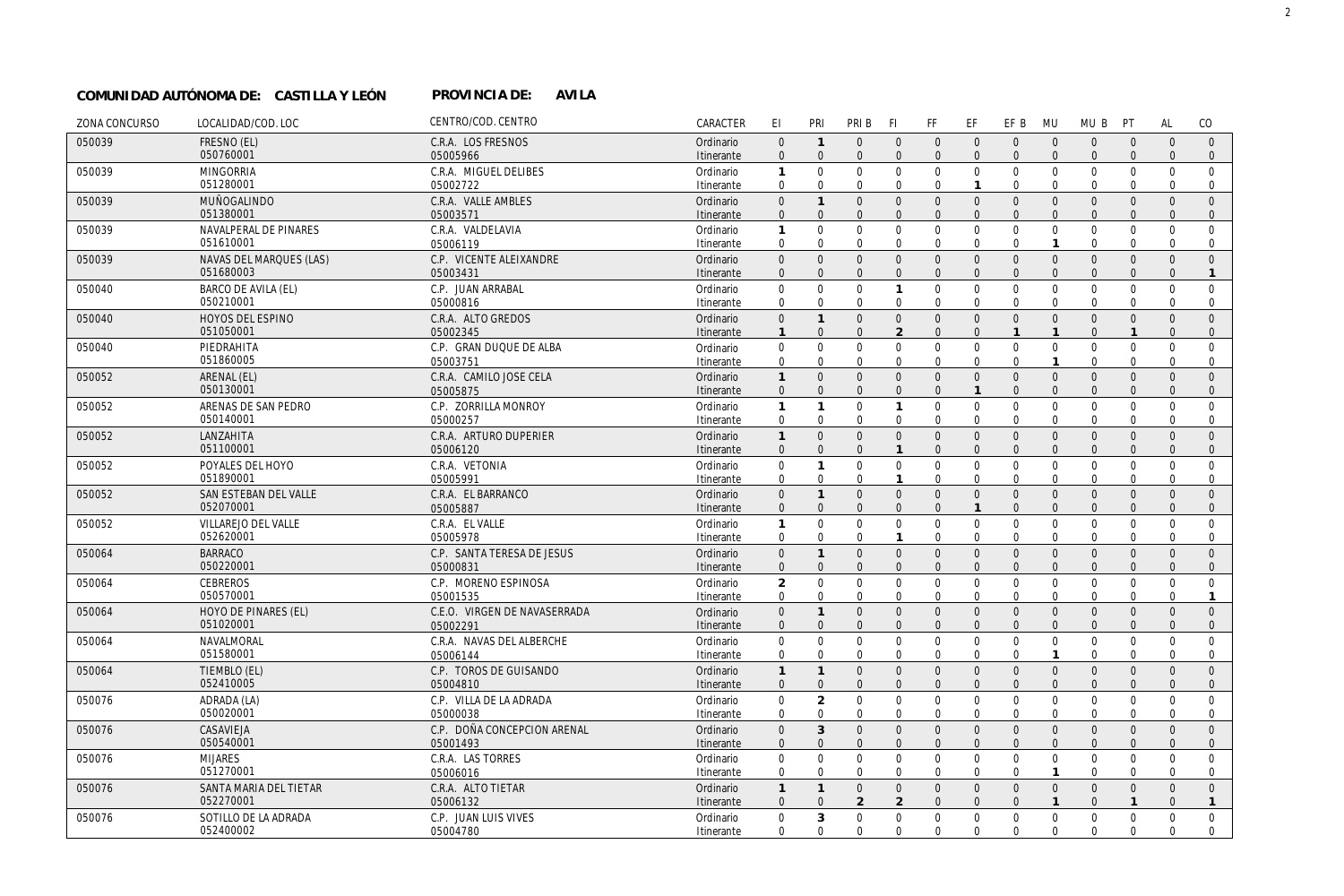#### **PROVINCIA DE: BURGOS COMUNIDAD AUTÓNOMA DE: CASTILLA Y LEÓN PROVINCIA DE:**

| ZONA CONCURSO | LOCALIDAD/COD. LOC         | CENTRO/COD. CENTRO                  | CARACTER                | EI                             | PRI                         | PRI B                       | -FI                     | FF                          | EF                            | EF B                    | <b>MU</b>                  | MU B                        | PT                            | <b>AL</b>            | CO                           |
|---------------|----------------------------|-------------------------------------|-------------------------|--------------------------------|-----------------------------|-----------------------------|-------------------------|-----------------------------|-------------------------------|-------------------------|----------------------------|-----------------------------|-------------------------------|----------------------|------------------------------|
| 090013        | <b>BURGOS</b>              | C.P. ALEJANDRO RGUEZ. DE VALCARCEL  | Ordinario               | $\Omega$                       | $\mathbf{3}$                | $\Omega$                    | $\Omega$                | $\mathbf 0$                 | $\mathbf 0$                   | $\mathbf{1}$            | $\overline{0}$             | $\mathbf{0}$                | $\overline{0}$                | $\Omega$             | $\mathbf 0$                  |
|               | 090590001                  | 09000975                            | Itinerante              | $\Omega$                       | $\Omega$                    | $\mathbf 0$                 | $\Omega$                | $\mathbf{0}$                | $\mathbf 0$                   | $\mathbf 0$             | $\Omega$                   | $\mathbf 0$                 | $\mathbf 0$                   | $\Omega$             | $\mathbf{0}$                 |
| 090013        | <b>BURGOS</b>              | C.P. ANTONIO MACHADO                | Ordinario               | $\Omega$                       | $\Omega$                    | $\Omega$                    | $\Omega$                | $\mathbf{0}$                | $\overline{1}$                | $\overline{0}$          | $\Omega$                   | $\mathbf{0}$                | $\Omega$                      | $\Omega$             | $\Omega$                     |
|               | 090590001                  | 09007805                            | Itinerante              | $\Omega$                       | $\Omega$                    | $\Omega$                    | $\Omega$                | $\overline{0}$              | $\overline{0}$                | $\Omega$                | $\Omega$                   | $\mathbf{0}$                | $\overline{0}$                | $\Omega$             | $\mathbf{0}$                 |
| 090013        | <b>BURGOS</b>              | C.P. CLAUDIO SANCHEZ ALBORNOZ       | Ordinario               | $\mathsf{O}\xspace$            | $\overline{2}$              | $\mathbf 0$                 | $\Omega$                | $\mathbf 0$                 | $\overline{0}$                | $\mathbf 0$             | $\Omega$                   | $\mathbf{0}$                | $\mathbf 0$                   | $\mathbf 0$          | $\mathbf 0$                  |
|               | 090590001                  | 09008202                            | Itinerante              | $\Omega$                       | $\Omega$                    | $\Omega$                    | $\Omega$                | $\Omega$                    | $\Omega$                      | $\Omega$                | $\Omega$                   | $\Omega$                    | $\Omega$                      | $\Omega$             | $\mathbf 0$                  |
| 090013        | <b>BURGOS</b>              | C.P. FERNANDO DE ROJAS              | Ordinario               | $\mathsf{O}\xspace$            | $\mathbf{1}$                | $\mathbf{0}$                | $\mathbf{0}$            | $\mathbf{0}$                | $\mathbf{1}$                  | $\mathbf{0}$            | $\mathbf{1}$               | $\mathbf{0}$                | $\overline{0}$                | $\Omega$             | $\mathbf{0}$                 |
|               | 090590001                  | 09008822                            | Itinerante              | $\Omega$                       | $\overline{0}$              | $\Omega$                    | $\Omega$                | $\overline{0}$              | $\mathbf 0$                   | $\mathbf{0}$            | $\Omega$                   | $\mathbf{0}$                | $\mathbf{0}$                  | $\Omega$             | $\mathbf 0$                  |
| 090013        | <b>BURGOS</b>              | C.P. FRANCISCO DE VITORIA           | Ordinario               | 0                              | $\mathbf{1}$                | $\mathbf{0}$                | $\Omega$                | $\mathbf 0$                 | $\mathbf 0$                   | $\mathbf{1}$            | $\mathbf 0$                | $\mathbf 0$                 | $\mathbf 0$                   | $\mathbf{0}$         | $\mathbf 0$                  |
|               | 090590001                  | 09000914                            | Itinerante              | $\mathbf 0$                    | $\mathbf 0$                 | $\mathbf 0$                 | $\Omega$                | $\mathbf 0$                 | $\mathbf 0$                   | $\mathbf 0$             | $\Omega$                   | $\mathbf 0$                 | $\mathbf 0$                   | $\Omega$             | $\mathbf{0}$                 |
| 090013        | <b>BURGOS</b>              | C.E.E. FRAY PEDRO PONCE DE LEON     | Ordinario               | $\mathbf{0}$                   | $\Omega$                    | $\mathbf{0}$                | $\Omega$                | $\mathbf{0}$                | $\overline{0}$                | $\mathbf{0}$            | $\Omega$                   | $\mathbf{0}$                | $\overline{0}$                | $\mathbf{1}$         | $\overline{0}$               |
|               | 090590001                  | 09008172                            | Itinerante              | $\mathbf{0}$                   | $\Omega$                    | $\mathbf{0}$                | $\Omega$                | $\mathbf{0}$                | $\overline{0}$                | $\mathbf{0}$            | $\Omega$                   | $\mathbf{0}$                | $\Omega$                      | $\mathbf{0}$         | $\mathbf{0}$                 |
| 090013        | <b>BURGOS</b><br>090590001 | C.P. FUENTES BLANCAS                | Ordinario               | $\mathbf 0$                    | 2                           | $\Omega$                    | $\Omega$                | $\mathbf 0$                 | $\Omega$                      | $\mathbf 0$             | $\Omega$<br>$\Omega$       | $\mathbf{0}$                | $\Omega$                      | $\Omega$             | $\Omega$                     |
|               |                            | 09001086                            | Itinerante              | $\mathbf 0$                    | $\mathbf 0$                 | $\mathbf 0$                 | $\mathbf 0$             | $\mathbf 0$                 | $\mathbf 0$                   | $\Omega$                |                            | $\mathbf{0}$                | $\mathbf 0$                   | $\Omega$             | $\overline{0}$               |
| 090013        | <b>BURGOS</b><br>090590001 | C.P. JUAN DE VALLEJO                | Ordinario               | $\mathsf{O}\xspace$            | $\overline{2}$              | $\mathbf{1}$                | $\Omega$                | $\mathbf 0$                 | $\overline{0}$                | $\mathbf 0$             | $\Omega$<br>$\Omega$       | $\mathbf 0$                 | $\mathbf{0}$                  | $\Omega$             | $\mathbf{0}$                 |
|               |                            | 09007635                            | Itinerante              | $\mathbf{0}$                   | $\mathbf{0}$                | $\mathbf{0}$                | $\mathbf{0}$            | $\mathbf{0}$                | $\overline{0}$                | $\mathbf{0}$            |                            | $\mathbf{0}$                | $\mathbf{0}$                  | $\Omega$             | $\mathbf 0$                  |
| 090013        | <b>BURGOS</b><br>090590001 | C.P. JUECES DE CASTILLA<br>09007945 | Ordinario               | 1<br>$\mathbf 0$               | $\mathbf{0}$<br>$\mathbf 0$ | $\mathbf{0}$<br>$\mathbf 0$ | $\Omega$<br>$\mathbf 0$ | $\mathbf 0$<br>$\mathbf 0$  | $\overline{0}$<br>$\mathbf 0$ | $\mathbf 0$<br>$\Omega$ | $\overline{0}$<br>$\Omega$ | $\mathbf 0$<br>$\mathbf{0}$ | $\overline{0}$<br>$\mathbf 0$ | $\Omega$<br>$\Omega$ | $\mathbf 0$<br>$\mathbf 0$   |
|               |                            |                                     | Itinerante              |                                |                             |                             |                         |                             |                               |                         |                            |                             |                               |                      |                              |
| 090013        | <b>BURGOS</b><br>090590001 | C.P. LOS VADILLOS<br>09000963       | Ordinario<br>Itinerante | $\overline{0}$<br>$\mathbf{0}$ | $\mathbf{1}$<br>$\Omega$    | $\Omega$<br>$\Omega$        | $\Omega$<br>$\Omega$    | $\mathbf 0$<br>$\mathbf{0}$ | $\mathbf 0$<br>$\Omega$       | $\mathbf 0$<br>$\Omega$ | $\overline{0}$<br>$\Omega$ | $\mathbf 0$<br>$\mathbf{0}$ | $\overline{1}$<br>$\Omega$    | $\Omega$<br>$\Omega$ | $\mathbf{0}$<br>$\mathbf{0}$ |
| 090013        | <b>BURGOS</b>              | C.P. MARCELIANO SANTAMARIA          | Ordinario               | 1                              | $\Omega$                    | $\mathbf 0$                 | $\Omega$                | $\mathbf 0$                 | $\overline{0}$                | $\mathbf 0$             | $\overline{0}$             | $\mathbf 0$                 | $\overline{0}$                | $\Omega$             | $\mathbf 0$                  |
|               | 090590001                  | 09000926                            | Itinerante              | $\mathbf 0$                    | $\mathbf 0$                 | $\Omega$                    | $\Omega$                | $\mathbf 0$                 | $\mathbf 0$                   | $\Omega$                | $\Omega$                   | $\mathbf{0}$                | $\mathbf 0$                   | $\Omega$             | $\mathbf 0$                  |
| 090013        | <b>BURGOS</b>              | C.P. MIGUEL DELIBES                 | Ordinario               | $\mathsf{O}\xspace$            | $\mathbf{1}$                | $\mathbf{0}$                | $\Omega$                | $\mathbf 0$                 | $\mathbf 0$                   | $\mathbf 0$             | $\overline{0}$             | $\mathbf 0$                 | $\overline{0}$                | $\mathbf{0}$         | $\mathbf{0}$                 |
|               | 090590001                  | 09007970                            | Itinerante              | $\Omega$                       | $\Omega$                    | $\Omega$                    | $\Omega$                | $\Omega$                    | $\Omega$                      | $\Omega$                | $\Omega$                   | $\Omega$                    | $\Omega$                      | $\Omega$             | $\mathbf{0}$                 |
| 090013        | <b>BURGOS</b>              | C.P. PADRE MANJON                   | Ordinario               | $\mathbf 0$                    | $\Omega$                    | $\Omega$                    | $\Omega$                | $\mathbf 0$                 | $\overline{0}$                | $\mathbf 0$             | $\mathbf 0$                | $\mathbf 0$                 | $\overline{0}$                | $\mathbf{1}$         | $\mathbf 0$                  |
|               | 090590001                  | 09000987                            | Itinerante              | $\mathbf 0$                    | $\Omega$                    | $\Omega$                    | $\mathbf 0$             | $\mathbf 0$                 | $\mathbf 0$                   | $\mathbf 0$             | $\Omega$                   | $\mathbf{0}$                | $\mathbf 0$                   | $\mathbf 0$          | $\mathbf 0$                  |
| 090013        | <b>BURGOS</b>              | C.P. RIBERA DEL VENA                | Ordinario               | $\Omega$                       | $\Omega$                    | $\Omega$                    | $\mathbf{1}$            | $\mathbf{0}$                | $\overline{0}$                | $\mathbf{0}$            | $\Omega$                   | $\mathbf{0}$                | $\Omega$                      | $\Omega$             | $\Omega$                     |
|               | 090590001                  | 09012047                            | Itinerante              | $\mathbf{0}$                   | $\Omega$                    | $\Omega$                    | $\Omega$                | $\Omega$                    | $\Omega$                      | $\Omega$                | $\Omega$                   | $\mathbf{0}$                | $\Omega$                      | $\Omega$             | $\mathbf{0}$                 |
| 090013        | <b>BURGOS</b>              | C.P. SIERRA DE ATAPUERCA            | Ordinario               | $\mathbf 0$                    | $\mathbf{1}$                | $\mathbf{1}$                | $\overline{1}$          | $\mathbf 0$                 | $\overline{0}$                | $\mathbf 0$             | $\Omega$                   | $\mathbf 0$                 | $\mathbf 0$                   | $\Omega$             | $\mathbf 0$                  |
|               | 090590001                  | 09001013                            | Itinerante              | $\mathbf 0$                    | $\mathbf 0$                 | $\mathbf 0$                 | $\mathbf 0$             | $\mathbf 0$                 | $\mathbf 0$                   | $\mathbf 0$             | $\mathbf 0$                | $\mathbf 0$                 | $\overline{0}$                | $\mathbf 0$          | $\mathbf 0$                  |
| 090013        | <b>BURGOS</b>              | C.P. SOLAR DEL CID                  | Ordinario               | $\overline{2}$                 | 3                           | $\mathbf{0}$                | $\mathbf{0}$            | $\mathbf{0}$                | $\overline{0}$                | $\mathbf{0}$            | $\Omega$                   | $\mathbf{0}$                | $\mathbf{0}$                  | $\Omega$             | $\mathbf{0}$                 |
|               | 090590001                  | 09001025                            | Itinerante              | $\mathbf{0}$                   | $\Omega$                    | $\Omega$                    | $\Omega$                | $\mathbf{0}$                | $\overline{0}$                | $\mathbf{0}$            | $\Omega$                   | $\mathbf{0}$                | $\overline{0}$                | $\Omega$             | $\mathbf{0}$                 |
| 090013        | <b>BURGOS</b>              | C.P. VENERABLES                     | Ordinario               | $\boldsymbol{0}$               | $\mathbf{1}$                | $\mathbf{0}$                | $\mathbf 0$             | $\mathbf 0$                 | $\mathbf 0$                   | $\mathsf 0$             | $\mathbf 0$                | $\mathbf 0$                 | $\mathbf 0$                   | $\mathbf{0}$         | $\mathbf 0$                  |
|               | 090590001                  | 09001001                            | Itinerante              | $\mathbf 0$                    | $\mathbf 0$                 | $\mathbf 0$                 | 0                       | 0                           | $\mathbf 0$                   | 0                       | $\Omega$                   | $\mathbf 0$                 | 0                             | 0                    | $\mathbf 0$                  |
| 090025        | <b>BELORADO</b>            | C.P. RAIMUNDO DE MIGUEL             | Ordinario               | $\mathbf{1}$                   | $\mathbf{1}$                | $\mathbf{0}$                | $\overline{0}$          | $\mathbf{0}$                | $\overline{0}$                | $\mathbf{0}$            | $\Omega$                   | $\mathbf{0}$                | $\mathbf{0}$                  | $\Omega$             | $\mathbf{0}$                 |
|               | 090480002                  | 09000744                            | Itinerante              | $\mathbf{0}$                   | $\Omega$                    | $\mathbf{0}$                | $\Omega$                | $\mathbf 0$                 | $\overline{0}$                | $\mathbf{1}$            | $\Omega$                   | $\mathbf{0}$                | $\overline{0}$                | $\mathbf{0}$         | $\mathbf{0}$                 |
| 090025        | <b>BRIVIESCA</b>           | C.P. DOÑA MENCIA DE VELASCO         | Ordinario               | $\mathbf 0$                    | $\mathbf{1}$                | $\mathbf 0$                 | $\mathbf 0$             | $\mathbf{0}$                | $\mathbf 0$                   | $\mathbf 0$             | $\mathbf 0$                | $\mathbf 0$                 | $\mathbf 0$                   | $\Omega$             | $\mathbf 0$                  |
|               | 090560001                  | 09008068                            | Itinerante              | $\mathbf 0$                    | $\mathbf 0$                 | $\mathbf 0$                 | $\mathbf 0$             | $\mathbf 0$                 | $\mathbf 0$                   | $\mathbf 0$             | $\Omega$                   | $\mathbf 0$                 | $\mathbf 0$                   | $\Omega$             | 0                            |
| 090025        | <b>BRIVIESCA</b>           | C.P. JUAN ABASCAL                   | Ordinario               | $\mathbf{0}$                   | $\overline{2}$              | $\mathbf{0}$                | $\overline{0}$          | $\mathbf{0}$                | $\overline{0}$                | $\mathbf{0}$            | $\Omega$                   | $\mathbf{0}$                | $\mathbf{0}$                  | $\Omega$             | $\mathbf{0}$                 |
|               | 090560001                  | 09000835                            | Itinerante              | $\mathbf{0}$                   | $\mathbf{0}$                | $\mathbf{0}$                | $\Omega$                | $\mathbf{0}$                | $\overline{0}$                | $\mathbf{0}$            | $\Omega$                   | $\mathbf{0}$                | $\Omega$                      | $\Omega$             | $\mathbf{0}$                 |
| 090025        | <b>IBEAS DE JUARROS</b>    | C.P. Mª TERESA LEON                 | Ordinario               | $\mathbf 0$                    | $\mathbf{1}$                | $\mathbf 0$                 | $\mathbf 0$             | $\mathbf 0$                 | $\mathbf 0$                   | $\mathbf 0$             | $\mathbf 0$                | $\mathbf 0$                 | $\mathbf 0$                   | $\mathbf 0$          | $\mathbf 0$                  |
|               | 091770005                  | 09008664                            | Itinerante              | $\mathbf 0$                    | $\mathbf 0$                 | $\Omega$                    | $\Omega$                | $\mathbf 0$                 | $\overline{0}$                | $\Omega$                | $\Omega$                   | $\Omega$                    | $\overline{0}$                | $\Omega$             | $\mathbf 0$                  |
| 090025        | <b>OÑA</b>                 | C.P. SAN SALVADOR                   | Ordinario               | $\Omega$                       | $\mathbf{1}$                | $\mathbf{0}$                | $\Omega$                | $\overline{0}$              | $\overline{0}$                | $\mathbf 0$             | $\Omega$                   | $\overline{0}$              | $\overline{0}$                | $\Omega$             | $\mathbf{0}$                 |
|               | 092380009                  | 09004440                            | Itinerante              | $\Omega$                       | $\Omega$                    | $\mathbf{0}$                | $\Omega$                | $\overline{0}$              | $\Omega$                      | $\mathbf{0}$            | $\Omega$                   | $\mathbf{0}$                | $\Omega$                      | $\Omega$             | $\mathbf{0}$                 |
| 090037        | MIRANDA DE EBRO            | C.P. ALTAMIRA                       | Ordinario               | $\overline{\mathcal{L}}$       | $\mathbf{1}$                | $\Omega$                    | $\mathbf{1}$            | $\mathbf 0$                 | $\mathbf 0$                   | $\mathbf{1}$            | $\Omega$                   | $\overline{0}$              | $\Omega$                      | $\Omega$             | $\mathbf 0$                  |
|               | 092190011                  | 09008342                            | Itinerante              | $\mathbf 0$                    | $\Omega$                    | $\Omega$                    | $\Omega$                | $\mathbf 0$                 | $\Omega$                      | $\Omega$                | $\Omega$                   | $\mathbf 0$                 | $\Omega$                      | $\Omega$             | $\mathbf 0$                  |
| 090037        | MIRANDA DE EBRO            | C.P. ANDUVA                         | Ordinario               | $\mathbf{0}$                   | 2                           | $\mathbf{1}$                | $\mathbf{0}$            | $\mathbf{0}$                | $\overline{0}$                | $\mathbf{0}$            | $\Omega$                   | $\mathbf{0}$                | $\mathbf{0}$                  | $\Omega$             | $\mathbf{0}$                 |
|               | 092190011                  | 09008226                            | Itinerante              | $\Omega$                       | $\Omega$                    | $\Omega$                    | $\Omega$                | $\Omega$                    | $\Omega$                      | $\Omega$                | $\Omega$                   | $\Omega$                    | $\Omega$                      | $\Omega$             | $\Omega$                     |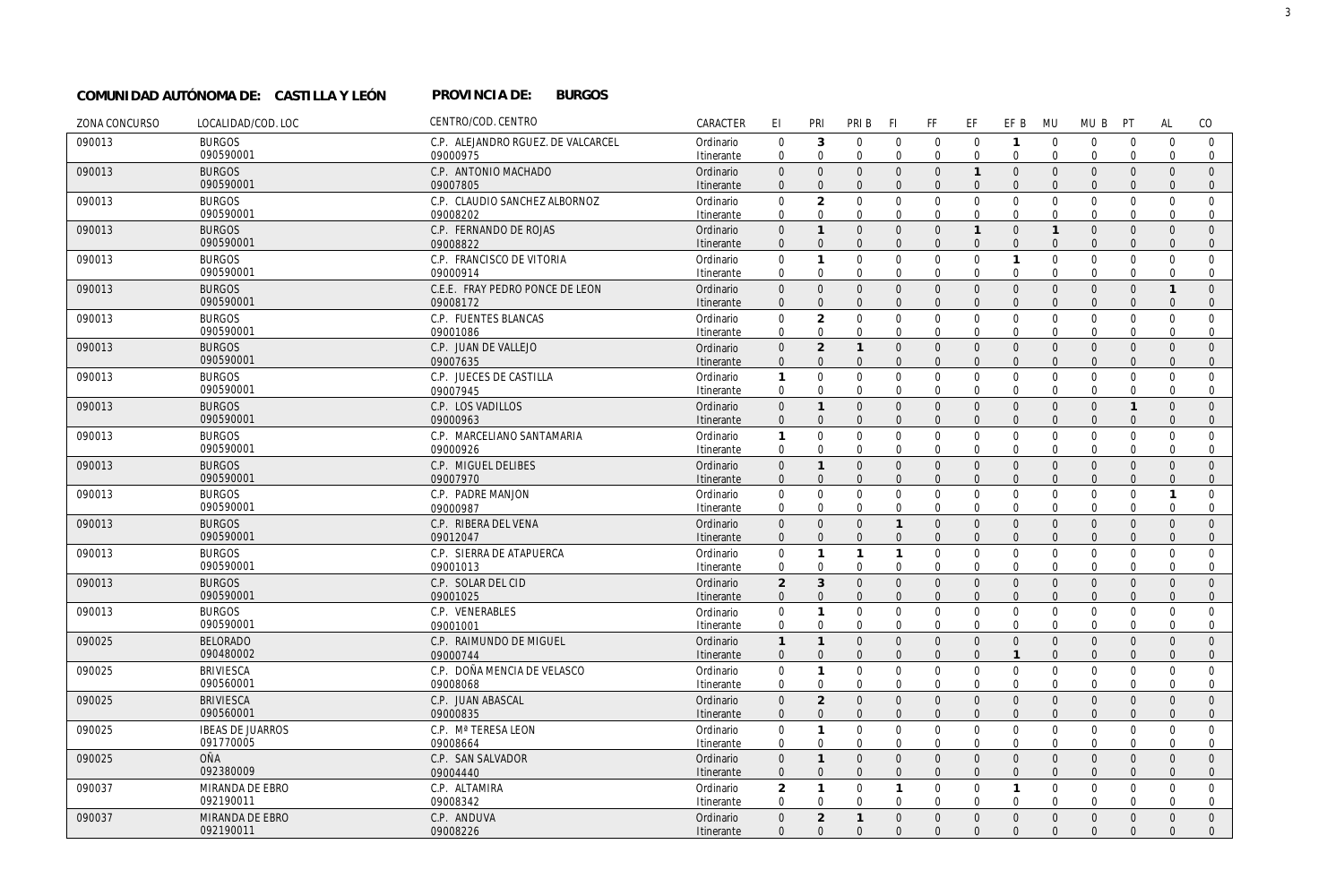#### **PROVINCIA DE: BURGOS COMUNIDAD AUTÓNOMA DE: CASTILLA Y LEÓN PROVINCIA DE:**

| ZONA CONCURSO | LOCALIDAD/COD. LOC                    | CENTRO/COD. CENTRO                 | CARACTER                | EI.                        | PRI                        | PRI B                    | <b>FI</b>            | FF                       | EF                             | EF B                             | <b>MU</b>               | MU B                        | PT                            | AL                   | CO                           |
|---------------|---------------------------------------|------------------------------------|-------------------------|----------------------------|----------------------------|--------------------------|----------------------|--------------------------|--------------------------------|----------------------------------|-------------------------|-----------------------------|-------------------------------|----------------------|------------------------------|
| 090037        | MIRANDA DE EBRO                       | C.P. CERVANTES                     | Ordinario               | $\mathbf 0$                | 3                          | $\mathbf 0$              | $\mathbf{0}$         | $\mathbf 0$              | $\mathbf 0$                    | $\overline{2}$                   | $\mathbf 0$             | $\mathbf{0}$                | $\mathbf{0}$                  | $\mathbf 0$          | $\mathbf{0}$                 |
|               | 092190011                             | 09003861                           | Itinerante              | $\mathbf{0}$               | $\mathbf 0$                | $\mathbf 0$              | $\Omega$             | $\mathbf 0$              | $\mathbf 0$                    | $\mathbf 0$                      | $\mathbf 0$             | $\mathbf 0$                 | $\mathbf{0}$                  | $\mathbf 0$          | $\overline{0}$               |
| 090037        | MIRANDA DE EBRO                       | C.P. LA CHARCA                     | Ordinario               | $\mathbf{0}$               | $\Omega$                   | $\Omega$                 | $\Omega$             | $\Omega$                 | $\mathbf{0}$                   | $\overline{0}$                   | $\overline{0}$          | $\overline{0}$              | $\mathbf{1}$                  | $\Omega$             | $\Omega$                     |
|               | 092190011                             | 09008317                           | Itinerante              | $\Omega$                   | $\Omega$                   | $\Omega$                 | $\Omega$             | $\mathbf{0}$             | $\overline{0}$                 | $\overline{0}$                   | $\Omega$                | $\mathbf{0}$                | $\mathbf{0}$                  | $\Omega$             | $\mathbf{0}$                 |
| 090037        | MIRANDA DE EBRO                       | C.P. LAS MATILLAS                  | Ordinario               | $\mathbf 0$                | $\mathbf 0$                | $\mathbf 0$              | $\Omega$             | $\mathbf 0$              | $\mathbf 0$                    | $\mathbf 0$                      | $\mathbf 0$             | $\mathbf 0$                 | $\mathbf{1}$                  | $\overline{0}$       | $\mathbf 0$                  |
|               | 092190011                             | 09003885                           | Itinerante              | $\Omega$                   | $\Omega$                   | $\Omega$                 | $\Omega$             | $\mathbf 0$              | $\mathbf 0$                    | $\mathbf 0$                      | $\Omega$                | $\mathbf 0$                 | $\Omega$                      | $\Omega$             | $\mathbf 0$                  |
| 090037        | MIRANDA DE EBRO                       | C.P. LOS ANGELES                   | Ordinario               | $\mathbf{0}$               | $\mathbf{1}$               | $\Omega$                 | $\Omega$             | $\Omega$                 | $\mathbf{0}$                   | $\overline{0}$                   | $\overline{0}$          | $\mathbf{0}$                | $\overline{0}$                | $\Omega$             | $\overline{0}$               |
|               | 092190011                             | 09003897                           | Itinerante              | $\Omega$                   | $\Omega$                   | $\Omega$                 | $\Omega$             | $\Omega$                 | $\mathbf{0}$                   | $\overline{0}$                   | $\Omega$                | $\mathbf{0}$                | $\mathbf{0}$                  | $\mathbf{0}$         | $\mathbf{0}$                 |
| 090037        | MIRANDA DE EBRO<br>092190011          | C.P. PRINCIPE DE ESPAÑA            | Ordinario               | $\mathbf 0$<br>$\Omega$    | $\overline{2}$<br>$\Omega$ | $\mathbf{1}$<br>$\Omega$ | $\Omega$<br>$\Omega$ | $\Omega$<br>$\mathbf 0$  | $\mathbf 0$<br>$\mathbf 0$     | $\mathbf 0$<br>$\mathbf 0$       | $\Omega$<br>$\mathbf 0$ | $\mathbf 0$<br>$\mathbf{0}$ | $\mathbf 0$<br>$\overline{0}$ | $\Omega$<br>$\Omega$ | $\Omega$<br>$\mathbf 0$      |
|               |                                       | 09003873                           | Itinerante              |                            | 3                          | $\Omega$                 | $\Omega$             |                          |                                |                                  |                         |                             |                               |                      |                              |
| 090049        | ESPINOSA DE LOS MONTEROS<br>091240002 | C.P. SANTA CECILIA<br>09002480     | Ordinario<br>Itinerante | $\overline{0}$<br>$\Omega$ | $\Omega$                   | $\Omega$                 | $\Omega$             | $\mathbf{0}$<br>$\Omega$ | $\mathbf{1}$<br>$\overline{0}$ | $\overline{0}$<br>$\overline{0}$ | $\mathbf 0$<br>$\Omega$ | $\mathbf 0$<br>$\mathbf{0}$ | $\overline{0}$<br>$\Omega$    | $\Omega$<br>$\Omega$ | $\mathbf{0}$<br>$\mathbf{0}$ |
| 090049        | MEDINA DE POMAR                       | C.P. SAN ISIDRO                    | Ordinario               | $\overline{2}$             | 3                          | $\mathbf{1}$             | $\mathbf{1}$         | $\mathbf 0$              | $\mathbf 0$                    | $\overline{0}$                   | $\mathbf 0$             | $\mathbf 0$                 | $\mathbf 0$                   | $\Omega$             | $\mathbf 0$                  |
|               | 092090011                             | 09003551                           | Itinerante              | $\Omega$                   | $\Omega$                   | $\Omega$                 | $\Omega$             | $\mathbf 0$              | $\mathbf 0$                    | $\mathbf 0$                      | $\Omega$                | $\mathbf 0$                 | $\mathbf 0$                   | $\Omega$             | -1                           |
| 090049        | QUINTANA MARTIN GALINDEZ              | C.P. VALLE DE TOBALINA             | Ordinario               | $\mathbf{0}$               | $\mathbf{0}$               | $\mathbf{0}$             | $\Omega$             | $\mathbf{0}$             | $\mathbf{0}$                   | $\mathbf{0}$                     | $\overline{0}$          | $\overline{0}$              | $\Omega$                      | $\Omega$             | $\Omega$                     |
|               | 094120022                             | 09006539                           | Itinerante              | $\Omega$                   | $\Omega$                   | $\mathbf{0}$             | $\Omega$             | $\mathbf{0}$             | $\mathbf{1}$                   | $\mathbf{0}$                     | $\Omega$                | $\mathbf{0}$                | $\mathbf{0}$                  | $\Omega$             | $\mathbf{0}$                 |
| 090049        | SONCILLO                              | C.R.A. ROSA CHACEL                 | Ordinario               | $\mathbf 0$                | $\mathbf{1}$               | 0                        | $\Omega$             | $\mathbf 0$              | $\mathbf 0$                    | $\mathbf 0$                      | $\mathbf 0$             | $\mathbf 0$                 | $\overline{0}$                | $\Omega$             | $\mathbf 0$                  |
|               | 094130018                             | 09008718                           | Itinerante              | $\Omega$                   | $\mathbf 0$                | $\mathbf 0$              | $\Omega$             | $\mathbf 0$              | $\mathbf 0$                    | $\Omega$                         | $\Omega$                | $\mathbf 0$                 | $\mathbf 0$                   | $\Omega$             | $\mathbf 0$                  |
| 090049        | VILLARCAYO                            | C.P. PRINCESA DE ESPAÑA            | Ordinario               | $\overline{0}$             | $\mathbf{1}$               | $\mathbf{1}$             | $\Omega$             | $\mathbf{0}$             | $\overline{0}$                 | $\overline{0}$                   | $\overline{0}$          | $\mathbf 0$                 | $\overline{0}$                | $\Omega$             | $\mathbf{0}$                 |
|               | 099030032                             | 09007143                           | Itinerante              | $\mathbf{0}$               | $\mathbf{0}$               | $\mathbf{0}$             | $\Omega$             | $\mathbf{0}$             | $\overline{0}$                 | $\mathbf{0}$                     | $\Omega$                | $\mathbf{0}$                | $\mathbf{0}$                  | $\mathbf{0}$         | $\mathbf{1}$                 |
| 090049        | VILLASANA DE MENA                     | C.P. NTRA. SRA. DE LAS ALTICES     | Ordinario               | 3                          | 6                          | $\Omega$                 | $\Omega$             | $\mathbf 0$              | $\mathbf{1}$                   | $\mathbf 0$                      | $\mathbf 0$             | $\mathbf{0}$                | $\overline{0}$                | $\Omega$             | $\mathbf 0$                  |
|               | 094100057                             | 09006497                           | Itinerante              | $\mathbf{0}$               | $\mathbf 0$                | $\mathbf 0$              | $\Omega$             | $\mathbf 0$              | $\mathbf 0$                    | $\mathbf 0$                      | $\mathbf{1}$            | $\mathbf{0}$                | $\mathbf 0$                   | $\Omega$             | $\mathbf 0$                  |
| 090050        | MELGAR DE FERNAMENTAL                 | C.P. DOMINGO VIEJO                 | Ordinario               | $\mathbf{1}$               | $\mathbf 0$                | $\mathsf{O}\xspace$      | $\Omega$             | $\mathbf{0}$             | $\mathbf 0$                    | $\mathbf 0$                      | $\mathbf 0$             | $\mathbf 0$                 | $\overline{0}$                | $\mathbf{0}$         | $\mathbf{0}$                 |
|               | 092110001                             | 09003630                           | Itinerante              | $\Omega$                   | $\Omega$                   | $\Omega$                 | $\Omega$             | $\mathbf{0}$             | $\Omega$                       | $\Omega$                         | $\Omega$                | $\mathbf{0}$                | $\Omega$                      | $\Omega$             | $\mathbf{0}$                 |
| 090062        | COVARRUBIAS                           | C.P. ALEJANDRO RGUEZ. DE VALCARCEL | Ordinario               | $\mathbf{1}$               | $\mathbf 0$                | $\mathbf 0$              | $\Omega$             | $\mathbf 0$              | $\mathbf 0$                    | $\mathbf 0$                      | $\mathbf 0$             | $\mathbf 0$                 | $\mathbf 0$                   | $\Omega$             | $\mathbf 0$                  |
|               | 091130001                             | 09002388                           | Itinerante              | $\mathbf{0}$               | $\Omega$                   | $\mathbf 0$              | $\Omega$             | $\mathbf 0$              | $\mathbf 0$                    | $\mathbf 0$                      | $\Omega$                | $\mathbf 0$                 | $\mathbf 0$                   | $\Omega$             | $\mathbf 0$                  |
| 090062        | PAMPLIFGA                             | C.P. REY WAMBA                     | Ordinario               | $\mathbf{1}$               | $\Omega$                   | $\Omega$                 | $\Omega$             | $\mathbf{0}$             | $\overline{0}$                 | $\mathbf{0}$                     | $\overline{0}$          | $\mathbf{0}$                | $\overline{0}$                | $\Omega$             | $\Omega$                     |
|               | 092500002                             | 09008767                           | Itinerante              | $\mathbf{0}$               | $\Omega$                   | $\Omega$                 | $\Omega$             | $\mathbf{0}$             | $\overline{0}$                 | $\mathbf{0}$                     | $\Omega$                | $\mathbf{0}$                | $\Omega$                      | $\Omega$             | $\mathbf{0}$                 |
| 090062        | <b>TARDAJOS</b><br>093770001          | C.P. PETRA LAFONT<br>09005985      | Ordinario<br>Itinerante | $\mathbf{1}$<br>$\Omega$   | $\mathbf{1}$<br>$\Omega$   | $\Omega$<br>$\Omega$     | $\Omega$<br>$\Omega$ | $\mathbf 0$<br>$\Omega$  | $\mathbf 0$<br>$\mathbf 0$     | $\mathbf 0$<br>$\Omega$          | $\mathbf 0$<br>$\Omega$ | $\mathbf 0$<br>$\Omega$     | $\mathbf{0}$<br>$\mathbf 0$   | $\Omega$<br>$\Omega$ | $\mathbf 0$<br>$\mathbf 0$   |
| 090062        | VILLAGONZALO-PEDERNALES               | C.P. VILLAGONZALO-PEDERNALES       | Ordinario               | $\Omega$                   | $\overline{0}$             | $\mathbf{0}$             |                      | $\overline{0}$           | $\mathbf{0}$                   | $\overline{0}$                   | $\overline{0}$          | $\mathbf 0$                 | $\mathbf{0}$                  | $\mathbf{0}$         | $\mathbf{0}$                 |
|               | 094340001                             | 09012278                           | Itinerante              | $\mathbf{0}$               | $\Omega$                   | $\mathbf{0}$             | $\Omega$             | $\mathbf{0}$             | $\overline{0}$                 | $\mathbf{0}$                     | $\overline{0}$          | $\mathbf{0}$                | $\overline{0}$                | $\mathbf{0}$         | $\mathbf{0}$                 |
| 090074        | ARANDA DE DUERO                       | C.P. CASTILLA                      | Ordinario               | $\mathbf{1}$               | 3                          | $\mathbf 0$              |                      | $\mathbf 0$              | $\mathbf 0$                    | $\mathbf 0$                      | $\mathbf 0$             | $\mathbf 0$                 | $\mathbf 0$                   | $\Omega$             | $\mathbf 0$                  |
|               | 090180002                             | 09000148                           | Itinerante              | $\mathbf{0}$               | $\Omega$                   | $\mathbf 0$              | $\Omega$             | $\mathbf 0$              | $\mathbf 0$                    | $\mathbf 0$                      | $\mathbf 0$             | $\mathbf 0$                 | $\mathbf 0$                   | $\Omega$             | $\mathbf 0$                  |
| 090074        | ARANDA DE DUERO                       | C.P. FERNAN GONZALEZ               | Ordinario               | $\mathbf 0$                | $\mathbf{1}$               | $\mathbf{0}$             | $\Omega$             | $\mathbf 0$              | $\mathbf 0$                    | $\mathbf 0$                      | $\mathbf 0$             | $\mathbf 0$                 | $\mathbf{0}$                  | $\Omega$             | $\mathbf{0}$                 |
|               | 090180002                             | 09000161                           | Itinerante              | $\Omega$                   | $\Omega$                   | $\Omega$                 | $\Omega$             | $\mathbf{0}$             | $\mathbf{0}$                   | $\mathbf{0}$                     | $\Omega$                | $\mathbf{0}$                | $\mathbf{0}$                  | $\Omega$             | $\mathbf{0}$                 |
| 090074        | ARANDA DE DUERO                       | C.P. SANTA CATALINA                | Ordinario               | $\mathbf{1}$               | $\overline{2}$             | $\mathbf 0$              | $\Omega$             | $\mathbf 0$              | $\mathbf 0$                    | $\mathbf 0$                      | $\overline{0}$          | $\mathbf 0$                 | $\mathbf 0$                   | $\Omega$             | $\mathbf 0$                  |
|               | 090180002                             | 09007908                           | Itinerante              | 0                          | $\mathbf 0$                | $\mathbf 0$              | $\Omega$             | 0                        | 0                              | $\mathbf 0$                      | $\mathbf 0$             | 0                           | $\mathbf 0$                   | 0                    | 0                            |
| 090074        | ARANDA DE DUFRO                       | C.P. SANTA MARIA                   | Ordinario               | $\mathbf{1}$               | $\Omega$                   | $\Omega$                 | $\Omega$             | $\Omega$                 | $\overline{0}$                 | $\overline{0}$                   | $\overline{0}$          | $\mathbf{0}$                | $\mathbf{0}$                  | $\Omega$             | $\Omega$                     |
|               | 090180002                             | 09007817                           | Itinerante              | $\Omega$                   | $\Omega$                   | $\Omega$                 | $\Omega$             | $\Omega$                 | $\overline{0}$                 | $\Omega$                         | $\Omega$                | $\Omega$                    | $\Omega$                      | $\Omega$             | $\Omega$                     |
| 090074        | ARANDA DE DUERO                       | C.P. SIMON DE COLONIA              | Ordinario               | $\mathbf{1}$               | $\overline{2}$             | $\mathbf 0$              | $\mathbf 0$          | $\mathbf 0$              | $\mathbf 0$                    | $\mathbf 0$                      | $\mathbf 0$             | $\mathbf 0$                 | $\mathbf{0}$                  | $\mathbf 0$          | $\mathbf 0$                  |
|               | 090180002                             | 09000151                           | Itinerante              | 0                          | $\mathbf 0$                | $\mathbf 0$              | $\mathbf 0$          | $\mathbf 0$              | $\mathbf 0$                    | $\mathbf 0$                      | $\mathbf 0$             | $\mathbf{0}$                | $\mathbf{0}$                  | $\mathbf 0$          | $\mathbf 0$                  |
| 090074        | <b>FUENTESPINA</b>                    | C.R.A. RIBERDUERO                  | Ordinario               | $\Omega$                   | $\Omega$                   | $\Omega$                 | $\Omega$             | $\mathbf{0}$             | $\mathbf{0}$                   | $\overline{0}$                   | $\overline{0}$          | $\mathbf{0}$                | $\mathbf{0}$                  | $\Omega$             | $\mathbf{0}$                 |
|               | 091410001                             | 09008755                           | Itinerante              | $\Omega$                   | $\Omega$                   | $\overline{2}$           | $\Omega$             | $\mathbf{0}$             | $\Omega$                       | $\Omega$                         | $\Omega$                | $\mathbf{0}$                | $\Omega$                      | $\Omega$             | $\mathbf{0}$                 |
| 090074        | <b>MILAGROS</b>                       | C.R.A. VALLE DEL RIAZA             | Ordinario               | $\mathbf 0$                | $\mathbf 0$                | $\mathbf 0$              | $\Omega$             | $\mathbf 0$              | $\mathbf 0$                    | $\mathbf 0$                      | $\mathbf 0$             | $\mathbf{0}$                | $\overline{0}$                | $\mathbf 0$          | $\mathbf 0$                  |
|               | 092180001                             | 09008676                           | Itinerante              | 1                          | $\Omega$                   | $\Omega$                 | $\Omega$             | $\Omega$                 | $\mathbf 0$                    | $\Omega$                         | $\Omega$                | $\mathbf 0$                 | $\Omega$                      | $\Omega$             | $\mathbf 0$                  |
| 090074        | PEÑARANDA DE DUERO                    | C.R.A. DIEGO MARIN                 | Ordinario               | $\Omega$                   | $\mathbf{1}$               | $\Omega$                 | $\Omega$             | $\overline{0}$           | $\mathbf{0}$                   | $\overline{0}$                   | $\overline{0}$          | $\overline{0}$              | $\mathbf{0}$                  | $\Omega$             | $\mathbf{0}$                 |
|               | 092610001                             | 09008691                           | Itinerante              | $\Omega$                   | $\Omega$                   | $\Omega$                 | $\Omega$             | $\Omega$                 | $\Omega$                       | $\Omega$                         | $\Omega$                | $\Omega$                    | $\Omega$                      | $\Omega$             | $\Omega$                     |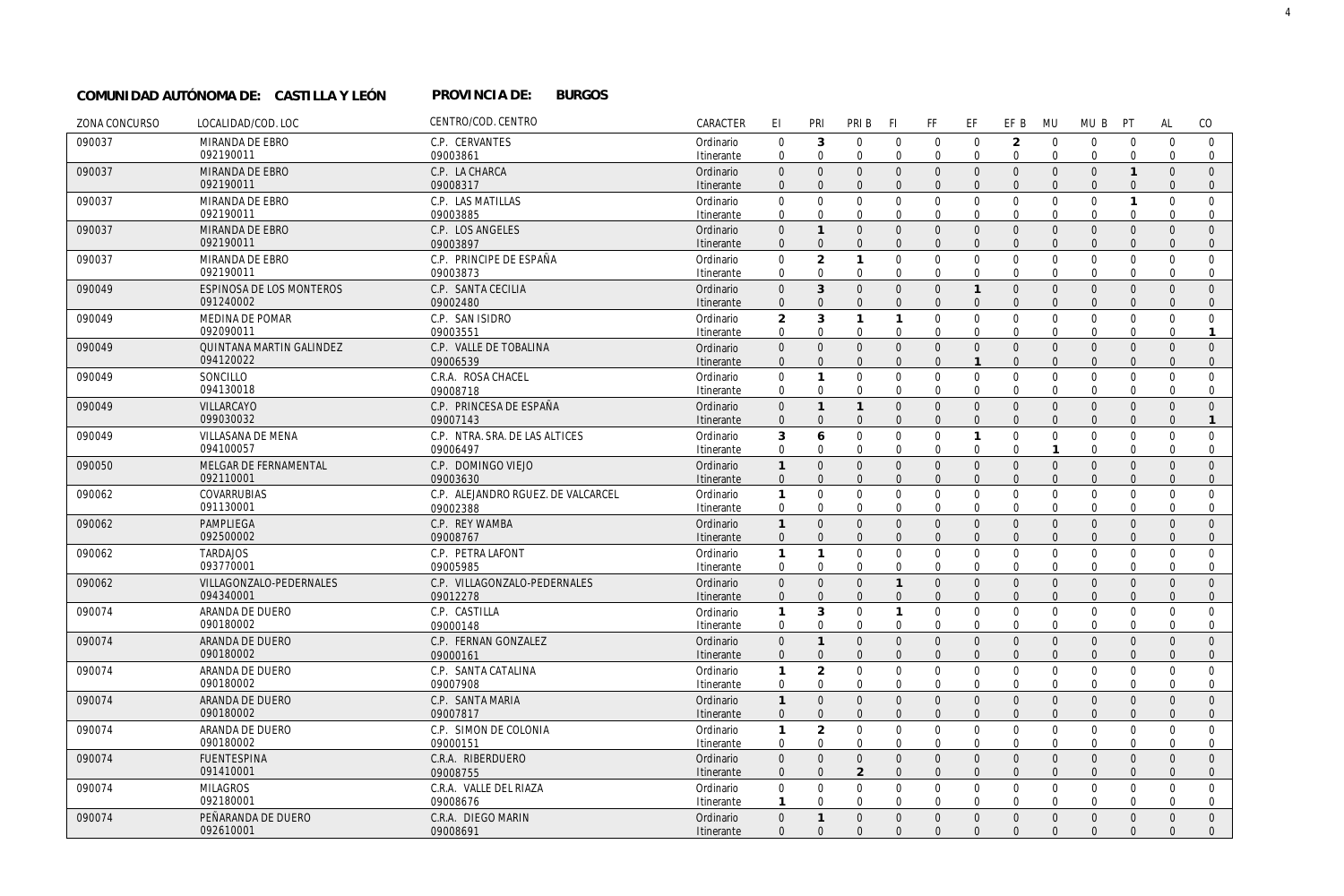#### **PROVINCIA DE: BURGOS COMUNIDAD AUTÓNOMA DE: CASTILLA Y LEÓN PROVINCIA DE:**

| ZONA CONCURSO | LOCALIDAD/COD. LOC     | CENTRO/COD. CENTRO          | CARACTER   | PRI | PRI B |  | FF F | MU. | MU B | ÞТ | CC. |
|---------------|------------------------|-----------------------------|------------|-----|-------|--|------|-----|------|----|-----|
| 090074        | <b>ROA</b>             | CARDENAL CISNEROS<br>C.R.A. | Ordinario  |     |       |  |      |     |      |    |     |
|               | 093210001              | 09008706                    | Itinerante |     |       |  |      |     |      |    |     |
| 090086        | <b>HUERTA DE REY</b>   | C.R.A. LA DEMANDA           | Ordinario  |     |       |  |      |     |      |    |     |
|               | 091740002              | 09004798                    | Itinerante |     |       |  |      |     |      |    |     |
| 090086        | QUINTANAR DE LA SIERRA | C.P. VERA CRUZ              | Ordinario  |     |       |  |      |     |      |    |     |
|               | 092890001              | 09005018                    | Itinerante |     |       |  |      |     |      |    |     |
| 090086        | VILVIESTRE DEL PINAR   | SIERRA DE PINARES<br>C.R.A. | Ordinario  |     |       |  |      |     |      |    |     |
|               | 094250001              | 09008779                    | Itinerante |     |       |  |      |     |      |    |     |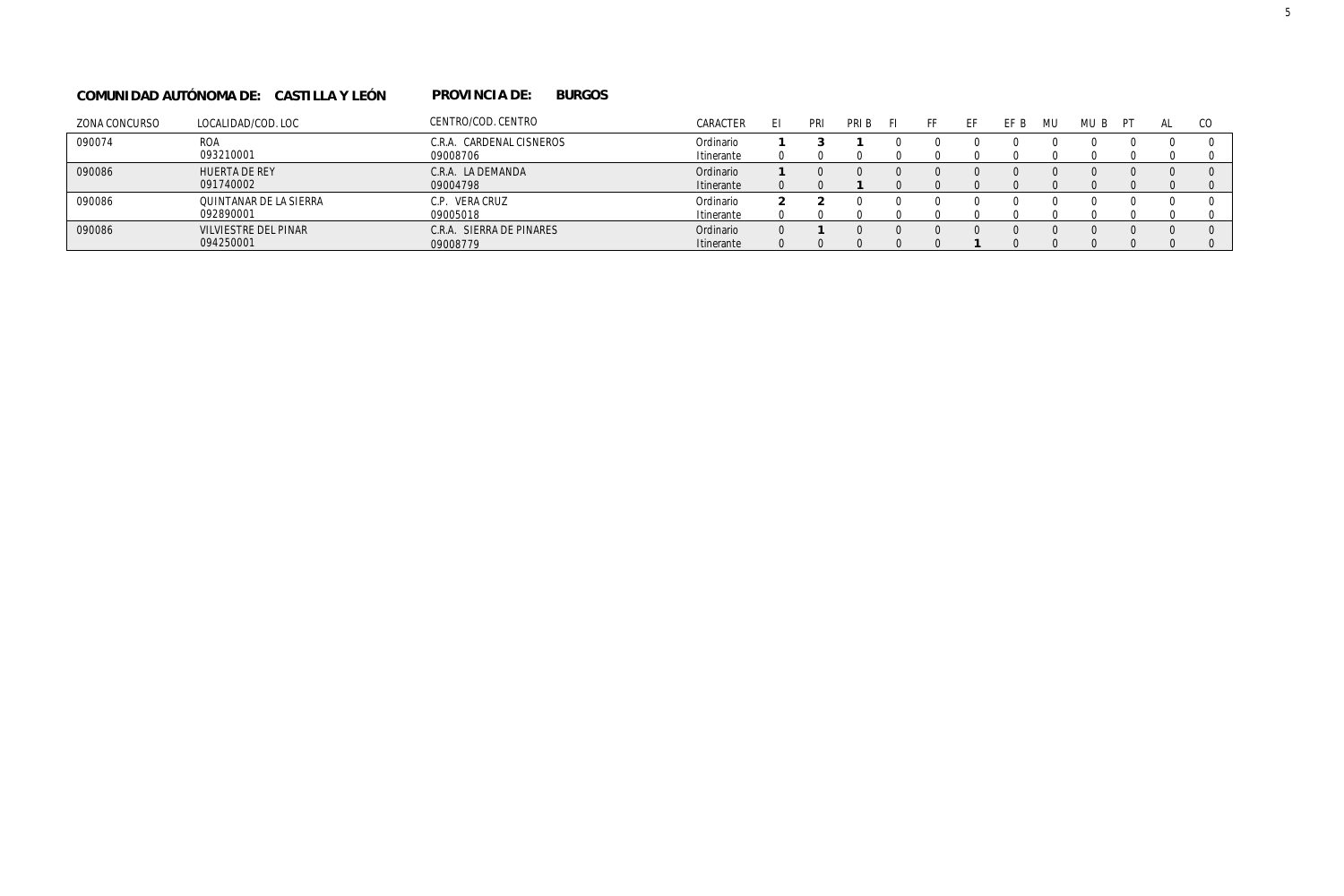#### PROVINCIA DE: LEON **COMUNIDAD AUTÓNOMA DE: CASTILLA Y LEÓN PROVINCIA DE:**

| ZONA CONCURSO | LOCALIDAD/COD. LOC                 | CENTRO/COD. CENTRO                   | CARACTER                | EI                          | PRI                         | PRI B                            | F1                          | FF                             | EF                             | EF B                           | <b>MU</b>                    | MU B                       | PT                          | <b>AL</b>                | CO                         |
|---------------|------------------------------------|--------------------------------------|-------------------------|-----------------------------|-----------------------------|----------------------------------|-----------------------------|--------------------------------|--------------------------------|--------------------------------|------------------------------|----------------------------|-----------------------------|--------------------------|----------------------------|
| 240011        | <b>ARMUNIA</b>                     | C.P. PADRE MANJON                    | Ordinario               | $\mathbf{0}$                | $\mathbf{1}$                | $\mathbf 0$                      | $\mathbf 0$                 | $\mathbf 0$                    | $\mathbf{0}$                   | $\overline{0}$                 | $\overline{0}$               | $\mathbf{0}$               | $\mathbf 0$                 | $\mathbf 0$              | $\mathbf 0$                |
|               | 240890001                          | 24005252                             | Itinerante              | $\mathbf 0$                 | $\mathbf 0$                 | $\mathbf 0$                      | $\mathbf{0}$                | $\mathbf 0$                    | $\mathbf{0}$                   | $\mathbf 0$                    | $\mathbf{0}$                 | $\mathbf 0$                | $\mathbf 0$                 | $\Omega$                 | $\mathbf 0$                |
| 240011        | <b>LEON</b>                        | C.P. ANEJAS / DE PRACTICAS           | Ordinario               | $\Omega$                    | $\mathbf{0}$                | $\mathbf{0}$                     | $\mathbf{0}$                | $\mathbf{0}$                   | $\overline{1}$                 | $\mathbf{0}$                   | $\overline{0}$               | $\mathbf{0}$               | $\mathbf{0}$                | $\Omega$                 | $\Omega$                   |
|               | 240890002                          | 24016331                             | Itinerante              | $\Omega$                    | $\Omega$                    | $\Omega$                         | $\Omega$                    | $\overline{0}$                 | $\Omega$                       | $\Omega$                       | $\Omega$                     | $\mathbf{0}$               | $\Omega$                    | $\mathbf{1}$             | $\mathbf{0}$               |
| 240011        | LEON                               | C.P. ANTONIO DE VALBUENA             | Ordinario               | $\mathbf{0}$                | $\mathbf 0$                 | $\mathbf 0$                      | $\mathbf{1}$                | $\mathbf 0$                    | $\mathbf 0$                    | $\mathbf 0$                    | $\mathbf 0$                  | $\mathbf 0$                | $\overline{1}$              | $\mathbf 0$              | $\mathbf 0$                |
|               | 240890002                          | 24016274                             | Itinerante              | $\mathbf 0$                 | $\Omega$                    | $\Omega$                         | $\Omega$                    | $\mathbf 0$                    | $\Omega$                       | $\mathbf{0}$                   | $\Omega$                     | $\Omega$                   | $\Omega$                    | $\Omega$                 | $\mathbf 0$                |
| 240011        | LEON<br>240890002                  | C.P. CAMINO DEL NORTE                | Ordinario               | $\overline{2}$              | $\overline{2}$<br>$\Omega$  | $\overline{0}$<br>$\overline{0}$ | $\mathbf{0}$<br>$\Omega$    | $\overline{0}$<br>$\mathbf{0}$ | $\mathbf{0}$<br>$\overline{0}$ | $\overline{0}$<br>$\mathbf{0}$ | $\Omega$<br>$\Omega$         | $\mathbf{0}$               | $\mathbf{0}$                | $\Omega$                 | $\mathbf{0}$               |
|               |                                    | 24021981                             | Itinerante              | $\mathbf{0}$                | $\Omega$                    | $\mathbf 0$                      |                             |                                | $\mathbf 0$                    | $\mathbf 0$                    |                              | $\mathbf{0}$<br>$\Omega$   | $\mathbf{0}$                | $\mathbf{0}$<br>$\Omega$ | $\mathbf{0}$<br>$\Omega$   |
| 240011        | LEON<br>240890002                  | C.P. JAVIER<br>24005641              | Ordinario<br>Itinerante | $\mathbf{0}$<br>$\mathbf 0$ | $\mathbf 0$                 | $\mathbf{0}$                     | $\mathbf 0$<br>$\mathbf{0}$ | $\mathbf 0$<br>$\mathbf 0$     | $\overline{0}$                 | $\mathbf 0$                    | $\mathbf{0}$<br>$\mathbf{0}$ | $\mathbf 0$                | $\mathbf{0}$                | $\Omega$                 | $\mathbf 0$                |
| 240011        | LEON                               | C.P. LA PALOMERA                     | Ordinario               | $\mathbf{0}$                | $\mathbf{0}$                | $\mathbf{0}$                     | $\mathbf{1}$                | $\overline{0}$                 | $\overline{0}$                 | $\overline{0}$                 | $\Omega$                     | $\mathbf{0}$               | $\mathbf{0}$                | $\Omega$                 | $\mathbf{0}$               |
|               | 240890002                          | 24016547                             | Itinerante              | $\mathbf{0}$                | $\overline{0}$              | $\overline{0}$                   | $\overline{0}$              | $\overline{0}$                 | $\overline{0}$                 | $\mathbf{0}$                   | $\Omega$                     | $\mathbf 0$                | $\Omega$                    | $\Omega$                 | $\mathbf{0}$               |
| 240011        | LEON                               | C.P. LUIS VIVES                      | Ordinario               | $\mathbf{0}$                | $\mathbf{1}$                | $\mathbf 0$                      | $\mathbf{1}$                | $\mathbf 0$                    | $\mathbf 0$                    | $\mathbf 0$                    | $\mathbf{0}$                 | $\mathbf{0}$               | $\mathbf{0}$                | $\Omega$                 | $\Omega$                   |
|               | 240890002                          | 24005434                             | Itinerante              | $\mathbf 0$                 | $\mathbf 0$                 | $\mathbf{0}$                     | $\mathbf{0}$                | $\mathbf 0$                    | $\mathbf{0}$                   | $\mathbf 0$                    | $\mathbf 0$                  | $\mathbf 0$                | $\mathbf 0$                 | $\Omega$                 | 0                          |
| 240011        | <b>LEON</b>                        | C.E.E. NTRA.SRA.DEL SAGRADO CORAZON  | Ordinario               | $\mathbf 0$                 | $\mathbf{0}$                | $\mathbf{0}$                     | $\mathbf{0}$                | $\mathbf 0$                    | $\mathbf 0$                    | $\mathbf{0}$                   | $\Omega$                     | $\mathbf{0}$               | $\overline{1}$              | $\mathbf{0}$             | $\mathbf{0}$               |
|               | 240890002                          | 24005410                             | Itinerante              | $\Omega$                    | $\Omega$                    | $\Omega$                         | $\Omega$                    | $\Omega$                       | $\Omega$                       | $\Omega$                       | $\Omega$                     | $\Omega$                   | $\Omega$                    | $\Omega$                 | $\mathbf{0}$               |
| 240011        | LEON                               | C.P. PONCE DE LEON                   | Ordinario               | $\mathbf{1}$                | $\overline{2}$              | $\mathbf 0$                      | $\mathbf 0$                 | $\mathbf 0$                    | $\mathbf 0$                    | $\mathbf 0$                    | $\Omega$                     | $\mathbf{0}$               | $\overline{0}$              | $\mathbf 0$              | $\mathbf 0$                |
|               | 240890002                          | 24005446                             | Itinerante              | $\mathbf 0$                 | $\mathbf 0$                 | $\mathbf 0$                      | $\mathbf 0$                 | $\mathbf 0$                    | $\mathbf{0}$                   | $\mathbf{0}$                   | $\mathbf 0$                  | $\mathbf{0}$               | $\mathbf{0}$                | $\mathbf 0$              | $\mathbf 0$                |
| 240011        | LEON                               | C.P. QUEVEDO                         | Ordinario               | $\mathbf{0}$                | $\mathbf{0}$                | $\mathbf{0}$                     | $\mathbf{0}$                | $\mathbf{0}$                   | $\overline{0}$                 | $\overline{0}$                 | $\Omega$                     | $\mathbf{0}$               | $\mathbf{1}$                | $\Omega$                 | $\overline{0}$             |
|               | 240890002                          | 24005811                             | Itinerante              | $\mathbf{0}$                | $\mathbf{0}$                | $\Omega$                         | $\Omega$                    | $\Omega$                       | $\Omega$                       | $\Omega$                       | $\Omega$                     | $\mathbf{0}$               | $\Omega$                    | $\Omega$                 | $\mathbf{0}$               |
| 240011        | LEON                               | C.P. SAN CLAUDIO                     | Ordinario               | $\mathbf{0}$                | 3                           | $\mathbf 0$                      | $\mathbf 0$                 | $\mathbf 0$                    | $\overline{0}$                 | $\mathbf 0$                    | $\overline{0}$               | $\mathbf 0$                | $\overline{0}$              | $\mathbf 0$              | $\mathbf{0}$               |
|               | 240890002                          | 24005604                             | Itinerante              | $\mathbf 0$                 | $\mathbf 0$                 | $\Omega$                         | $\Omega$                    | $\Omega$                       | $\Omega$                       | $\Omega$                       | $\Omega$                     | $\mathbf 0$                | $\Omega$                    | $\Omega$                 | $\mathbf{0}$               |
| 240011        | LEON                               | C.P. SAN ISIDORO                     | Ordinario               | $\mathbf{1}$                | $\mathbf{0}$                | $\mathbf{0}$                     | $\mathbf{0}$                | $\mathbf{0}$                   | $\overline{0}$                 | $\overline{0}$                 | $\Omega$                     | $\mathbf{0}$               | $\mathbf{0}$                | $\Omega$                 | $\overline{0}$             |
|               | 240890002                          | 24005495                             | Itinerante              | $\mathbf{0}$                | $\Omega$                    | $\Omega$                         | $\Omega$                    | $\mathbf{0}$                   | $\Omega$                       | $\Omega$                       | $\Omega$                     | $\mathbf{0}$               | $\mathbf{0}$                | $\Omega$                 | $\mathbf{0}$               |
| 240023        | POSADA DE VALDEON                  | C.R.A. POSADA DE VALDEON             | Ordinario               | $\mathbf{0}$                | $\mathbf 0$                 | $\mathbf 0$                      | $\mathbf 0$                 | $\mathbf 0$                    | $\mathbf 0$                    | $\mathbf 0$                    | $\overline{0}$               | $\mathbf 0$                | $\overline{0}$              | $\mathbf 0$              | $\mathbf 0$                |
|               | 241160104                          | 24018350                             | Itinerante              | $\mathbf 0$                 | $\mathbf 0$                 | $\Omega$                         | $\mathbf{1}$                | $\Omega$                       | $\Omega$                       | $\Omega$                       | $\Omega$                     | $\Omega$                   | $\Omega$                    | $\Omega$                 | $\mathbf 0$                |
| 240023        | PUENTE ALMUHEY                     | C.R.A. PUENTE ALMUHEY                | Ordinario               | $\mathbf{0}$                | $\mathbf{1}$                | $\mathbf{0}$                     | $\mathbf{0}$                | $\mathbf 0$                    | $\mathbf 0$                    | $\mathbf 0$                    | $\overline{0}$               | $\mathbf{0}$               | $\mathbf{0}$                | $\Omega$                 | $\overline{0}$             |
|               | 241830011                          | 24018386                             | Itinerante              | $\mathbf{0}$                | $\mathbf{0}$                | $\mathbf{1}$                     | $\Omega$                    | $\mathbf{0}$                   | $\overline{0}$                 | $\mathbf{0}$                   | $\Omega$                     | $\mathbf{0}$               | $\mathbf{0}$                | $\Omega$                 | $\mathbf{0}$               |
| 240035        | <b>BOÑAR</b>                       | C.P. DE VALLES                       | Ordinario               | $\Omega$                    | $\mathbf 0$                 | $\mathbf 0$                      | $\Omega$                    | $\mathbf 0$                    | $\mathbf 0$                    | $\mathbf 0$                    | $\overline{0}$               | $\mathbf 0$                | $\Omega$                    | $\Omega$                 | $\Omega$                   |
|               | 240210004                          | 24001490                             | Itinerante              | $\mathbf 0$                 | $\mathbf 0$                 | $\mathbf{0}$                     | $\mathbf{0}$                | $\mathbf 0$                    | $\mathbf 0$                    | $\mathbf{0}$                   | $\mathbf{1}$                 | $\mathbf 0$                | $\mathbf 0$                 | $\Omega$                 | $\mathbf 0$                |
| 240035        | ROBLES DE LA VALCUEVA<br>240980102 | C.P. MENENDEZ PIDAL                  | Ordinario               | $\mathbf{0}$                | $\mathbf{1}$                | $\mathbf 0$                      | $\mathbf 0$                 | $\mathsf{O}$                   | $\mathbf 0$                    | $\mathbf 0$                    | $\overline{0}$<br>$\Omega$   | $\mathsf 0$                | $\mathbf{0}$                | $\mathbf{0}$             | $\mathbf{0}$               |
|               |                                    | 24006712                             | Itinerante              | $\mathbf{0}$                | $\mathbf{0}$                | $\overline{0}$                   | $\Omega$                    | $\mathbf{0}$                   | $\overline{0}$                 | $\mathbf{0}$                   |                              | $\mathbf{0}$               | $\mathbf{0}$                | $\Omega$                 | $\mathbf{0}$               |
| 240047        | LORENZANA<br>240610005             | C.R.A. MAESTRO EMILIO A.<br>24018179 | Ordinario<br>Itinerante | $\mathbf{0}$<br>$\mathbf 0$ | $\mathbf{1}$<br>$\mathbf 0$ | $\mathbf 0$<br>$\mathbf{0}$      | $\mathbf 0$<br>$\mathbf{0}$ | $\mathbf 0$<br>$\mathbf 0$     | $\mathbf 0$<br>$\mathbf 0$     | $\mathbf 0$<br>$\mathbf 0$     | $\mathbf{0}$<br>$\mathbf 0$  | $\mathbf 0$<br>$\mathbf 0$ | $\mathbf{0}$<br>$\mathbf 0$ | $\Omega$<br>$\Omega$     | $\mathbf 0$<br>$\mathbf 0$ |
| 240047        | SAN ANDRES DEL RABANEDO            | C.P. TEODORO MARTINEZ GADAÑON        | Ordinario               | $\mathbf{1}$                | $\overline{0}$              | $\mathbf{0}$                     | $\overline{0}$              | $\mathbf{0}$                   | $\overline{1}$                 | $\overline{0}$                 | $\Omega$                     | $\mathbf{0}$               | $\Omega$                    | $\Omega$                 | $\Omega$                   |
|               | 241420005                          | 24010016                             | Itinerante              | $\mathbf{0}$                | $\mathbf{0}$                | $\overline{0}$                   | $\overline{0}$              | $\mathbf{0}$                   | $\overline{0}$                 | $\mathbf{0}$                   | $\Omega$                     | $\mathbf{0}$               | $\mathbf{0}$                | $\Omega$                 | $\mathbf{0}$               |
| 240047        | TROBAJO DEL CAMINO                 | C.P. TREPALIO                        | Ordinario               | $\mathbf 0$                 | $\mathbf{1}$                | $\mathbf{0}$                     | $\mathbf{0}$                | $\mathbf 0$                    | $\mathbf 0$                    | $\mathbf 0$                    | $\mathbf{0}$                 | $\mathbf 0$                | $\mathbf 0$                 | $\Omega$                 | $\mathbf 0$                |
|               | 241420008                          | 24010077                             | Itinerante              | 0                           | $\mathbf 0$                 | 0                                | 0                           | $\mathbf 0$                    | $\mathbf 0$                    | $\mathbf 0$                    | 0                            | $\mathbf 0$                | 0                           | $\mathbf 0$              | 0                          |
| 240047        | TROBAJO DEL CERECEDO               | C.R.A. TROBAJO DEL CERECEDO          | Ordinario               | $\mathbf{0}$                | $\overline{0}$              | $\mathbf{0}$                     | $\mathbf{0}$                | $\mathbf{0}$                   | $\mathbf 0$                    | $\overline{0}$                 | $\Omega$                     | $\mathbf{0}$               | $\mathbf{0}$                | $\Omega$                 | $\overline{0}$             |
|               | 240890004                          | 24017990                             | Itinerante              | $\mathbf{0}$                | $\mathbf{0}$                | $\mathbf{0}$                     | $\Omega$                    | $\mathbf{0}$                   | $\overline{1}$                 | $\mathbf{0}$                   | $\Omega$                     | $\mathbf{0}$               | $\mathbf{0}$                | $\Omega$                 | $\mathbf{0}$               |
| 240047        | VILLACEDRE                         | C.R.A. VILLACEDRE                    | Ordinario               | $\mathbf 0$                 | $\mathbf 0$                 | $\mathbf 0$                      | $\mathbf 0$                 | $\mathbf 0$                    | $\mathbf 0$                    | $\mathbf 0$                    | $\mathbf 0$                  | $\mathbf 0$                | $\mathbf 0$                 | $\mathbf{0}$             | $\mathbf 0$                |
|               | 241620005                          | 24018519                             | Itinerante              | $\mathbf 0$                 | $\mathbf{1}$                | $\mathbf 0$                      | $\mathbf{1}$                | $\Omega$                       | $\mathbf{1}$                   | $\Omega$                       | $\Omega$                     | $\mathbf{0}$               | $\overline{0}$              | $\Omega$                 | $\mathbf{0}$               |
| 240047        | VILLAOBISPO DE LAS REGUERAS        | C.P. LOS ADILES                      | Ordinario               | $\mathbf{0}$                | $\overline{3}$              | $\mathbf{0}$                     | $\mathbf{0}$                | $\overline{0}$                 | $\overline{0}$                 | $\overline{0}$                 | $\overline{1}$               | $\mathbf{0}$               | $\mathbf{0}$                | $\Omega$                 | $\mathbf{0}$               |
|               | 242220007                          | 24022171                             | Itinerante              | $\mathbf{0}$                | $\mathbf{0}$                | $\overline{0}$                   | $\Omega$                    | $\mathbf{0}$                   | $\mathbf{0}$                   | $\mathbf{0}$                   | $\Omega$                     | $\mathbf{0}$               | $\mathbf{0}$                | $\Omega$                 | $\mathbf{0}$               |
| 240047        | VIRGEN DEL CAMINO (LA)             | C.E.O. CAMINO DE SANTIAGO            | Ordinario               | $\Omega$                    | $\mathbf 0$                 | $\mathbf{0}$                     | $\mathbf{1}$                | $\mathbf 0$                    | $\mathbf{0}$                   | $\mathbf{0}$                   | $\mathbf{0}$                 | $\mathbf{0}$               | $\mathbf 0$                 | $\Omega$                 | $\mathbf 0$                |
|               | 241890008                          | 24013315                             | Itinerante              | $\mathbf 0$                 | $\mathbf 0$                 | $\mathbf{0}$                     | $\Omega$                    | $\mathbf 0$                    | $\Omega$                       | $\Omega$                       | $\Omega$                     | $\mathbf 0$                | $\mathbf{1}$                | $\Omega$                 | $\mathbf 0$                |
| 240059        | <b>HUERGAS DE BABIA</b>            | C.R.A. BABIA                         | Ordinario               | $\mathbf{0}$                | $\overline{0}$              | $\mathbf{0}$                     | $\mathbf{0}$                | $\overline{0}$                 | $\mathbf{0}$                   | $\overline{0}$                 | $\overline{0}$               | $\mathbf{0}$               | $\mathbf{0}$                | $\Omega$                 | $\mathbf{0}$               |
|               | 240290003                          | 24018052                             | Itinerante              | $\Omega$                    | $\Omega$                    | $\Omega$                         | $\mathbf{1}$                | $\Omega$                       | $\Omega$                       | $\Omega$                       | $\Omega$                     | $\Omega$                   | $\Omega$                    | $\Omega$                 | $\Omega$                   |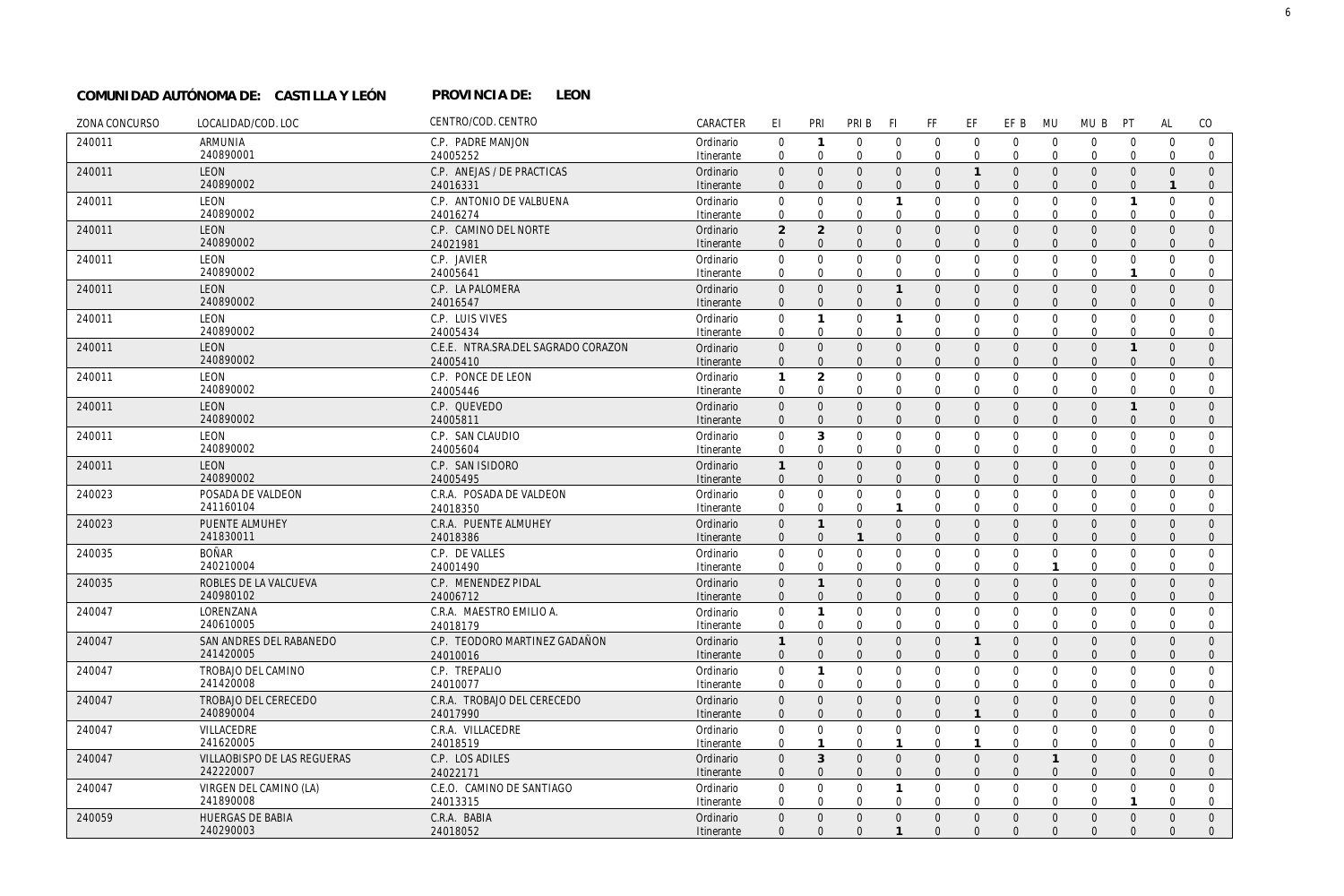#### PROVINCIA DE: LEON **COMUNIDAD AUTÓNOMA DE: CASTILLA Y LEÓN PROVINCIA DE:**

| ZONA CONCURSO | LOCALIDAD/COD. LOC                     | CENTRO/COD. CENTRO                | CARACTER                | EI                               | PRI                      | PRI B                   | F1                      | FF                             | EF                            | EF B                         | <b>MU</b>               | MU B                        | PT                            | AL                       | CO                           |
|---------------|----------------------------------------|-----------------------------------|-------------------------|----------------------------------|--------------------------|-------------------------|-------------------------|--------------------------------|-------------------------------|------------------------------|-------------------------|-----------------------------|-------------------------------|--------------------------|------------------------------|
| 240059        | VILLASECA DE LACIANA                   | C.P. EL CAMPO                     | Ordinario               | $\mathbf{1}$                     | $\mathbf 0$              | $\mathbf{0}$            | $\mathbf 0$             | $\mathbf 0$                    | $\mathbf 0$                   | $\mathbf 0$                  | $\mathbf 0$             | $\mathbf 0$                 | $\overline{0}$                | $\mathbf 0$              | $\mathbf 0$                  |
|               | 242020014                              | 24014216                          | Itinerante              | $\mathbf 0$                      | $\Omega$                 | $\mathbf 0$             | $\mathbf 0$             | $\mathbf 0$                    | $\mathbf 0$                   | $\mathbf 0$                  | $\overline{0}$          | $\mathbf{0}$                | $\overline{0}$                | $\mathbf 0$              | $\mathbf 0$                  |
| 240060        | <b>FABERO</b>                          | C.P. LA CORTINA                   | Ordinario               | $\mathbf{0}$                     | $\Omega$                 | $\Omega$                | $\Omega$                | $\mathbf{0}$                   | $\mathbf{1}$                  | $\mathbf{0}$                 | $\overline{1}$          | $\mathbf{0}$                | $\mathbf{0}$                  | $\Omega$                 | $\Omega$                     |
|               | 240700002                              | 24016080                          | Itinerante              | $\Omega$                         | $\Omega$                 | $\Omega$                | $\Omega$                | $\overline{0}$                 | $\overline{0}$                | $\mathbf{0}$                 | $\Omega$                | $\mathbf{0}$                | $\Omega$                      | $\Omega$                 | $\mathbf{0}$                 |
| 240060        | PARAMO DEL SIL                         | C.R.A. PARAMO DEL SIL             | Ordinario               | 0                                | $\mathbf 0$              | $\mathbf 0$             | $\mathbf 0$             | $\mathbf 0$                    | $\mathbf 0$                   | $\mathsf 0$                  | $\mathbf 0$             | $\mathbf 0$                 | $\mathbf 0$                   | $\mathbf 0$              | $\mathbf 0$                  |
|               | 241100004                              | 24018349                          | Itinerante              | $\mathbf 0$                      | $\Omega$                 | $\mathbf 0$             | $\Omega$                | $\mathbf 0$                    | $\mathbf 0$                   | $\mathbf 0$                  | $\mathbf{1}$            | $\mathbf 0$                 | $\Omega$                      | $\Omega$                 | $\mathbf 0$                  |
| 240060        | <b>VEGA DE ESPINAREDA</b><br>241960010 | C.P. PIÑERA                       | Ordinario               | $\mathbf{1}$                     | $\Omega$<br>$\Omega$     | $\Omega$<br>$\Omega$    | $\Omega$<br>$\Omega$    | $\mathbf{0}$<br>$\overline{0}$ | $\overline{1}$                | $\mathbf{0}$<br>$\mathbf{0}$ | $\Omega$<br>$\Omega$    | $\mathbf{0}$                | $\mathbf{0}$                  | $\Omega$                 | $\mathbf{0}$                 |
|               |                                        | 24013571                          | Itinerante              | $\boldsymbol{0}$                 |                          | $\Omega$                | $\Omega$                |                                | $\mathbf 0$                   | $\mathbf{1}$                 |                         | $\mathbf 0$                 | $\mathbf{0}$                  | $\mathbf{0}$<br>$\Omega$ | $\mathbf{0}$<br>$\Omega$     |
| 240072        | <b>BEMBIBRE</b><br>240140002           | C.P. SANTA BARBARA<br>24016456    | Ordinario<br>Itinerante | $\mathbf 0$<br>$\mathbf 0$       | $\mathbf 0$<br>$\Omega$  | $\mathbf 0$             | $\Omega$                | $\mathbf 0$<br>$\mathbf 0$     | $\mathbf 0$<br>$\overline{0}$ | $\mathbf 0$                  | $\mathbf 0$<br>$\Omega$ | $\mathbf{0}$<br>$\mathbf 0$ | $\overline{0}$<br>$\mathbf 0$ | $\Omega$                 | $\mathbf 0$                  |
| 240072        | <b>MATACHANA</b>                       | C.R.A. EL REDONDAL                | Ordinario               | $\mathsf{O}\xspace$              | $\mathbf{0}$             | $\mathbf{0}$            | $\Omega$                | $\mathbf 0$                    | $\mathbf 0$                   | $\mathsf{O}$                 | $\overline{0}$          | $\mathbf{0}$                | $\mathbf{0}$                  | $\Omega$                 | $\mathbf{0}$                 |
|               | 240490003                              | 24018209                          | Itinerante              | $\mathbf{1}$                     | $\overline{0}$           | $\mathbf{0}$            | $\Omega$                | $\mathbf 0$                    | $\mathbf 0$                   | $\mathbf 0$                  | $\Omega$                | $\mathbf 0$                 | $\Omega$                      | $\mathbf{0}$             | $\mathbf 0$                  |
| 240072        | <b>NOCEDA</b>                          | C.R.A. NOCEDA                     | Ordinario               | $\mathbf{1}$                     | $\mathbf 0$              | $\mathbf{0}$            | $\mathbf 0$             | $\mathbf 0$                    | $\mathbf 0$                   | $\mathbf 0$                  | $\mathbf 0$             | $\mathbf{0}$                | $\overline{0}$                | $\Omega$                 | $\mathbf 0$                  |
|               | 241020002                              | 24018325                          | Itinerante              | $\mathbf 0$                      | $\mathbf 0$              | $\mathbf 0$             | $\mathbf 0$             | $\mathbf 0$                    | $\mathbf 0$                   | $\mathbf 0$                  | $\mathbf 0$             | $\mathbf 0$                 | $\mathbf 0$                   | $\mathbf 0$              | $\mathbf{0}$                 |
| 240072        | VENTAS DE ALBARES (LAS)                | C.R.A. VALLE DEL BOEZA            | Ordinario               | $\mathbf{1}$                     | $\mathbf{1}$             | $\mathbf 0$             | $\Omega$                | $\mathbf 0$                    | $\mathbf 0$                   | $\mathbf 0$                  | $\overline{0}$          | $\mathbf 0$                 | $\mathbf{0}$                  | $\mathbf{0}$             | $\mathbf{0}$                 |
|               | 241700202                              | 24018040                          | Itinerante              | $\mathbf{0}$                     | $\mathbf{0}$             | $\mathbf{0}$            | $\Omega$                | $\mathbf{0}$                   | $\overline{1}$                | $\Omega$                     | $\Omega$                | $\mathbf{0}$                | $\mathbf{0}$                  | $\Omega$                 | $\mathbf{0}$                 |
| 240096        | CACABELOS                              | C.P. VIRGEN DE LA QUINTA ANGUSTIA | Ordinario               | $\boldsymbol{0}$                 | $\mathbf{1}$             | $\mathbf 0$             | $\mathbf 0$             | $\mathbf 0$                    | $\mathbf 0$                   | $\mathsf 0$                  | $\mathbf 0$             | $\mathbf 0$                 | $\overline{0}$                | $\mathbf 0$              | $\mathbf 0$                  |
|               | 240300002                              | 24002159                          | Itinerante              | $\mathbf 0$                      | $\mathbf 0$              | $\mathbf 0$             | $\mathbf 0$             | $\mathbf 0$                    | $\mathbf 0$                   | $\mathbf{0}$                 | $\mathbf 0$             | $\mathbf{0}$                | $\mathbf 0$                   | $\mathbf 0$              | 0                            |
| 240096        | CAMPONARAYA                            | C.P. SAN ILDEFONSO                | Ordinario               | $\Omega$                         | $\Omega$                 | $\mathbf{0}$            | $\mathbf{1}$            | $\mathbf{0}$                   | $\overline{0}$                | $\mathbf{0}$                 | $\overline{0}$          | $\mathbf{0}$                | $\mathbf{0}$                  | $\Omega$                 | $\overline{0}$               |
|               | 240340001                              | 24002238                          | Itinerante              | $\mathbf{0}$                     | $\mathbf{0}$             | $\Omega$                | $\Omega$                | $\mathbf{0}$                   | $\Omega$                      | $\Omega$                     | $\Omega$                | $\mathbf{0}$                | $\Omega$                      | $\Omega$                 | $\mathbf{0}$                 |
| 240096        | CARRACEDELO                            | C.R.A. LA ABADIA                  | Ordinario               | 0                                | $\mathbf{1}$             | $\mathbf{0}$            | $\mathbf 0$             | $\mathbf 0$                    | $\mathbf 0$                   | $\mathsf 0$                  | $\overline{0}$          | $\mathbf 0$                 | $\overline{0}$                | $\mathbf 0$              | $\mathbf 0$                  |
|               | 240380001                              | 24002391                          | Itinerante              | $\mathbf 0$                      | $\mathbf 0$              | $\mathbf 0$             | $\mathbf 0$             | $\mathbf 0$                    | $\mathbf 0$                   | $\mathbf{1}$                 | $\Omega$                | $\mathbf{0}$                | $\mathbf 0$                   | $\Omega$                 | $\mathbf{0}$                 |
| 240096        | CARUCEDO                               | C.R.A. CARUCEDO                   | Ordinario               | $\mathbf{1}$                     | $\mathbf{0}$             | $\mathbf{0}$            | $\mathbf{0}$            | $\mathbf{0}$                   | $\overline{0}$                | $\mathbf{0}$                 | $\overline{0}$          | $\mathbf{0}$                | $\mathbf{0}$                  | $\mathbf{0}$             | $\mathbf{0}$                 |
|               | 240410004                              | 24018118                          | Itinerante              | $\mathbf{0}$                     | $\mathbf{0}$             | $\mathbf{0}$            | $\Omega$                | $\mathbf{0}$                   | $\overline{0}$                | $\mathbf{0}$                 | $\Omega$                | $\mathbf{0}$                | $\mathbf{0}$                  | $\Omega$                 | $\mathbf{0}$                 |
| 240096        | COLUMBRIANOS                           | C.R.A. ALBORADA                   | Ordinario               | $\mathbf 0$                      | $\mathbf{1}$             | $\mathbf 0$             | $\mathbf 0$             | $\mathbf 0$                    | $\mathbf 0$                   | $\mathbf 0$                  | $\mathbf 0$             | $\mathbf 0$                 | $\overline{0}$                | $\mathbf 0$              | $\mathbf 0$                  |
|               | 241150005                              | 24018131                          | Itinerante              | $\mathbf 0$                      | $\mathbf 0$              | $\mathbf 0$             | $\Omega$                | $\mathbf 0$                    | $\mathbf 0$                   | $\mathbf 0$                  | $\Omega$                | $\mathbf{0}$                | $\mathbf 0$                   | $\Omega$                 | $\mathbf 0$                  |
| 240096        | <b>CUBILLOS DEL SIL</b>                | C.R.A. CUBILLOS DEL SIL           | Ordinario               | $\mathbf{1}$                     | $\Omega$                 | $\mathbf{0}$            | $\mathbf{0}$            | $\mathbf 0$                    | $\mathbf 0$                   | $\mathsf{O}$                 | $\overline{0}$          | $\mathbf 0$                 | $\mathbf{0}$                  | $\mathbf{0}$             | $\mathbf{0}$                 |
|               | 240640003                              | 24018121                          | Itinerante              | $\mathbf{0}$                     | $\Omega$                 | $\mathbf{0}$            | $\Omega$                | $\mathbf{0}$                   | $\overline{0}$                | $\mathbf{0}$                 | $\mathbf{1}$            | $\mathbf{0}$                | $\mathbf{0}$                  | $\mathbf{0}$             | $\mathbf{0}$                 |
| 240096        | <b>FUENTESNUEVAS</b>                   | C.P. LA COGOLLA                   | Ordinario               | $\mathbf 0$                      | $\mathbf 0$              | $\Omega$                | $\mathbf 0$             | $\mathbf{0}$                   | $\mathbf 0$                   | $\mathbf{1}$                 | $\overline{0}$          | $\mathbf{0}$                | $\overline{1}$                | $\Omega$                 | $\mathbf 0$                  |
|               | 241150012                              | 24008125                          | Itinerante              | $\mathbf 0$                      | $\mathbf 0$              | $\mathbf 0$             | $\mathbf 0$             | $\mathbf{0}$                   | $\mathbf 0$                   | $\mathbf 0$                  | $\mathbf 0$             | $\mathbf{0}$                | $\overline{0}$                | $\mathbf 0$              | $\mathbf 0$                  |
| 240096        | PONFERRADA<br>241150021                | C.P. CAMPO DE LA CRUZ<br>24008265 | Ordinario<br>Itinerante | $\boldsymbol{0}$<br>$\mathbf{0}$ | $\mathbf{1}$<br>$\Omega$ | $\mathbf 0$<br>$\Omega$ | $\mathbf 0$<br>$\Omega$ | $\mathsf 0$<br>$\mathbf{0}$    | $\mathbf 0$<br>$\overline{0}$ | $\mathsf 0$<br>$\mathbf{0}$  | $\mathbf 0$<br>$\Omega$ | $\mathbf 0$<br>$\mathbf{0}$ | $\mathbf 0$<br>$\mathbf{0}$   | $\mathbf{0}$<br>$\Omega$ | $\mathbf{0}$<br>$\mathbf{0}$ |
| 240096        | PONFERRADA                             | C.P. COMPOSTILLA                  | Ordinario               | $\mathbf 0$                      | $\mathbf{1}$             | $\mathbf 0$             | $\mathbf 0$             | $\mathbf 0$                    | $\mathbf 0$                   | $\mathbf 0$                  | $\mathbf 0$             | $\mathbf 0$                 | $\mathbf 0$                   | $\Omega$                 | $\mathbf 0$                  |
|               | 241150021                              | 24017278                          | Itinerante              | $\mathbf 0$                      | $\mathbf 0$              | $\mathbf 0$             | $\mathbf 0$             | $\mathbf 0$                    | $\mathbf 0$                   | $\mathbf 0$                  | $\mathbf 0$             | $\mathbf 0$                 | 0                             | $\mathbf 0$              | $\mathbf 0$                  |
| 240096        | PONFERRADA                             | C.P. FLORES DEL SIL               | Ordinario               | $\mathbf{0}$                     | $\mathbf{1}$             | $\mathbf{0}$            | $\mathbf{0}$            | $\mathbf{0}$                   | $\overline{0}$                | $\mathbf{0}$                 | $\Omega$                | $\mathbf{0}$                | $\mathbf{0}$                  | $\Omega$                 | $\Omega$                     |
|               | 241150021                              | 24022183                          | Itinerante              | $\mathbf{0}$                     | $\Omega$                 | $\mathbf{0}$            | $\Omega$                | $\mathbf{0}$                   | $\overline{0}$                | $\mathbf{0}$                 | $\Omega$                | $\mathbf{0}$                | $\overline{0}$                | $\mathbf{0}$             | $\mathbf{0}$                 |
| 240096        | PONFERRADA                             | C.P. PEÑALBA                      | Ordinario               | $\mathbf{1}$                     | $\mathbf{1}$             | $\mathbf 0$             | $\mathbf 0$             | $\mathbf{0}$                   | $\mathbf 0$                   | $\mathbf 0$                  | $\mathbf 0$             | $\mathbf{0}$                | $\mathbf 0$                   | $\Omega$                 | $\mathbf 0$                  |
|               | 241150021                              | 24016407                          | Itinerante              | 0                                | 0                        | 0                       | 0                       | 0                              | 0                             | $\mathbf 0$                  | 0                       | 0                           | 0                             | $\mathbf 0$              | 0                            |
| 240096        | PONFERRADA                             | C.P. SAN ANTONIO                  | Ordinario               | $\boldsymbol{0}$                 | $\mathbf{1}$             | $\mathbf{0}$            | $\mathbf{0}$            | $\mathsf 0$                    | $\mathbf{1}$                  | $\mathsf 0$                  | $\Omega$                | $\mathbf{0}$                | $\mathbf{0}$                  | $\Omega$                 | $\mathbf{0}$                 |
|               | 241150021                              | 24016250                          | Itinerante              | $\mathbf{0}$                     | $\mathbf{0}$             | $\mathbf{0}$            | $\mathbf{0}$            | $\mathbf{0}$                   | $\overline{0}$                | $\mathbf{0}$                 | $\Omega$                | $\mathbf{0}$                | $\overline{0}$                | $\Omega$                 | $\mathbf{0}$                 |
| 240096        | PONFERRADA                             | C.P. VALENTIN GARCIA YEBRA        | Ordinario               | $\mathbf{1}$                     | $\mathbf{1}$             | $\mathbf 0$             | $\mathbf 0$             | $\mathbf 0$                    | $\mathbf 0$                   | $\mathsf 0$                  | $\mathbf 0$             | $\mathbf 0$                 | $\mathbf 0$                   | $\mathbf 0$              | $\mathbf 0$                  |
|               | 241150021                              | 24017795                          | Itinerante              | $\mathbf 0$                      | $\mathbf 0$              | $\mathbf 0$             | $\mathbf 0$             | $\mathbf 0$                    | $\mathbf 0$                   | $\Omega$                     | $\Omega$                | $\mathbf{0}$                | $\overline{0}$                | $\Omega$                 | $\mathbf{0}$                 |
| 240096        | QUILOS                                 | C.R.A. QUILOS                     | Ordinario               | $\overline{2}$                   | $\Omega$                 | $\mathbf{0}$            | $\mathbf{0}$            | $\mathbf 0$                    | $\mathbf 0$                   | $\mathsf 0$                  | $\Omega$                | $\mathbf{0}$                | $\mathbf{0}$                  | $\Omega$                 | $\mathbf{0}$                 |
|               | 240300004                              | 24018091                          | Itinerante              | $\boldsymbol{0}$                 | $\Omega$                 | $\mathbf{0}$            | $\Omega$                | $\mathbf{0}$                   | $\overline{0}$                | $\mathbf{0}$                 | $\Omega$                | $\mathbf{0}$                | $\mathbf{0}$                  | $\Omega$                 | $\mathbf{0}$                 |
| 240096        | TORAL DE LOS VADOS                     | C.P. TORAL DE LOS VADOS           | Ordinario               | $\mathbf 0$                      | $\mathbf 0$              | $\mathbf 0$             | $\mathbf 0$             | $\mathbf 0$                    | $\mathbf 0$                   | $\mathbf 0$                  | $\overline{0}$          | $\mathbf{0}$                | $\overline{0}$                | $\Omega$                 | $\mathbf 0$                  |
|               | 242060301                              | 24014393                          | Itinerante              | $\Omega$                         | $\Omega$                 | $\mathbf 0$             | $\Omega$                | $\mathbf 0$                    | $\mathbf 0$                   | $\mathbf 0$                  | $\mathbf{1}$            | $\mathbf 0$                 | $\mathbf 0$                   | $\Omega$                 | $\mathbf 0$                  |
| 240096        | <b>TORAL DE MERAYO</b>                 | C.R.A. TORAL DE MERAYO            | Ordinario               | $\mathbf{0}$                     | $\mathbf{1}$             | $\mathbf{0}$            | $\mathbf{0}$            | $\mathbf{0}$                   | $\overline{0}$                | $\mathbf{0}$                 | $\mathbf{0}$            | $\mathbf{0}$                | $\mathbf{0}$                  | $\mathbf{0}$             | $\mathbf{0}$                 |
|               | 241150031                              | 24018192                          | Itinerante              | $\Omega$                         | $\Omega$                 | $\Omega$                | $\Omega$                | $\Omega$                       | $\Omega$                      | $\Omega$                     | $\Omega$                | $\Omega$                    | $\Omega$                      | $\Omega$                 | $\Omega$                     |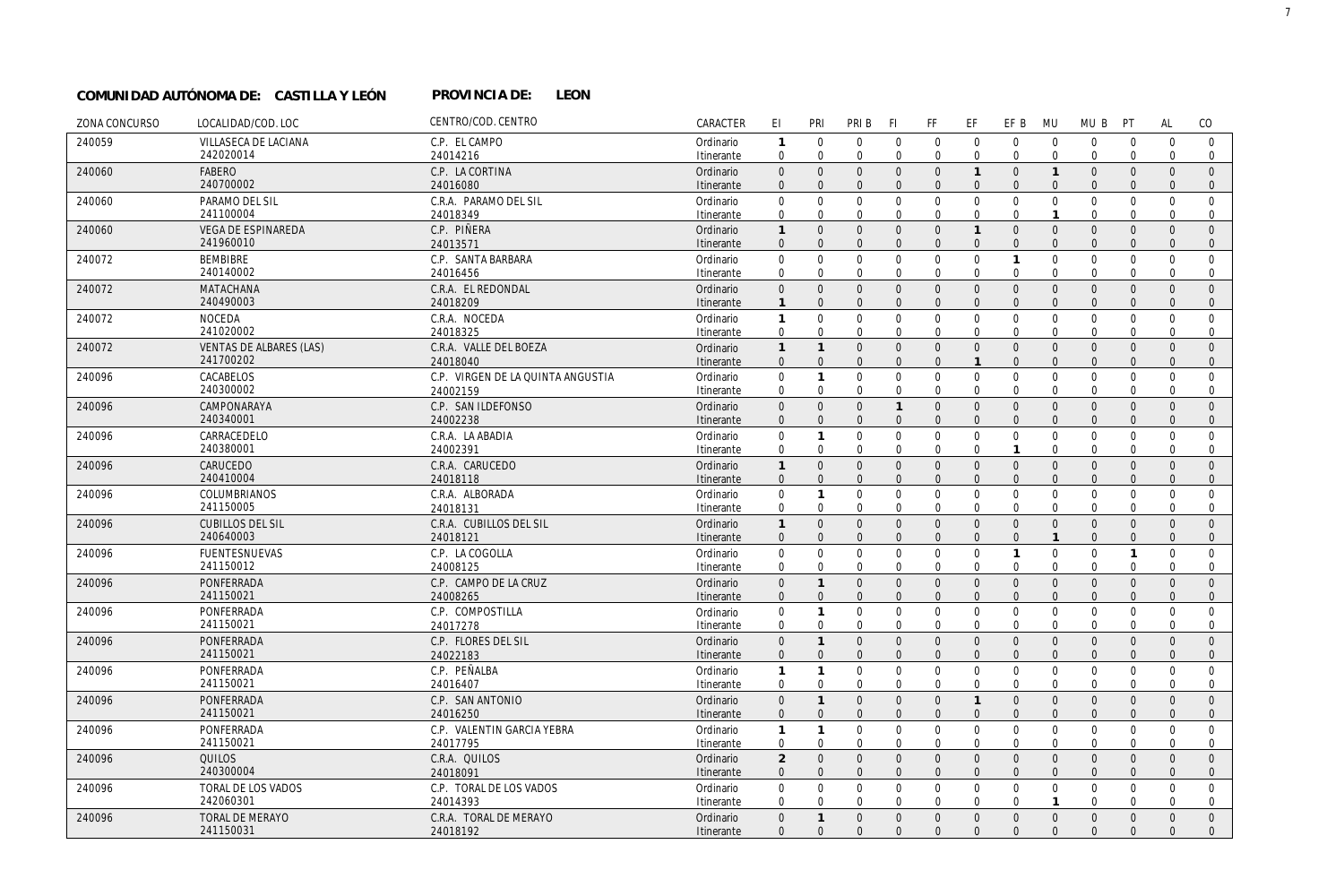#### PROVINCIA DE: LEON **COMUNIDAD AUTÓNOMA DE: CASTILLA Y LEÓN PROVINCIA DE:**

| ZONA CONCURSO | LOCALIDAD/COD. LOC          | CENTRO/COD. CENTRO           | CARACTER   | E1.      | PRI | PRI B | -FI | FF. | EF | EF B | MU       | MU B     | PT       | AL | CO       |
|---------------|-----------------------------|------------------------------|------------|----------|-----|-------|-----|-----|----|------|----------|----------|----------|----|----------|
| 240102        | <b>VEGUELLINA DE ORBIGO</b> | C.P. MARTIN MONREAL          | Ordinario  |          |     |       |     |     | 0  |      | 0        | 0        | 0        |    | 0        |
|               | 242230002                   | 24015397                     | Itinerante |          |     |       |     |     |    |      |          |          |          |    |          |
| 240102        | VILLADANGOS DEL PARAMO      | C.P. SANTIAGO APOSTOL        | Ordinario  |          |     |       |     |     |    |      |          |          |          |    | $\Omega$ |
|               | 242050003                   | 24014344                     | Itinerante |          |     |       |     |     |    |      |          |          |          |    | 0        |
| 240126        | <b>ASTORGA</b>              | C.P. ANGEL GONZALEZ ALVAREZ  | Ordinario  |          |     |       |     |     |    |      |          |          |          |    |          |
|               | 240080001                   | 24000451                     | Itinerante |          |     |       |     |     |    |      |          |          |          |    |          |
| 240126        | SAN JUSTO DE LA VEGA        | C.R.A. VEGACEMAR             | Ordinario  | $\Omega$ |     |       |     |     |    |      |          |          |          |    |          |
|               | 241480003                   | 24018441                     | Itinerante |          |     |       |     |     |    |      |          |          |          |    | 0        |
| 240138        | BAÑEZA (LA)                 | C.P. SAN JOSE DE CALASANZ    | Ordinario  |          |     |       |     |     |    |      |          |          |          |    |          |
|               | 240100001                   | 24000618                     | Itinerante |          |     |       |     |     |    |      |          |          |          |    | 0        |
| 240138        | BAÑEZA (LA)                 | C.P. TELENO                  | Ordinario  |          |     |       |     |     |    |      |          |          |          |    |          |
|               | 240100001                   | 24016614                     | Itinerante |          |     |       |     |     |    |      |          |          |          |    |          |
| 240138        | JIMENEZ DE JAMUZ            | C.R.A. ERIA-JAMUZ            | Ordinario  |          |     |       |     |     |    |      |          |          |          |    |          |
|               | 241540001                   | 24018143                     | Itinerante |          |     |       |     |     |    |      |          |          |          |    | 0        |
| 240140        | <b>VALDERAS</b>             | C.P. NTRA. SRA. DEL SOCORRO  | Ordinario  |          |     |       |     |     |    |      |          |          |          |    |          |
|               | 241810001                   | 24012785                     | Itinerante | $\Omega$ |     |       |     |     |    |      |          |          |          |    |          |
| 240140        | VALENCIA DE DON JUAN        | C.P. BERNARDINO PEREZ        | Ordinario  | 0        |     |       |     |     |    |      |          |          |          |    |          |
|               | 241880002                   | 24013224                     | Itinerante | 0        |     |       |     |     |    |      |          |          |          |    |          |
| 240151        | MANSILLA DE LAS MULAS       | C.P. PEDRO ARAGONESES ALONSO | Ordinario  |          |     |       |     |     |    |      | $\Omega$ | $\Omega$ | $\Omega$ |    |          |
|               | 240940001                   | 24016031                     | Itinerante |          |     |       |     |     |    |      |          |          |          |    |          |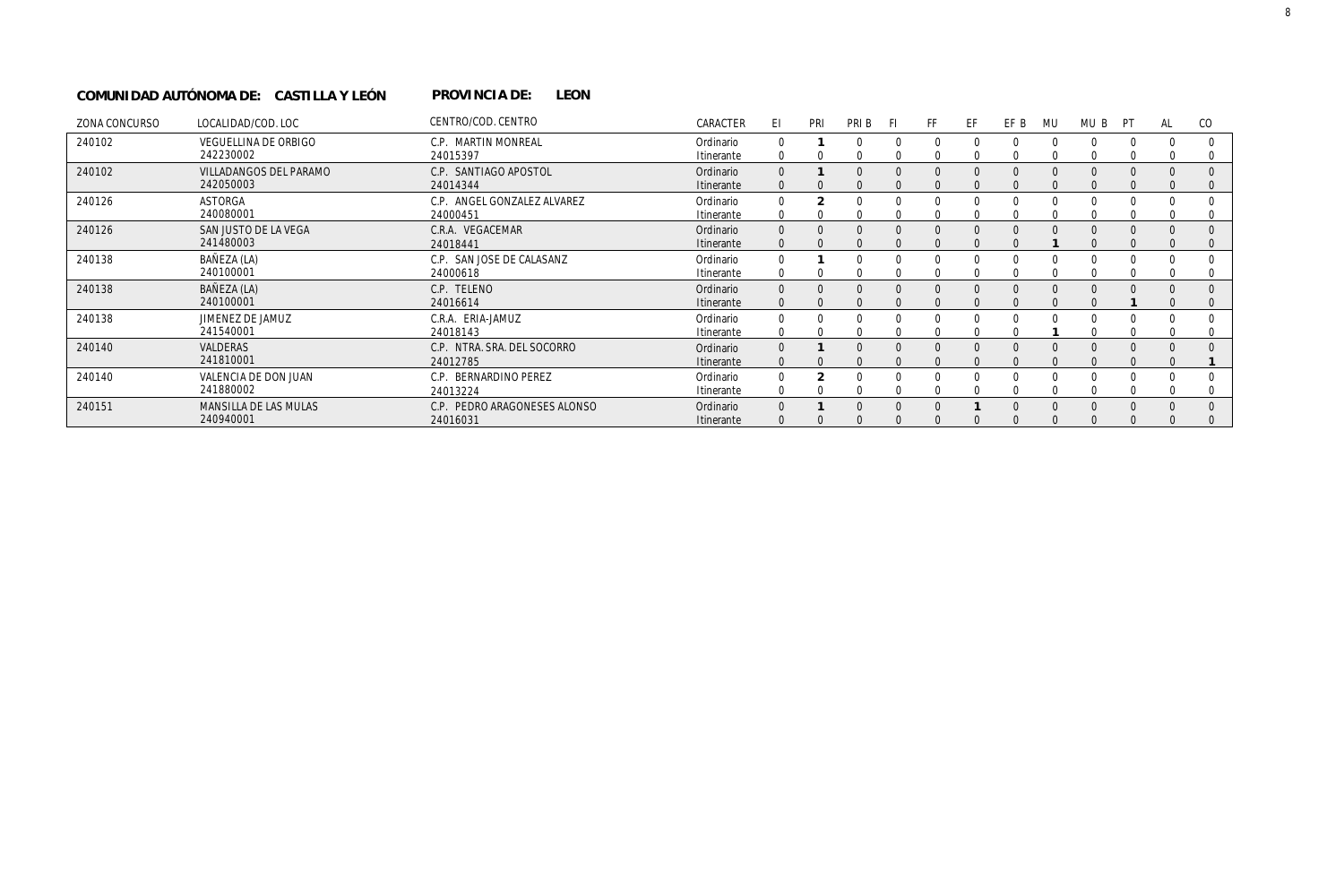## **PALENCIA COMUNIDAD AUTÓNOMA DE: CASTILLA Y LEÓN PROVINCIA DE:**

| ZONA CONCURSO | LOCALIDAD/COD. LOC                  | CENTRO/COD. CENTRO                       | CARACTER                | EI                           | PRI                              | PRI B                        | F1                            | FF                           | EF                            | EF B                         | MU                         | MU B                         | PT                          | <b>AL</b>               | CO                           |
|---------------|-------------------------------------|------------------------------------------|-------------------------|------------------------------|----------------------------------|------------------------------|-------------------------------|------------------------------|-------------------------------|------------------------------|----------------------------|------------------------------|-----------------------------|-------------------------|------------------------------|
| 340017        | PALENCIA                            | C.P. AVE MARIA                           | Ordinario               | $\mathbf{0}$                 | $\overline{2}$                   | $\mathbf 0$                  | $\mathbf 0$                   | $\mathbf 0$                  | $\mathbf{1}$                  | $\overline{0}$               | $\mathbf 0$                | $\mathbf 0$                  | $\mathbf 0$                 | $\mathbf 0$             | $\overline{0}$               |
|               | 341200001                           | 34001728                                 | Itinerante              | $\mathbf 0$                  | $\mathbf 0$                      | $\mathbf{0}$                 | $\mathbf 0$                   | $\mathbf 0$                  | $\overline{0}$                | $\mathbf 0$                  | $\mathbf 0$                | $\mathbf 0$                  | $\Omega$                    | $\Omega$                | $\overline{0}$               |
| 340017        | PALENCIA                            | C.P. BLAS SIERRA                         | Ordinario               | $\mathbf{0}$                 | $\overline{2}$                   | $\mathbf{0}$                 | $\overline{0}$                | $\mathbf{0}$                 | $\overline{0}$                | $\mathbf{0}$                 | $\mathbf{0}$               | $\mathbf{0}$                 | $\mathbf{0}$                | $\Omega$                | $\Omega$                     |
|               | 341200001                           | 34001391                                 | Itinerante              | $\Omega$                     | $\Omega$                         | $\overline{0}$               | $\Omega$                      | $\mathbf{0}$                 | $\Omega$                      | $\Omega$                     | $\Omega$                   | $\mathbf{0}$                 | $\Omega$                    | $\Omega$                | $\mathbf{0}$                 |
| 340017        | PALENCIA                            | C.E.E. CARRECHIQUILLA                    | Ordinario               | $\mathbf{0}$                 | $\mathbf 0$                      | $\mathbf 0$                  | $\mathbf 0$                   | $\mathbf 0$                  | $\mathbf 0$                   | $\mathbf 0$                  | $\mathbf 0$                | $\mathbf 0$                  | $\overline{1}$              | $\mathbf{1}$            | $\mathbf 0$                  |
|               | 341200001                           | 34001881                                 | Itinerante              | $\mathbf 0$                  | $\Omega$                         | $\mathbf 0$                  | $\Omega$                      | $\mathbf 0$                  | $\mathbf 0$                   | $\mathbf 0$                  | $\Omega$                   | $\mathbf 0$                  | $\mathbf 0$                 | $\Omega$                | $\mathbf 0$                  |
| 340017        | PALENCIA                            | C.P. CIUDAD DE BUENOS AIRES              | Ordinario               | $\mathbf{0}$                 | $\overline{0}$                   | $\mathbf{0}$                 | $\overline{0}$                | $\mathbf{0}$                 | $\overline{1}$                | $\mathbf{0}$                 | $\mathbf{0}$               | $\mathbf{0}$                 | $\mathbf{0}$                | $\Omega$                | $\Omega$                     |
|               | 341200001                           | 34003026                                 | Itinerante              | $\mathbf{0}$                 | $\Omega$                         | $\overline{0}$               | $\overline{0}$                | $\mathbf{0}$                 | $\mathbf 0$                   | $\mathbf{0}$                 | $\Omega$                   | $\mathbf{0}$                 | $\mathbf{0}$                | $\Omega$                | $\mathbf{0}$                 |
| 340017        | PALENCIA                            | C.P. JORGE MANRIQUE                      | Ordinario               | $\mathbf{0}$                 | 3                                | $\mathbf 0$                  | $\overline{0}$                | $\mathbf 0$                  | $\mathbf 0$                   | $\mathbf 0$                  | $\Omega$                   | $\mathbf 0$                  | $\mathbf 0$                 | $\Omega$                | $\Omega$                     |
|               | 341200001                           | 34001431                                 | Itinerante              | $\mathbf 0$                  | $\mathbf 0$                      | $\mathbf 0$                  | $\mathbf 0$                   | $\mathbf 0$                  | $\mathbf 0$                   | $\mathbf 0$                  | $\Omega$                   | $\mathbf 0$                  | $\Omega$                    | $\Omega$                | $\mathbf 0$                  |
| 340017        | PALENCIA                            | C.P. JUAN MENA DE LA CRUZ                | Ordinario               | $\mathbf 0$                  | $\mathbf{1}$                     | $\mathbf 0$                  | $\mathbf 0$                   | $\mathbf 0$                  | $\mathbf 0$                   | $\mathbf{0}$                 | $\mathbf{0}$               | $\mathbf{0}$                 | $\mathbf{0}$                | $\mathbf{0}$            | $\overline{0}$               |
|               | 341200001                           | 34001418                                 | Itinerante              | $\mathbf{0}$                 | $\mathbf 0$                      | $\overline{0}$               | $\overline{0}$                | $\mathbf 0$                  | $\mathbf 0$                   | $\mathbf 0$                  | $\Omega$                   | $\mathbf 0$                  | $\mathbf{0}$                | $\Omega$                | $\overline{0}$               |
| 340017        | PALENCIA<br>341200001               | C.P. MARQUES DE SANTILLANA<br>34001421   | Ordinario               | $\mathbf 0$<br>$\mathbf 0$   | $\mathbf{1}$<br>$\mathbf 0$      | $\mathbf 0$<br>$\mathbf{0}$  | $\overline{0}$<br>$\mathbf 0$ | $\mathbf 0$<br>$\mathbf{0}$  | $\mathbf 0$<br>$\mathbf 0$    | $\mathbf 0$<br>$\mathbf 0$   | $\mathbf 0$<br>$\mathbf 0$ | $\mathbf 0$<br>$\mathbf 0$   | $\mathbf{1}$<br>$\mathbf 0$ | $\Omega$<br>$\Omega$    | $\Omega$<br>$\mathbf{0}$     |
|               |                                     | C.P. PADRE CLARET                        | Itinerante              |                              |                                  |                              |                               |                              |                               | $\mathbf{0}$                 |                            |                              |                             | $\mathbf{0}$            | $\mathbf{0}$                 |
| 340017        | PALENCIA<br>341200001               | 34002964                                 | Ordinario<br>Itinerante | $\mathbf 0$<br>$\mathbf{0}$  | $\overline{2}$<br>$\mathbf{0}$   | $\mathbf 0$<br>$\mathbf{0}$  | $\mathbf 0$<br>$\Omega$       | $\mathbf 0$<br>$\mathbf{0}$  | $\mathbf 0$<br>$\Omega$       | $\Omega$                     | $\overline{0}$<br>$\Omega$ | $\mathbf{0}$<br>$\mathbf{0}$ | $\mathbf{0}$<br>$\Omega$    | $\Omega$                | $\mathbf{0}$                 |
| 340017        | PALENCIA                            | C.P. PAN Y GUINDAS                       | Ordinario               | $\mathbf 0$                  | $\mathbf 0$                      | $\mathbf 0$                  | $\mathbf 0$                   | $\mathsf 0$                  | $\mathbf 0$                   | $\mathbf 0$                  | $\mathbf 0$                | $\mathbf{0}$                 | $\mathbf 0$                 | $\mathbf 0$             | $\mathbf 0$                  |
|               | 341200001                           | 34003257                                 | Itinerante              | $\mathbf 0$                  | $\mathbf 0$                      | $\mathbf{0}$                 | $\mathbf 0$                   | $\mathbf{0}$                 | $\mathbf 0$                   | $\mathbf 0$                  | $\mathbf 0$                | $\mathbf 0$                  | $\mathbf{1}$                | $\mathbf 0$             | $\mathbf 0$                  |
| 340017        | PALENCIA                            | C.P. RAMON CARANDE Y THOVAR              | Ordinario               | $\mathbf{1}$                 | $\mathbf{1}$                     | $\mathbf{0}$                 | $\overline{0}$                | $\mathbf{0}$                 | $\overline{0}$                | $\mathbf{0}$                 | $\Omega$                   | $\mathbf{0}$                 | $\mathbf{0}$                | $\mathbf{0}$            | $\mathbf{0}$                 |
|               | 341200001                           | 34003117                                 | Itinerante              | $\mathbf{0}$                 | $\overline{0}$                   | $\Omega$                     | $\Omega$                      | $\Omega$                     | $\Omega$                      | $\Omega$                     | $\Omega$                   | $\Omega$                     | $\Omega$                    | $\Omega$                | $\mathbf{0}$                 |
| 340017        | PALENCIA                            | C.P. SOFIA TARTILAN                      | Ordinario               | $\mathbf{1}$                 | $\overline{2}$                   | $\mathbf 0$                  | $\mathbf 0$                   | $\mathsf 0$                  | $\mathbf 0$                   | $\mathbf 0$                  | $\mathbf 0$                | $\mathbf{0}$                 | $\mathbf 0$                 | $\mathbf 0$             | $\mathbf 0$                  |
|               | 341200001                           | 34001443                                 | Itinerante              | $\mathbf 0$                  | $\mathbf 0$                      | $\mathbf 0$                  | $\Omega$                      | $\mathbf{0}$                 | $\mathbf 0$                   | $\mathbf 0$                  | $\Omega$                   | $\mathbf 0$                  | $\Omega$                    | $\Omega$                | $\mathbf{0}$                 |
| 340017        | <b>PALENCIA</b>                     | C.P. TELLO TELLEZ DE MENESES             | Ordinario               | $\mathbf{0}$                 | 3                                | $\mathbf{0}$                 | $\overline{0}$                | $\mathbf{0}$                 | $\overline{0}$                | $\mathbf{0}$                 | $\overline{0}$             | $\mathbf{0}$                 | $\mathbf{0}$                | $\mathbf{0}$            | $\mathbf{0}$                 |
|               | 341200001                           | 34001455                                 | Itinerante              | $\mathbf{0}$                 | $\overline{0}$                   | $\mathbf{0}$                 | $\Omega$                      | $\mathbf{0}$                 | $\mathbf{0}$                  | $\mathbf{0}$                 | $\Omega$                   | $\mathbf{0}$                 | $\Omega$                    | $\Omega$                | $\overline{0}$               |
| 340017        | VILLALOBON                          | C.P. CLARA CAMPOAMOR                     | Ordinario               | $\mathbf 0$                  | $\mathbf{1}$                     | $\mathbf 0$                  | $\mathbf 0$                   | $\mathbf 0$                  | $\mathbf 0$                   | $\mathbf 0$                  | $\mathbf 0$                | $\mathbf 0$                  | $\mathbf 0$                 | $\mathbf 0$             | $\overline{0}$               |
|               | 342170001                           | 34007101                                 | Itinerante              | $\mathbf 0$                  | $\mathbf 0$                      | $\mathbf 0$                  | $\mathbf 0$                   | $\mathbf{0}$                 | $\mathbf 0$                   | $\mathbf 0$                  | $\mathbf 0$                | $\mathbf 0$                  | $\mathbf 0$                 | $\Omega$                | $\mathbf{0}$                 |
| 340029        | <b>ASTUDILLO</b>                    | C.P. ANACLETO OREJON                     | Ordinario               | $\mathsf{O}\xspace$          | $\mathbf{1}$                     | $\mathbf 0$                  | $\overline{0}$                | $\mathbf 0$                  | $\mathbf 0$                   | $\mathsf{O}$                 | $\overline{0}$             | $\mathbf{0}$                 | $\mathbf{0}$                | $\mathbf{0}$            | $\mathbf{0}$                 |
|               | 340170001                           | 34000189                                 | Itinerante              | $\mathbf{0}$                 | $\mathbf{0}$                     | $\overline{0}$               | $\overline{0}$                | $\mathbf{0}$                 | $\mathbf{0}$                  | $\mathbf{0}$                 | $\Omega$                   | $\mathbf{0}$                 | $\mathbf{0}$                | $\mathbf{0}$            | $\mathbf 0$                  |
| 340029        | <b>DUEÑAS</b>                       | C.P. REYES CATOLICOS                     | Ordinario               | $\mathbf{0}$                 | $\mathbf{1}$                     | $\mathbf 0$                  | $\mathbf 0$                   | $\mathbf 0$                  | $\mathbf 0$                   | $\mathbf 0$                  | $\Omega$                   | $\mathbf 0$                  | $\mathbf 0$                 | $\Omega$                | $\Omega$                     |
|               | 340690001                           | 34000876                                 | Itinerante              | $\mathbf 0$                  | $\mathbf 0$                      | $\mathbf{0}$                 | $\mathbf 0$                   | $\mathbf{0}$                 | $\overline{0}$                | $\mathbf 0$                  | $\mathbf 0$                | $\mathbf 0$                  | $\mathbf 0$                 | $\Omega$                | $\mathbf{0}$                 |
| 340029        | MONZON DE CAMPOS                    | C.P. PADRE HONORATO DEL VAL              | Ordinario               | $\mathbf 0$                  | $\sqrt{2}$                       | $\mathbf 0$                  | $\mathbf 0$                   | $\mathsf{O}$                 | $\mathbf 0$                   | $\mathsf{O}$                 | $\mathbf{0}$               | $\mathbf 0$                  | $\mathbf{0}$                | $\mathbf{0}$            | $\mathbf{0}$                 |
|               | 341080001                           | 34001251                                 | Itinerante              | $\mathbf{0}$                 | $\mathbf{0}$                     | $\mathbf{0}$                 | $\Omega$                      | $\mathbf{0}$                 | $\overline{0}$                | $\mathbf{0}$                 | $\Omega$                   | $\mathbf{0}$                 | $\Omega$                    | $\Omega$                | $\mathbf{0}$                 |
| 340029        | <b>TARIEGO</b>                      | C.R.A. DEL CERRATO                       | Ordinario               | $\mathbf{1}$                 | $\mathbf 0$                      | $\mathbf 0$                  | $\mathbf{0}$                  | $\mathbf 0$                  | $\mathbf 0$                   | $\mathbf 0$                  | $\mathbf 0$                | $\mathbf{0}$                 | $\mathbf 0$                 | $\Omega$                | $\mathbf 0$                  |
|               | 341810001                           | 34003737                                 | Itinerante              | $\mathbf 0$                  | $\mathbf 0$                      | $\mathbf 0$                  | $\mathbf 0$                   | $\mathbf 0$                  | $\mathbf 0$                   | $\mathbf 0$                  | $\Omega$                   | $\mathbf 0$                  | 0                           | $\Omega$                | $\mathbf{0}$                 |
| 340029        | <b>VENTA DE BAÑOS</b>               | C.P. ANGEL ABIA                          | Ordinario               | $\mathbf{0}$                 | $\overline{2}$                   | $\mathbf{0}$                 | $\overline{0}$                | $\mathbf{0}$                 | $\mathbf{1}$                  | $\mathbf{0}$                 | $\Omega$                   | $\Omega$                     | $\Omega$                    | $\Omega$                | $\Omega$                     |
|               | 340230003                           | 34000256                                 | Itinerante              | $\mathbf{0}$                 | $\mathbf{0}$                     | $\overline{0}$               | $\overline{0}$                | $\mathbf{0}$                 | $\overline{0}$                | $\mathbf{0}$                 | $\Omega$                   | $\mathbf{0}$                 | $\mathbf{0}$                | $\Omega$                | $\mathbf{0}$                 |
| 340029        | VILLAMURIEL DE CERRATO<br>342250004 | C.P. GOMEZ MANRIQUE                      | Ordinario               | $\mathbf{0}$                 | $\overline{2}$                   | $\mathbf 0$                  | $\mathbf 0$                   | $\mathbf 0$                  | $\mathbf 0$                   | $\mathbf 0$                  | $\mathbf 0$                | $\mathbf{0}$                 | $\mathbf 0$                 | $\Omega$                | $\mathbf{0}$                 |
|               |                                     | 34003348                                 | Itinerante              | 0                            | 0                                | 0                            | 0                             | $\mathbf 0$                  | $\mathbf 0$                   | 0                            | 0                          | 0                            | 0                           | $\mathbf 0$<br>$\Omega$ | $\mathbf{0}$                 |
| 340029        | VILLAMURIEL DE CERRATO<br>342250004 | C.P. PRADERA DE LA AGUILERA<br>34003154  | Ordinario<br>Itinerante | $\mathbf{0}$<br>$\mathbf{0}$ | $\overline{2}$<br>$\overline{0}$ | $\mathbf{0}$<br>$\mathbf{0}$ | $\overline{0}$<br>$\Omega$    | $\mathbf{0}$<br>$\mathbf{0}$ | $\mathbf 0$<br>$\overline{0}$ | $\mathbf{0}$<br>$\mathbf{0}$ | $\Omega$<br>$\Omega$       | $\mathbf{0}$<br>$\mathbf{0}$ | $\mathbf{0}$<br>$\Omega$    | $\Omega$                | $\mathbf{0}$<br>$\mathbf{0}$ |
|               |                                     |                                          |                         | $\mathbf{0}$                 | $\mathbf{1}$                     | $\mathbf 0$                  |                               |                              | $\mathbf 0$                   |                              | $\mathbf 0$                |                              | $\mathbf 0$                 | $\mathbf 0$             | $\mathbf 0$                  |
| 340030        | HERRERA DE PISUERGA<br>340830001    | C.P. NTRA. SRA. DE LA PIEDAD<br>34001091 | Ordinario<br>Itinerante | $\mathbf 0$                  | $\mathbf 0$                      | $\mathbf 0$                  | $\mathbf 0$<br>$\Omega$       | $\mathbf 0$<br>$\Omega$      | $\mathbf{0}$                  | $\mathbf 0$<br>$\Omega$      | $\Omega$                   | $\mathbf 0$<br>$\Omega$      | $\Omega$                    | $\Omega$                | $\mathbf{0}$                 |
| 340042        | <b>GUARDO</b>                       | C.P. VEGARREDONDA                        | Ordinario               | $\mathbf{0}$                 | $\mathbf{0}$                     | $\mathbf{0}$                 | $\overline{0}$                | $\mathbf{0}$                 | $\overline{0}$                | $\mathbf{0}$                 | $\Omega$                   | $\mathbf{0}$                 | $\mathbf{0}$                | $\mathbf{0}$            | $\mathbf{0}$                 |
|               | 340800001                           | 34000980                                 | Itinerante              | $\mathbf{0}$                 | $\mathbf{0}$                     | $\mathbf{0}$                 | $\Omega$                      | $\mathbf{0}$                 | $\overline{0}$                | $\mathbf{0}$                 | $\mathbf{1}$               | $\mathbf{0}$                 | $\Omega$                    | $\Omega$                | $\mathbf{0}$                 |
| 340042        | SALDAÑA                             | C.P. VILLA Y TIERRA                      | Ordinario               | $\Omega$                     | $\mathbf{1}$                     | $\mathbf 0$                  | $\mathbf 0$                   | $\mathbf 0$                  | $\overline{0}$                | $\mathbf 0$                  | $\Omega$                   | $\mathbf 0$                  | $\mathbf 0$                 | $\Omega$                | $\overline{0}$               |
|               | 341570005                           | 34002231                                 | Itinerante              | $\mathbf 0$                  | $\mathbf 0$                      | $\mathbf{0}$                 | $\Omega$                      | $\mathbf 0$                  | $\Omega$                      | $\mathbf 0$                  | $\Omega$                   | $\mathbf 0$                  | $\Omega$                    | $\mathbf{1}$            | $\mathbf{1}$                 |
| 340042        | VELILLA DEL RIO CARRION             | C.P. NTRA SRA DE AREÑOS                  | Ordinario               | $\mathbf{0}$                 | $\mathbf{0}$                     | $\mathbf{0}$                 | $\overline{1}$                | $\mathbf{0}$                 | $\overline{0}$                | $\mathbf{0}$                 | $\mathbf{0}$               | $\overline{0}$               | $\mathbf{0}$                | $\Omega$                | $\mathbf{0}$                 |
|               | 341990006                           | 34002642                                 | Itinerante              | $\Omega$                     | $\Omega$                         | $\Omega$                     | $\Omega$                      | $\Omega$                     | $\Omega$                      | $\Omega$                     | $\Omega$                   | $\Omega$                     | $\Omega$                    | $\Omega$                | $\Omega$                     |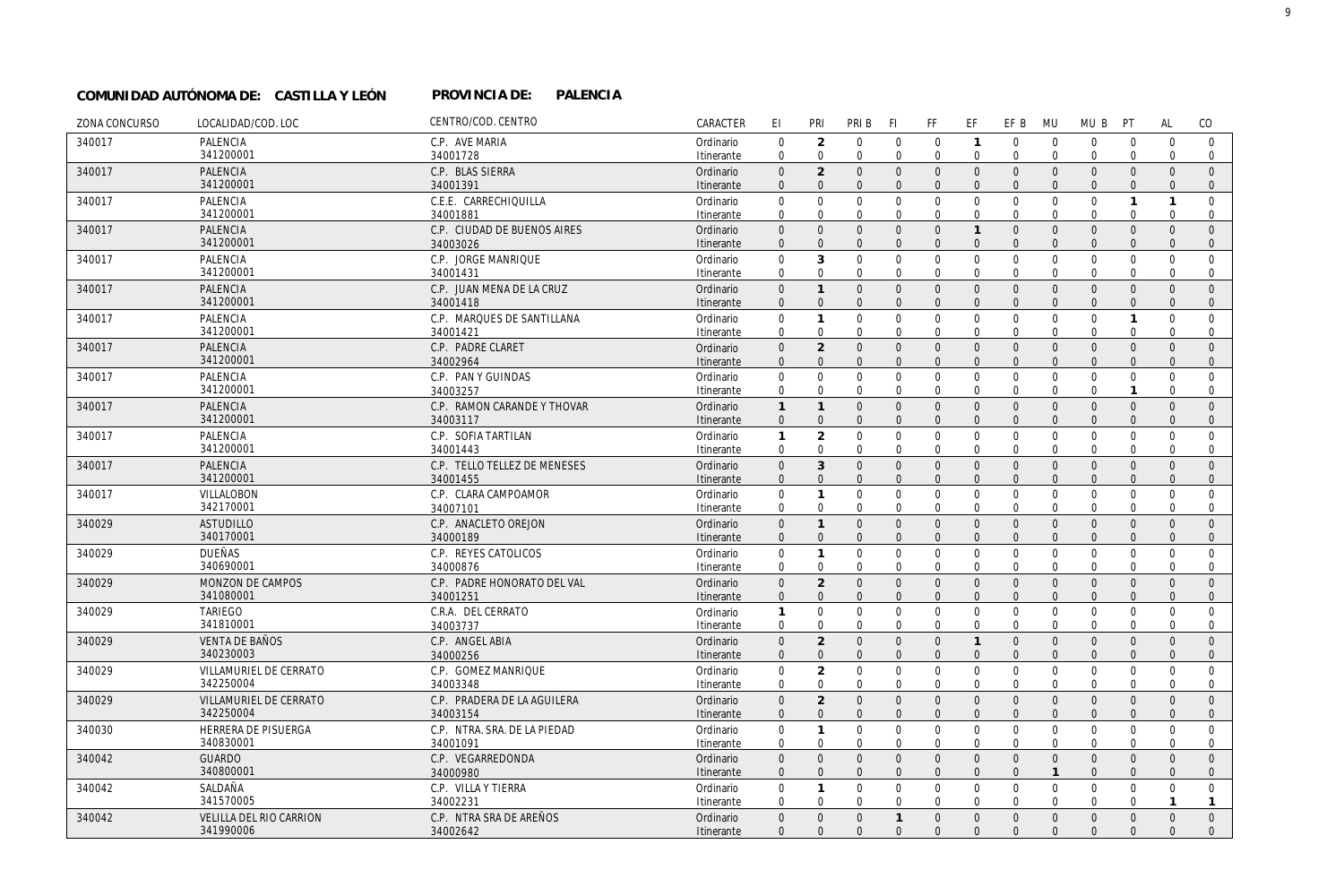#### PROVINCIA DE: SALAMANCA **COMUNIDAD AUTÓNOMA DE: CASTILLA Y LEÓN PROVINCIA DE:**

| ZONA CONCURSO | LOCALIDAD/COD. LOC      | CENTRO/COD. CENTRO                | CARACTER                | EI                                  | PRI                          | PRI B                        | F1                         | FF                           | EF                       | EF B                     | MU                   | MU B                       | PT                      | <b>AL</b>            | CO                             |
|---------------|-------------------------|-----------------------------------|-------------------------|-------------------------------------|------------------------------|------------------------------|----------------------------|------------------------------|--------------------------|--------------------------|----------------------|----------------------------|-------------------------|----------------------|--------------------------------|
| 370010        | ALDEATEJADA             | C.R.A. LOS ARAPILES               | Ordinario               | $\mathbf 0$                         | $\mathbf{1}$                 | $\mathbf 0$                  | $\overline{0}$             | $\mathbf 0$                  | $\mathbf{0}$             | $\mathbf 0$              | $\mathbf 0$          | $\mathbf 0$                | $\mathbf 0$             | $\mathbf 0$          | $\mathbf 0$                    |
|               | 370230001               | 37009489                          | Itinerante              | $\mathbf 0$                         | $\mathbf 0$                  | $\Omega$                     | $\Omega$                   | $\mathbf 0$                  | $\Omega$                 | $\Omega$                 | $\Omega$             | $\Omega$                   |                         | $\Omega$             | $\mathbf{0}$                   |
| 370010        | <b>CABRERIZOS</b>       | C.R.A. LA FLECHA                  | Ordinario               | $\mathbf{0}$                        | $\mathbf{1}$                 | $\mathbf{0}$                 | $\overline{0}$             | $\mathbf{0}$                 | $\mathbf{0}$             | $\mathbf{0}$             | $\Omega$             | $\Omega$                   | $\Omega$                | $\Omega$             | $\mathbf{0}$                   |
|               | 370670004               | 37009817                          | Itinerante              | $\mathbf{0}$                        | $\mathbf{0}$                 | $\mathbf{0}$                 | $\overline{0}$             | $\mathbf{0}$                 | $\mathbf{0}$             | $\mathbf{0}$             | $\Omega$             | $\mathbf{0}$               | $\Omega$                | $\Omega$             | $\mathbf 0$                    |
| 370010        | CALZADA DE VALDUNCIEL   | C.R.A. RIBERA DE CAÑEDO           | Ordinario               | $\mathbf{1}$                        | $\overline{2}$               | $\mathbf 0$                  | $\overline{0}$             | $\mathbf 0$                  | $\mathbf 0$              | $\mathbf 0$              | $\mathbf 0$          | $\mathbf 0$                | $\Omega$                | $\Omega$             | $\mathbf 0$                    |
|               | 370730001               | 37009829                          | Itinerante              | $\mathbf 0$                         | $\mathbf 0$                  | $\mathbf 0$                  | $\mathbf{1}$               | $\mathbf 0$                  | $\mathbf{0}$             | $\Omega$                 | $\Omega$             | $\mathbf 0$                | $\Omega$                | $\Omega$             | $\mathbf 0$                    |
| 370010        | CARBAJOSA DE LA SAGRADA | C.P. LA LADERA                    | Ordinario               | $\mathsf{O}\xspace$                 | $\mathbf{1}$                 | $\mathbf 0$                  | $\mathbf 0$                | $\mathbf 0$                  | $\mathbf{0}$             | $\mathbf{0}$             | $\mathbf{0}$         | $\mathbf{0}$               | $\mathbf{0}$            | $\mathbf{0}$         | $\mathbf 0$                    |
|               | 370850001               | 37013523                          | Itinerante              | $\Omega$                            | $\Omega$                     | $\overline{0}$               | $\Omega$                   | $\mathbf{0}$                 | $\Omega$                 | $\Omega$                 | $\Omega$             | $\Omega$                   | $\mathbf{1}$            | $\Omega$             | $\mathbf{0}$                   |
| 370010        | CARBAJOSA DE LA SAGRADA | C.P. PABLO PICASSO                | Ordinario               | $\mathbf 0$                         | $\overline{2}$               | $\mathbf 0$                  | $\mathbf 0$                | $\mathbf 0$                  | $\mathbf{0}$             | $\mathbf 0$              | $\mathbf 0$          | $\mathbf 0$                | $\mathbf 0$             | $\mathbf 0$          | $\mathbf 0$                    |
|               | 370850001               | 37013511                          | Itinerante              | $\Omega$                            | $\Omega$                     | $\mathbf 0$                  | $\Omega$                   | $\mathbf 0$                  | $\Omega$                 | $\Omega$                 | $\Omega$             | $\Omega$                   | $\Omega$                | $\Omega$             | $\mathbf{0}$                   |
| 370010        | DOÑINOS DE SALAMANCA    | C.R.A. DOMINGO DE GUZMAN          | Ordinario               | $\mathbf{1}$                        | $\mathbf{1}$                 | $\mathbf{0}$                 | $\overline{0}$             | $\mathbf{0}$                 | $\mathbf{0}$             | $\Omega$                 | $\Omega$             | $\Omega$                   | $\Omega$                | $\Omega$             | $\mathbf{0}$                   |
|               | 371170002               | 37009520                          | Itinerante              | $\Omega$                            | $\Omega$                     | $\mathbf{0}$                 | $\Omega$                   | $\mathbf{0}$                 | $\mathbf{0}$             | $\mathbf{0}$             | $\Omega$             | $\Omega$                   | $\Omega$                | $\Omega$             | $\mathbf 0$                    |
| 370010        | SALAMANCA               | C.P. ALFONSO X EL SABIO           | Ordinario               | $\mathbf 0$                         | $\overline{2}$               | $\mathbf 0$                  | $\Omega$                   | $\mathbf 0$                  | $\Omega$                 | $\Omega$                 | $\Omega$             | $\Omega$                   | $\Omega$                | $\Omega$             | $\Omega$                       |
|               | 372740002               | 37005216                          | Itinerante              | $\mathbf 0$                         | $\Omega$                     | $\mathbf 0$                  | $\mathbf 0$                | $\mathbf 0$                  | $\mathbf 0$              | $\Omega$                 | $\Omega$             | $\Omega$                   | $\Omega$                | $\Omega$             | $\mathbf 0$                    |
| 370010        | SALAMANCA               | C.P. BEATRIZ GALINDO              | Ordinario               | $\mathsf{O}\xspace$                 | $\mathbf{1}$                 | $\mathbf 0$                  | $\overline{0}$             | $\mathbf 0$                  | $\Omega$                 | $\mathbf{0}$             | $\Omega$             | $\Omega$                   | $\Omega$                | $\Omega$             | $\mathbf{0}$                   |
|               | 372740002               | 37005231                          | Itinerante              | $\Omega$                            | $\Omega$                     | $\overline{0}$               | $\Omega$                   | $\overline{0}$               | $\Omega$                 | $\Omega$                 | $\Omega$             | $\Omega$                   | $\Omega$                | $\Omega$             | $\mathbf{0}$                   |
| 370010        | SALAMANCA<br>372740002  | C.P. BUENOS AIRES.GABRIEL MARTIN  | Ordinario               | 0                                   | $\mathbf{1}$                 | $\mathbf 0$                  | $\mathbf 0$                | $\mathbf 0$                  | $\mathbf{0}$             | $\mathbf 0$              | $\Omega$             | $\mathbf 0$                | $\mathbf 0$             | $\mathbf 0$          | $\mathbf 0$                    |
|               |                         | 37008783                          | Itinerante              | $\mathbf 0$                         | $\mathbf 0$                  | $\mathbf 0$                  | $\Omega$                   | $\mathbf 0$                  | 0                        | 0                        | $\Omega$             | 0                          |                         | $\Omega$             | $\mathbf 0$                    |
| 370010        | SALAMANCA<br>372740002  | C.P. CAJA DE AHORROS<br>37008461  | Ordinario               | $\mathsf{O}\xspace$<br>$\mathbf{0}$ | $\mathbf{1}$<br>$\mathbf{0}$ | $\mathbf{0}$<br>$\mathbf{0}$ | $\overline{0}$<br>$\Omega$ | $\mathbf{0}$<br>$\mathbf{0}$ | $\Omega$<br>$\mathbf{0}$ | $\Omega$<br>$\mathbf{0}$ | $\Omega$<br>$\Omega$ | $\Omega$<br>$\mathbf{0}$   | $\Omega$<br>$\Omega$    | $\Omega$<br>$\Omega$ | $\mathbf{0}$<br>$\overline{0}$ |
|               |                         |                                   | Itinerante              |                                     |                              |                              |                            |                              |                          |                          |                      |                            |                         |                      |                                |
| 370010        | SALAMANCA<br>372740002  | C.P. CAMPO CHARRO<br>37008621     | Ordinario<br>Itinerante | 0<br>$\mathbf 0$                    | $\mathbf{1}$<br>$\mathbf 0$  | $\mathbf 0$<br>$\mathbf 0$   | $\Omega$<br>$\Omega$       | $\mathbf 0$<br>$\mathbf 0$   | $\Omega$<br>$\mathbf 0$  | $\mathbf 0$<br>$\Omega$  | $\Omega$<br>$\Omega$ | $\mathbf 0$<br>$\mathbf 0$ | $\Omega$<br>$\mathbf 0$ | $\Omega$<br>$\Omega$ | $\mathbf 0$<br>$\mathbf 0$     |
| 370010        | SALAMANCA               | C.P. FELIX RODRIGUEZ DE LA FUENTE |                         | $\mathsf{O}\xspace$                 | $\mathbf 0$                  | $\mathbf 0$                  |                            | $\mathbf 0$                  | $\mathbf{0}$             | $\mathbf{0}$             | $\mathbf{0}$         | $\mathbf 0$                | $\mathbf{1}$            | $\mathbf{0}$         | $\mathbf 0$                    |
|               | 372740002               | 37006038                          | Ordinario<br>Itinerante | $\mathbf{0}$                        | $\mathbf{0}$                 | $\Omega$                     | $\mathbf 0$<br>$\Omega$    | $\Omega$                     | $\Omega$                 | $\Omega$                 | $\Omega$             | $\Omega$                   | $\Omega$                | $\mathbf{1}$         | $\mathbf{1}$                   |
| 370010        | SALAMANCA               | C.P. FILIBERTO VILLALOBOS         | Ordinario               | 1                                   | $\mathbf{1}$                 | $\mathbf 0$                  | $\mathbf 0$                | $\mathbf 0$                  | $\mathbf 0$              | $\mathbf 0$              | $\mathbf 0$          | $\mathbf 0$                | $\mathbf{1}$            | $\mathbf 0$          | $\mathbf 0$                    |
|               | 372740002               | 37005241                          | Itinerante              | $\mathbf 0$                         | $\mathbf 0$                  | $\mathbf 0$                  | $\mathbf 0$                | $\mathbf 0$                  | $\mathbf 0$              | $\Omega$                 | $\Omega$             | $\Omega$                   | $\mathbf 0$             | $\Omega$             | $\mathbf{1}$                   |
| 370010        | SALAMANCA               | C.P. FRANCISCO VITORIA            | Ordinario               | $\mathbf{0}$                        | 3                            | $\mathbf{0}$                 | $\overline{0}$             | $\mathbf{0}$                 | $\mathbf{0}$             | $\mathbf{0}$             | $\Omega$             | $\mathbf{0}$               | $\Omega$                | $\Omega$             | $\mathbf{0}$                   |
|               | 372740002               | 37005253                          | Itinerante              | $\mathbf{0}$                        | $\Omega$                     | $\Omega$                     | $\Omega$                   | $\mathbf{0}$                 | $\Omega$                 | $\Omega$                 | $\Omega$             | $\Omega$                   | $\Omega$                | $\Omega$             | $\mathbf 0$                    |
| 370010        | <b>SALAMANCA</b>        | C.P. GRAN CAPITAN                 | Ordinario               | $\mathbf{1}$                        | $\mathbf 0$                  | $\mathbf 0$                  | $\mathbf 0$                | $\mathbf 0$                  | $\Omega$                 | $\Omega$                 | $\Omega$             | $\Omega$                   | $\Omega$                | $\Omega$             | $\mathbf 0$                    |
|               | 372740002               | 37006026                          | Itinerante              | $\mathbf 0$                         | $\mathbf 0$                  | $\mathbf{0}$                 | $\Omega$                   | $\mathbf 0$                  | $\mathbf 0$              | $\Omega$                 | $\Omega$             | $\Omega$                   | $\Omega$                | $\Omega$             | $\mathbf 0$                    |
| 370010        | SALAMANCA               | C.P. JOSE HERRERO                 | Ordinario               | $\boldsymbol{0}$                    | $\mathbf{1}$                 | $\mathbf 0$                  | $\mathbf{1}$               | $\mathbf 0$                  | $\mathbf{0}$             | $\mathbf{0}$             | $\Omega$             | $\mathbf 0$                |                         | $\Omega$             | $\mathbf{0}$                   |
|               | 372740002               | 37006041                          | <b>Itinerante</b>       | $\mathbf{0}$                        | $\Omega$                     | $\Omega$                     | $\Omega$                   | $\Omega$                     | $\Omega$                 | $\Omega$                 | $\Omega$             | $\Omega$                   | $\Omega$                | $\Omega$             | $\mathbf{0}$                   |
| 370010        | SALAMANCA               | C.P. JUAN DEL ENZINA              | Ordinario               | 1                                   | $\mathbf 0$                  | $\mathbf 0$                  | $\overline{0}$             | $\mathbf 0$                  | $\mathbf 0$              | $\mathbf 0$              | $\Omega$             | $\mathbf 0$                | $\mathbf 0$             | $\Omega$             | $\mathbf{0}$                   |
|               | 372740002               | 37005228                          | Itinerante              | $\mathbf 0$                         | $\Omega$                     | $\mathbf{0}$                 | $\mathbf 0$                | $\mathbf 0$                  | $\mathbf 0$              | 0                        | $\Omega$             | 0                          | $\mathbf 0$             | $\Omega$             | $\mathbf 0$                    |
| 370010        | SALAMANCA               | C.P. JUAN JAEN                    | Ordinario               | $\mathbf{0}$                        | $\overline{4}$               | $\overline{0}$               | $\overline{0}$             | $\mathbf{0}$                 | $\Omega$                 | $\mathbf{0}$             | $\Omega$             | $\Omega$                   | $\Omega$                | $\Omega$             | $\mathbf{0}$                   |
|               | 372740002               | 37005277                          | Itinerante              | $\boldsymbol{0}$                    | $\Omega$                     | $\overline{0}$               | $\overline{0}$             | $\mathbf{0}$                 | $\Omega$                 | $\mathbf{0}$             | $\Omega$             | $\Omega$                   | $\Omega$                | $\Omega$             | $\mathbf 0$                    |
| 370010        | SALAMANCA               | C.P. LAZARILLO DE TORMES          | Ordinario               | $\mathbf 0$                         | $\mathbf{1}$                 | $\mathbf 0$                  | $\mathbf 0$                | $\mathbf 0$                  | $\mathbf 0$              | $\mathbf 0$              | $\mathbf 0$          | $\mathbf 0$                | $\mathbf 0$             | $\Omega$             | $\mathbf 0$                    |
|               | 372740002               | 37005290                          | Itinerante              | $\mathbf 0$                         | $\mathbf 0$                  | $\mathbf 0$                  | $\mathbf 0$                | $\mathbf 0$                  | $\mathbf 0$              | $\Omega$                 | $\Omega$             | 0                          | $\mathbf 0$             | $\Omega$             | $\mathbf 0$                    |
| 370010        | SALAMANCA               | C.P. LEON FELIPE                  | Ordinario               | $\boldsymbol{0}$                    | $\mathbf{1}$                 | $\mathbf 0$                  | $\overline{0}$             | $\mathbf{0}$                 | $\mathbf{0}$             | $\mathbf{0}$             | $\mathbf{0}$         | $\mathbf{0}$               | $\mathbf{0}$            | $\mathbf{0}$         | $\mathbf 0$                    |
|               | 372740002               | 37008497                          | Itinerante              | $\mathbf{0}$                        | $\Omega$                     | $\Omega$                     | $\Omega$                   | $\Omega$                     | $\Omega$                 | $\Omega$                 | $\Omega$             | $\Omega$                   | $\Omega$                | $\Omega$             | $\mathbf{0}$                   |
| 370010        | SALAMANCA               | C.P. MELENDEZ VALDES              | Ordinario               | $\mathbf 0$                         | $\mathbf{1}$                 | $\mathbf 0$                  | $\Omega$                   | $\mathbf 0$                  | $\mathbf 0$              | $\mathbf 0$              | $\Omega$             | $\Omega$                   | $\mathbf 0$             | $\Omega$             | $\mathbf{0}$                   |
|               | 372740002               | 37013471                          | Itinerante              | $\mathbf 0$                         | $\mathbf 0$                  | $\mathbf 0$                  | $\mathbf 0$                | $\mathbf 0$                  | $\mathbf{0}$             | $\mathbf 0$              | $\Omega$             | 0                          | $\mathbf 0$             | $\Omega$             | $\mathbf{0}$                   |
| 370010        | SALAMANCA               | C.P. NTRA. SRA. DE ASUNCION       | Ordinario               | $\mathbf{0}$                        | $\mathbf{1}$                 | $\mathbf{0}$                 | $\overline{0}$             | $\overline{0}$               | $\mathbf{0}$             | $\mathbf{0}$             | $\mathbf{0}$         | $\Omega$                   | $\mathbf{1}$            | $\Omega$             | $\mathbf{0}$                   |
|               | 372740002               | 37005174                          | Itinerante              | $\mathbf{0}$                        | $\Omega$                     | $\Omega$                     | $\Omega$                   | $\Omega$                     | $\Omega$                 | $\Omega$                 | $\Omega$             | $\Omega$                   | $\Omega$                | $\Omega$             | $\mathbf{0}$                   |
| 370010        | SALAMANCA               | C.P. PADRE MANJON                 | Ordinario               | $\mathbf{1}$                        | $\mathbf{1}$                 | $\mathbf 0$                  | $\mathbf 0$                | 0                            | $\mathbf 0$              | 0                        | $\mathbf{1}$         | $\mathbf 0$                | $\mathbf 0$             | $\mathbf 0$          | $\mathbf 0$                    |
|               | 372740002               | 37005332                          | Itinerante              | $\mathbf 0$                         | $\Omega$                     | $\mathbf 0$                  | $\Omega$                   | $\mathbf 0$                  | $\Omega$                 | $\Omega$                 | $\Omega$             | $\Omega$                   | $\Omega$                | $\Omega$             | $\mathbf{0}$                   |
| 370010        | SALAMANCA               | C.E.E. REINA SOFIA                | Ordinario               | $\mathbf{0}$                        | $\Omega$                     | $\mathbf{0}$                 | $\overline{0}$             | $\mathbf{0}$                 | $\mathbf{0}$             | $\mathbf{0}$             | $\Omega$             | $\Omega$                   | $\overline{2}$          | $\Omega$             | $\mathbf{0}$                   |
|               | 372740002               | 37005988                          | Itinerante              | $\Omega$                            | $\Omega$                     | $\Omega$                     | $\Omega$                   | $\Omega$                     | $\Omega$                 | $\Omega$                 | $\Omega$             | $\Omega$                   | $\Omega$                | $\Omega$             | $\overline{0}$                 |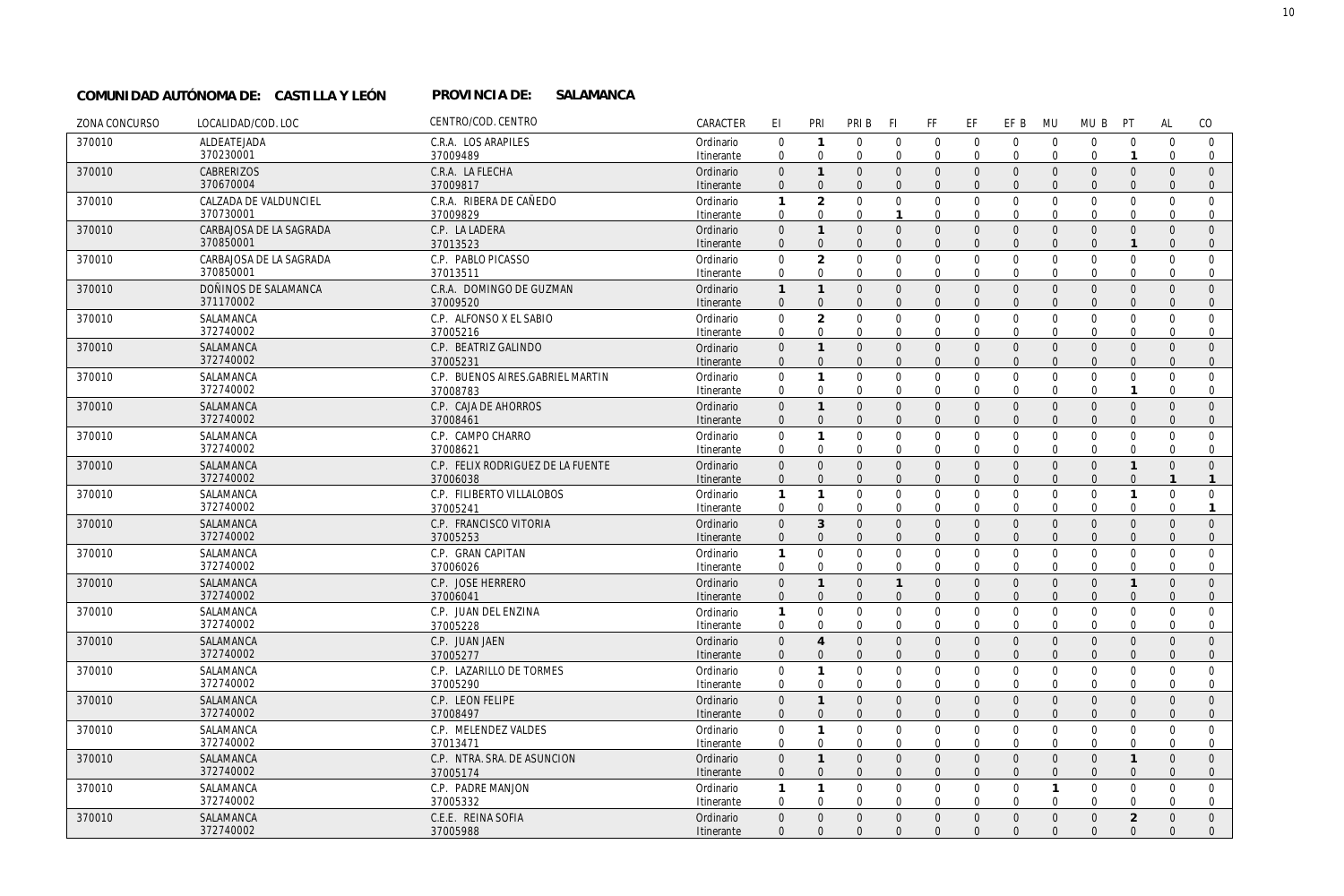#### PROVINCIA DE: SALAMANCA **COMUNIDAD AUTÓNOMA DE: CASTILLA Y LEÓN PROVINCIA DE:**

| ZONA CONCURSO | LOCALIDAD/COD. LOC                 | CENTRO/COD. CENTRO                    | CARACTER                | EI                                  | PRI                           | PRI B                        | <b>FI</b>                  | FF                           | EF                          | EF B                         | MU                             | MU B                         | PT                           | <b>AL</b>                    | CO                             |
|---------------|------------------------------------|---------------------------------------|-------------------------|-------------------------------------|-------------------------------|------------------------------|----------------------------|------------------------------|-----------------------------|------------------------------|--------------------------------|------------------------------|------------------------------|------------------------------|--------------------------------|
| 370010        | SALAMANCA                          | C.P. RUFINO BLANCO                    | Ordinario               | 2                                   | $\mathbf{1}$                  | $\mathbf 0$                  | $\mathbf 0$                | $\mathbf 0$                  | $\mathbf 0$                 | $\mathbf 0$                  | $\overline{0}$                 | $\mathbf{0}$                 | $\mathbf 0$                  | $\mathbf 0$                  | $\overline{0}$                 |
|               | 372740002                          | 37005371                              | Itinerante              | $\mathbf 0$                         | $\mathbf 0$                   | $\Omega$                     | $\mathbf 0$                | $\mathbf 0$                  | $\Omega$                    | $\Omega$                     | $\Omega$                       | $\Omega$                     | $\Omega$                     | $\Omega$                     | $\Omega$                       |
| 370010        | SALAMANCA                          | C.P. SAN MATEO                        | Ordinario               | $\mathbf{1}$                        | $\Omega$                      | $\Omega$                     | $\overline{2}$             | $\mathbf{0}$                 | $\overline{1}$              | $\overline{0}$               | $\Omega$                       | $\Omega$                     | $\mathbf{0}$                 | $\Omega$                     | $\mathbf{0}$                   |
|               | 372740002                          | 37005381                              | Itinerante              | $\Omega$                            | $\Omega$                      | $\Omega$                     | $\Omega$                   | $\overline{0}$               | $\overline{0}$              | $\mathbf{0}$                 | $\Omega$                       | $\mathbf{0}$                 | $\Omega$                     | $\Omega$                     | $\mathbf{0}$                   |
| 370010        | SALAMANCA<br>372740002             | C.P. SANTA CATALINA<br>37005769       | Ordinario<br>Itinerante | $\mathbf 0$<br>$\mathbf 0$          | $\mathbf{1}$<br>$\Omega$      | $\Omega$<br>$\mathbf 0$      | $\mathbf 0$<br>$\mathbf 0$ | $\mathbf 0$<br>$\mathbf 0$   | $\mathbf 0$<br>$\mathbf 0$  | $\mathbf{0}$<br>$\mathbf 0$  | $\overline{0}$<br>$\mathbf 0$  | $\Omega$<br>$\mathbf 0$      | $\mathbf 0$<br>$\Omega$      | $\Omega$<br>$\mathbf{1}$     | $\Omega$<br>$\Omega$           |
| 370010        | SALAMANCA                          | C.P. SANTA TERESA                     | Ordinario               | $\Omega$                            | $\overline{2}$                | $\mathbf{0}$                 | $\Omega$                   | $\mathbf{0}$                 | $\overline{0}$              | $\mathbf{0}$                 | $\Omega$                       | $\mathbf{0}$                 | $\mathbf{0}$                 | $\mathbf{0}$                 | $\mathbf{0}$                   |
|               | 372740002                          | 37005393                              | <b>Itinerante</b>       | $\Omega$                            | $\Omega$                      | $\Omega$                     | $\Omega$                   | $\Omega$                     | $\Omega$                    | $\Omega$                     | $\Omega$                       | $\Omega$                     | $\Omega$                     | $\Omega$                     | $\Omega$                       |
| 370010        | SALAMANCA                          | C.P. VILLAR Y MACIAS                  | Ordinario               | $\mathbf 0$                         | $\mathbf{1}$                  | $\Omega$                     | $\mathbf{1}$               | $\mathbf 0$                  | $\mathbf 0$                 | $\mathbf 0$                  | $\mathbf 0$                    | $\Omega$                     | $\mathbf 0$                  | $\Omega$                     | $\Omega$                       |
|               | 372740002                          | 37005368                              | Itinerante              | $\Omega$                            | $\Omega$                      | $\mathbf 0$                  | $\Omega$                   | $\mathbf 0$                  | $\mathbf 0$                 | $\mathbf 0$                  | $\Omega$                       | $\mathbf 0$                  | 0                            | $\mathbf 0$                  | $\mathbf 0$                    |
| 370010        | SALAMANCA                          | C.P. VIRGEN DE LA VEGA                | Ordinario               | $\Omega$                            | $\Omega$                      | $\Omega$                     | $\Omega$                   | $\mathbf{0}$                 | $\mathbf{1}$                | $\mathbf{0}$                 | $\Omega$                       | $\mathbf{0}$                 | $\Omega$                     | $\Omega$                     | $\Omega$                       |
|               | 372740002                          | 37005423                              | Itinerante              | $\Omega$                            | $\Omega$                      | $\Omega$                     | $\Omega$                   | $\overline{0}$               | $\overline{0}$              | $\mathbf{0}$                 | $\Omega$                       | $\mathbf{0}$                 | $\Omega$                     | $\Omega$                     | $\mathbf{0}$                   |
| 370010        | SANTA MARTA DE TORMES              | C.P. CARMEN MARTIN GAITE              | Ordinario               | 0                                   | $\mathbf{1}$                  | $\mathbf 0$                  | $\mathbf 0$                | $\mathbf 0$                  | $\mathbf 0$                 | $\mathbf 0$                  | $\mathbf 0$                    | $\mathbf 0$                  | 0                            | $\mathbf 0$                  | $\mathbf 0$                    |
|               | 372940002                          | 37009295                              | Itinerante              | $\Omega$                            | $\Omega$                      | $\Omega$                     | $\mathbf 0$                | $\mathbf 0$                  | $\mathbf 0$                 | $\mathbf 0$                  | $\mathbf 0$                    | $\mathbf 0$                  | $\mathbf{1}$                 | $\Omega$                     | $\mathbf{0}$                   |
| 370010        | SANTA MARTA DE TORMES<br>372940002 | C.P. MIGUEL HERNANDEZ<br>37008291     | Ordinario<br>Itinerante | $\mathsf{O}\xspace$<br>$\mathbf{0}$ | $\Omega$<br>$\Omega$          | $\mathbf{0}$<br>$\mathbf{0}$ | $\Omega$<br>$\mathbf{0}$   | $\mathbf{0}$<br>$\mathbf{0}$ | $\overline{0}$<br>$\Omega$  | $\mathbf{0}$<br>$\mathbf{0}$ | $\Omega$<br>$\Omega$           | $\mathbf{0}$<br>$\mathbf{0}$ | $\mathbf{0}$<br>$\mathbf{0}$ | $\mathbf{0}$<br>$\mathbf{1}$ | $\mathbf{0}$<br>$\overline{0}$ |
| 370010        | SANTA MARTA DE TORMES              | C.P. SAN BLAS                         | Ordinario               | $\mathsf{O}\xspace$                 | $\mathbf{1}$                  | $\mathbf 0$                  | $\mathbf{1}$               | $\mathbf 0$                  | $\mathbf 0$                 | $\mathbf 0$                  | $\mathbf 0$                    | $\Omega$                     | $\mathbf{1}$                 | $\Omega$                     | $\Omega$                       |
|               | 372940002                          | 37008643                              | Itinerante              | $\mathbf 0$                         | $\mathbf 0$                   | $\mathbf 0$                  | $\mathbf 0$                | $\mathbf 0$                  | $\mathbf 0$                 | $\mathbf 0$                  | $\mathbf 0$                    | $\mathbf 0$                  | $\mathbf 0$                  | $\Omega$                     | $\mathbf{0}$                   |
| 370010        | URBANIZACION EL ENCINAR            | C.P. RAFAEL ALBERTI                   | Ordinario               | $\overline{0}$                      | $\overline{2}$                | $\mathbf{0}$                 | $\Omega$                   | $\mathbf 0$                  | $\mathbf 0$                 | $\mathbf 0$                  | $\Omega$                       | $\mathbf{0}$                 | $\mathbf{0}$                 | $\Omega$                     | $\mathbf{0}$                   |
|               | 373220006                          | 37009301                              | Itinerante              | $\Omega$                            | $\mathbf{0}$                  | $\Omega$                     | $\Omega$                   | $\Omega$                     | $\Omega$                    | $\Omega$                     | $\Omega$                       | $\Omega$                     | $\Omega$                     | $\Omega$                     | $\mathbf{0}$                   |
| 370010        | VILLAMAYOR                         | C.P. CIUDAD DE L@S NIÑ@S              | Ordinario               | $\mathsf{O}\xspace$                 | $\mathbf{1}$                  | $\mathbf 0$                  | $\mathbf 0$                | $\mathbf 0$                  | $\mathbf 0$                 | $\mathbf 0$                  | $\overline{0}$                 | $\mathbf 0$                  | $\mathbf 0$                  | $\mathbf 0$                  | $\mathbf 0$                    |
|               | 373540001                          | 37013535                              | Itinerante              | $\mathbf 0$                         | $\mathbf 0$                   | $\mathbf 0$                  | $\mathbf 0$                | $\mathbf 0$                  | $\mathbf 0$                 | $\mathbf 0$                  | $\mathbf 0$                    | $\mathbf 0$                  | 0                            | $\mathbf 0$                  | $\mathbf 0$                    |
| 370010        | <b>VILLAMAYOR</b>                  | C.P. PIEDRA DE ARTE                   | Ordinario               | $\mathbf{1}$                        | $\mathbf{1}$                  | $\mathbf{0}$                 | $\Omega$                   | $\mathbf 0$                  | $\overline{0}$              | $\overline{0}$               | $\Omega$                       | $\mathbf{0}$                 | $\mathbf{0}$                 | $\mathbf{0}$                 | $\mathbf{0}$                   |
|               | 373540001                          | 37007298                              | Itinerante              | $\mathbf{0}$                        | $\overline{0}$                | $\mathbf{0}$                 | $\Omega$                   | $\mathbf{0}$                 | $\mathbf{0}$                | $\mathbf{0}$                 | $\Omega$                       | $\mathbf{0}$                 | $\Omega$                     | $\Omega$                     | $\overline{0}$                 |
| 370010        | VILLARES DE LA REINA<br>373620003  | C.P. VILLARES DE LA REINA<br>37013641 | Ordinario<br>Itinerante | $\Omega$<br>$\mathbf 0$             | $\overline{2}$<br>$\mathbf 0$ | $\Omega$<br>$\Omega$         | $\Omega$<br>$\mathbf 0$    | $\mathbf 0$<br>$\mathbf 0$   | $\mathbf 0$<br>$\mathbf 0$  | $\mathbf{0}$<br>$\Omega$     | $\Omega$<br>$\Omega$           | $\mathbf 0$<br>$\mathbf 0$   | $\mathbf 0$<br>$\Omega$      | $\Omega$<br>$\Omega$         | $\Omega$<br>$\mathbf{0}$       |
| 370022        | <b>BABILAFUENTE</b>                | C.P. FILIBERTO VILLALOBOS             | Ordinario               | $\Omega$                            | $\mathbf{0}$                  | $\mathbf{0}$                 | $\mathbf{1}$               | $\mathbf{0}$                 | $\mathbf 0$                 | $\mathbf 0$                  | $\Omega$                       | $\mathbf{0}$                 | $\mathbf{0}$                 | $\mathbf{0}$                 | $\mathbf{0}$                   |
|               | 370380001                          | 37000796                              | Itinerante              | $\Omega$                            | $\Omega$                      | $\Omega$                     | $\Omega$                   | $\Omega$                     | $\Omega$                    | $\Omega$                     | $\Omega$                       | $\Omega$                     | $\Omega$                     | $\Omega$                     | $\overline{0}$                 |
| 370022        | CANTALAPIEDRA                      | C.R.A. CAMPOPETRE                     | Ordinario               | $\mathbf 0$                         | $\Omega$                      | $\mathbf 0$                  | $\mathbf 0$                | $\mathbf 0$                  | $\mathbf 0$                 | $\mathbf 0$                  | $\mathbf 0$                    | $\mathbf 0$                  | $\Omega$                     | $\Omega$                     | $\Omega$                       |
|               | 370810001                          | 37009635                              | Itinerante              | $\mathbf 0$                         | $\Omega$                      | $\mathbf 0$                  | $\mathbf 0$                | $\mathbf 0$                  | $\mathbf{1}$                | $\mathbf 0$                  | $\Omega$                       | $\mathbf 0$                  | 0                            | $\mathbf 0$                  | $\mathbf{0}$                   |
| 370034        | <b>MONLERAS</b>                    | C.R.A. BAJO TORMES                    | Ordinario               | $\mathbf{1}$                        | $\Omega$                      | $\Omega$                     | $\Omega$                   | $\mathbf{0}$                 | $\overline{0}$              | $\mathbf{0}$                 | $\Omega$                       | $\mathbf{0}$                 | $\mathbf{0}$                 | $\Omega$                     | $\Omega$                       |
|               | 371980001                          | 37007602                              | Itinerante              | $\mathbf{0}$                        | $\Omega$                      | $\mathbf{0}$                 | $\Omega$                   | $\mathbf{0}$                 | $\overline{0}$              | $\mathbf{0}$                 | $\Omega$                       | $\mathbf{0}$                 | $\mathbf{0}$                 | $\Omega$                     | $\mathbf{0}$                   |
| 370046        | <b>LUMBRALES</b><br>371730001      | C.P. LIMINARES                        | Ordinario               | $\boldsymbol{0}$                    | $\mathbf{1}$                  | $\mathbf 0$                  | $\mathbf 0$                | $\mathbf 0$                  | $\mathbf 0$                 | $\mathsf 0$                  | $\mathbf{0}$                   | $\mathbf 0$                  | $\mathbf 0$                  | $\mathbf 0$                  | $\mathbf 0$                    |
|               | CIUDAD-RODRIGO                     | 37003426<br>C.P. SAN FRANCISCO        | Itinerante              | $\mathbf 0$<br>$\mathbf{1}$         | $\Omega$<br>$\overline{2}$    | $\Omega$<br>$\mathbf{0}$     | $\Omega$<br>$\mathbf{0}$   | $\mathbf 0$                  | $\mathbf 0$<br>$\mathsf{O}$ | $\Omega$<br>$\mathbf{0}$     | $\mathbf{1}$<br>$\overline{0}$ | $\Omega$<br>$\mathbf{0}$     | $\Omega$<br>$\mathbf{0}$     | $\Omega$<br>$\mathbf{0}$     | $\Omega$<br>$\mathbf{0}$       |
| 370058        | 371070003                          | 37002112                              | Ordinario<br>Itinerante | $\mathbf 0$                         | $\overline{0}$                | $\mathbf{0}$                 | $\Omega$                   | $\mathbf 0$<br>$\mathbf 0$   | $\mathbf 0$                 | $\mathbf 0$                  | $\Omega$                       | $\mathbf{0}$                 | $\mathbf{0}$                 | $\mathbf{0}$                 | $\mathbf{0}$                   |
| 370058        | <b>NAVASFRIAS</b>                  | C.R.A. ALTO AGUEDA                    | Ordinario               | $\mathbf 0$                         | $\mathbf 0$                   | $\mathbf 0$                  | $\mathbf 0$                | $\mathbf{0}$                 | $\mathbf 0$                 | $\mathbf 0$                  | $\mathbf{0}$                   | $\Omega$                     | $\Omega$                     | $\Omega$                     | $\Omega$                       |
|               | 372210001                          | 37009568                              | Itinerante              | 0                                   | $\mathbf 0$                   | $\mathbf 0$                  | $\mathbf{1}$               | $\mathbf 0$                  | $\mathbf 0$                 | $\mathbf 0$                  | $\mathbf 0$                    | $\mathbf 0$                  | 0                            | $\Omega$                     | $\mathbf{0}$                   |
| 370058        | <b>ROBLEDA</b>                     | C.R.A. EL ROBLEDAL                    | Ordinario               | $\boldsymbol{0}$                    | $\mathbf{0}$                  | $\mathbf{0}$                 | $\mathbf 0$                | $\mathbf{0}$                 | $\mathsf 0$                 | $\mathbf{0}$                 | $\overline{0}$                 | $\mathbf{0}$                 | $\mathbf{0}$                 | $\mathbf{0}$                 | $\mathbf{0}$                   |
|               | 372690001                          | 37009571                              | Itinerante              | $\Omega$                            | $\Omega$                      | $\Omega$                     | $\mathbf{1}$               | $\Omega$                     | $\Omega$                    | $\Omega$                     | $\Omega$                       | $\Omega$                     | $\Omega$                     | $\Omega$                     | $\Omega$                       |
| 370060        | CUBO DE DON SANCHO (EL)            | C.R.A. LA SENARA                      | Ordinario               | $\mathbf 0$                         | $\mathbf{1}$                  | $\mathbf 0$                  | $\mathbf 0$                | $\mathbf 0$                  | $\mathsf 0$                 | $\mathbf 0$                  | $\mathbf 0$                    | $\mathbf 0$                  | $\mathbf 0$                  | $\mathbf 0$                  | $\mathbf 0$                    |
|               | 371130003                          | 37009908                              | Itinerante              | $\mathbf 0$                         | $\mathbf 0$                   | $\mathbf 0$                  | $\mathbf 0$                | $\mathbf 0$                  | $\mathbf 0$                 | $\mathbf{0}$                 | $\overline{0}$                 | $\mathbf 0$                  | $\mathbf 0$                  | $\mathbf 0$                  | $\mathbf{0}$                   |
| 370060        | FUENTE DE SAN ESTEBAN (LA)         | C.P. NTRA. SRA. DE LOS REMEDIOS       | Ordinario               | $\mathbf{1}$                        | $\mathbf{1}$                  | $\overline{0}$               | $\overline{0}$             | $\mathbf{0}$                 | $\overline{0}$              | $\mathbf{0}$                 | $\Omega$                       | $\mathbf{0}$                 | $\mathbf{0}$                 | $\mathbf{0}$                 | $\mathbf{0}$                   |
|               | 371350002                          | 37002793                              | Itinerante              | $\mathbf{0}$                        | $\Omega$                      | $\mathbf{0}$                 | $\Omega$                   | $\mathbf{0}$                 | $\Omega$                    | $\Omega$                     | $\Omega$                       | $\Omega$                     | $\Omega$                     | $\Omega$                     | $\mathbf{0}$                   |
| 370071        | ALBERCA (LA)<br>370100001          | C.P. SIERRA DE FRANCIA<br>37000255    | Ordinario<br>Itinerante | $\Omega$<br>$\Omega$                | $\Omega$<br>$\Omega$          | $\mathbf 0$<br>$\Omega$      | $\mathbf 0$<br>$\Omega$    | $\mathbf 0$<br>$\Omega$      | $\mathbf 0$<br>$\Omega$     | $\mathbf 0$<br>$\Omega$      | $\mathbf 0$<br>$\mathbf{1}$    | $\mathbf 0$<br>$\Omega$      | 0<br>$\Omega$                | $\mathbf 0$<br>$\Omega$      | $\mathbf 0$<br>$\Omega$        |
| 370071        | SAN MIGUEL DE VALERO               | C.R.A. LOS JARALES                    | Ordinario               | $\mathbf{1}$                        | $\Omega$                      | $\Omega$                     | $\mathbf{0}$               | $\mathbf{0}$                 | $\overline{0}$              | $\mathbf{0}$                 | $\mathbf{0}$                   | $\mathbf{0}$                 | $\mathbf{0}$                 | $\Omega$                     | $\mathbf{0}$                   |
|               | 372870001                          | 37009581                              | Itinerante              | $\Omega$                            | $\Omega$                      | $\Omega$                     | $\Omega$                   | $\Omega$                     | $\Omega$                    | $\Omega$                     | $\Omega$                       | $\Omega$                     | $\Omega$                     | $\Omega$                     | $\Omega$                       |
|               |                                    |                                       |                         |                                     |                               |                              |                            |                              |                             |                              |                                |                              |                              |                              |                                |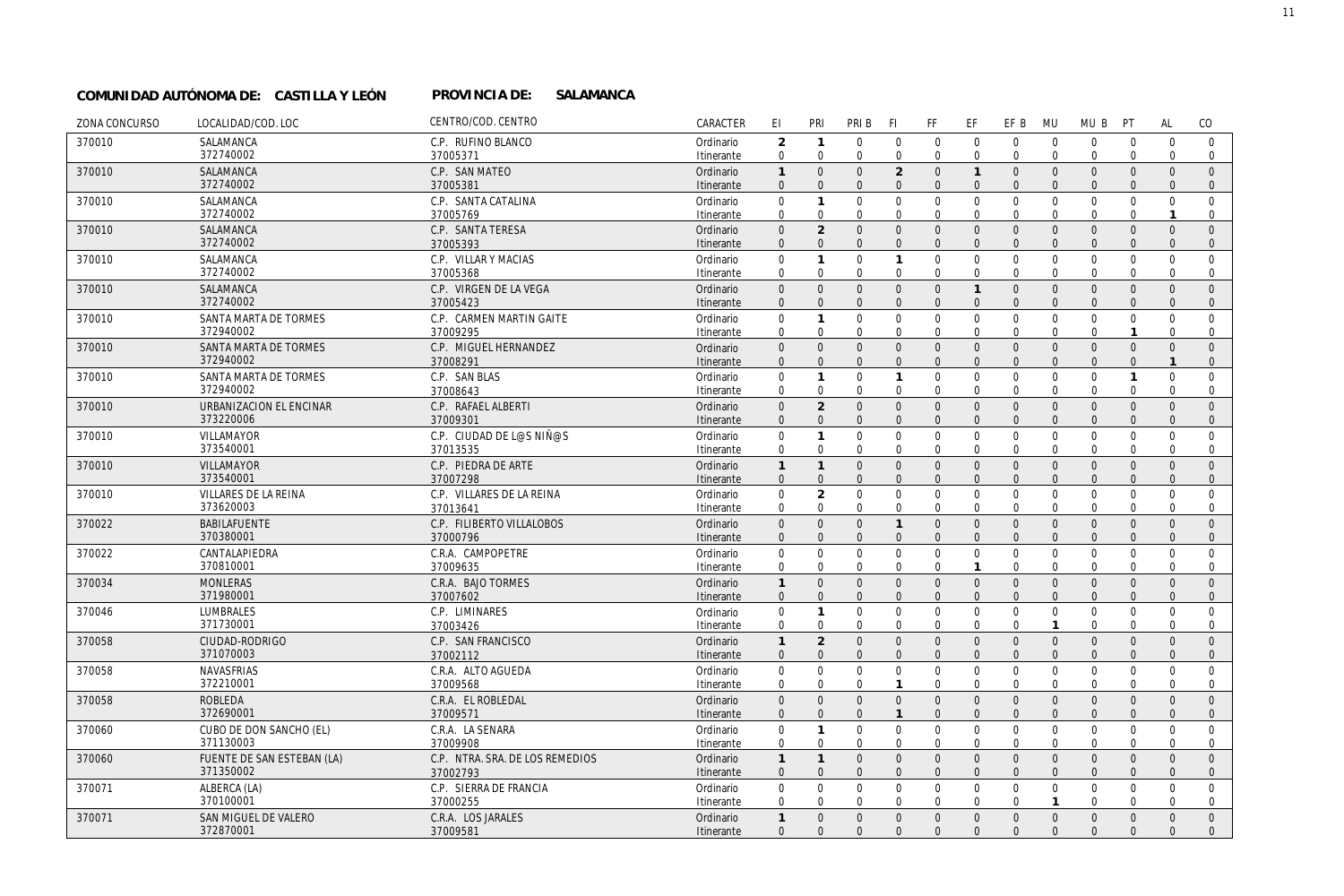#### PROVINCIA DE: SALAMANCA **COMUNIDAD AUTÓNOMA DE: CASTILLA Y LEÓN PROVINCIA DE:**

| ZONA CONCURSO | LOCALIDAD/COD. LOC                   | CENTRO/COD. CENTRO                    | CARACTER                | -FI                      | PRI      | PRI B                | Η                        | FF                       | FF                   | FF B                 | MU                   | MU B                 | PT           | AL                   | <sub>CO</sub>        |
|---------------|--------------------------------------|---------------------------------------|-------------------------|--------------------------|----------|----------------------|--------------------------|--------------------------|----------------------|----------------------|----------------------|----------------------|--------------|----------------------|----------------------|
| 370083        | <b>BEJAR</b><br>370460001            | C.P. MARQUES DE VALERO<br>37000942    | Ordinario<br>Itinerante | <sup>0</sup><br>$\Omega$ |          |                      |                          | 0                        | $\Omega$<br>∩        | $\Omega$             | $\Omega$             | $\Omega$             |              |                      |                      |
| 370083        | PUERTO DE BEJAR<br>372630001         | C.R.A. RUTA DE LA PLATA<br>37004984   | Ordinario<br>Itinerante | $\Omega$                 |          |                      | $\Omega$                 | $\Omega$<br><sup>0</sup> | $\Omega$<br>$\Omega$ | $\Omega$             | $\Omega$             | $\Omega$             | $\Omega$     | $\Omega$             | $\Omega$             |
| 370095        | CESPEDOSA<br>371030001               | C.P. VIRGEN DEL CARRASCAL<br>37001995 | Ordinario<br>Itinerante | $\Omega$                 |          |                      |                          | 0<br>0                   | $\Omega$<br>$\Omega$ | $\Omega$<br>$\Omega$ | <sup>0</sup>         | $\Omega$             | <sup>0</sup> | $\Omega$             | $\Omega$             |
| 370095        | <b>GUIJUELO</b><br>371560005         | C.P. FILIBERTO VILLALOBOS<br>37003128 | Ordinario<br>Itinerante | $\Omega$                 | $\Omega$ | $\Omega$<br>$\Omega$ | $\Omega$<br><sup>0</sup> | $\Omega$<br>$\Omega$     | $\Omega$<br>$\Omega$ | $\Omega$<br>$\Omega$ | $\Omega$<br>$\Omega$ | $\Omega$<br>$\Omega$ | $\Omega$     | $\Omega$<br>$\Omega$ | $\Omega$<br>$\Omega$ |
| 370095        | <b>GUIJUELO</b><br>371560005         | C.P. MIGUEL DE CERVANTES<br>37008631  | Ordinario<br>Itinerante |                          |          |                      | O                        | 0                        | $\Omega$             | $\Omega$             | <sup>0</sup>         | $\Omega$             |              |                      |                      |
| 370095        | <b>MONTEJO</b><br>372000002          | C.R.A. ALHANDIGA<br>37009544          | Ordinario<br>Itinerante | $\Omega$                 | $\Omega$ |                      |                          | $\Omega$                 | $\Omega$             | $\Omega$             | $\Omega$             | $\Omega$             |              |                      |                      |
| 370095        | SANTOS (LOS)<br>373000001            | C.P. ALVAREZ MORATO<br>37006452       | Ordinario<br>Itinerante | $\Omega$                 |          |                      |                          |                          | 0                    | $\Omega$             |                      |                      |              |                      |                      |
| 370101        | ALBA DE TORMES<br>370080001          | C.P. SANTA TERESA<br>37000140         | Ordinario<br>Itinerante | $\Omega$<br>$\Omega$     |          |                      |                          | $\Omega$<br>$\Omega$     | $\Omega$             | $\Omega$             | $\Omega$             | $\Omega$             |              |                      | $\Omega$             |
| 370113        | PEÑARANDA DE BRACAMONTE<br>372460001 | C.P. MIGUEL DE UNAMUNO<br>37004662    | Ordinario<br>Itinerante |                          |          |                      |                          |                          | ∩                    | $\Omega$             |                      | $\Omega$             |              |                      |                      |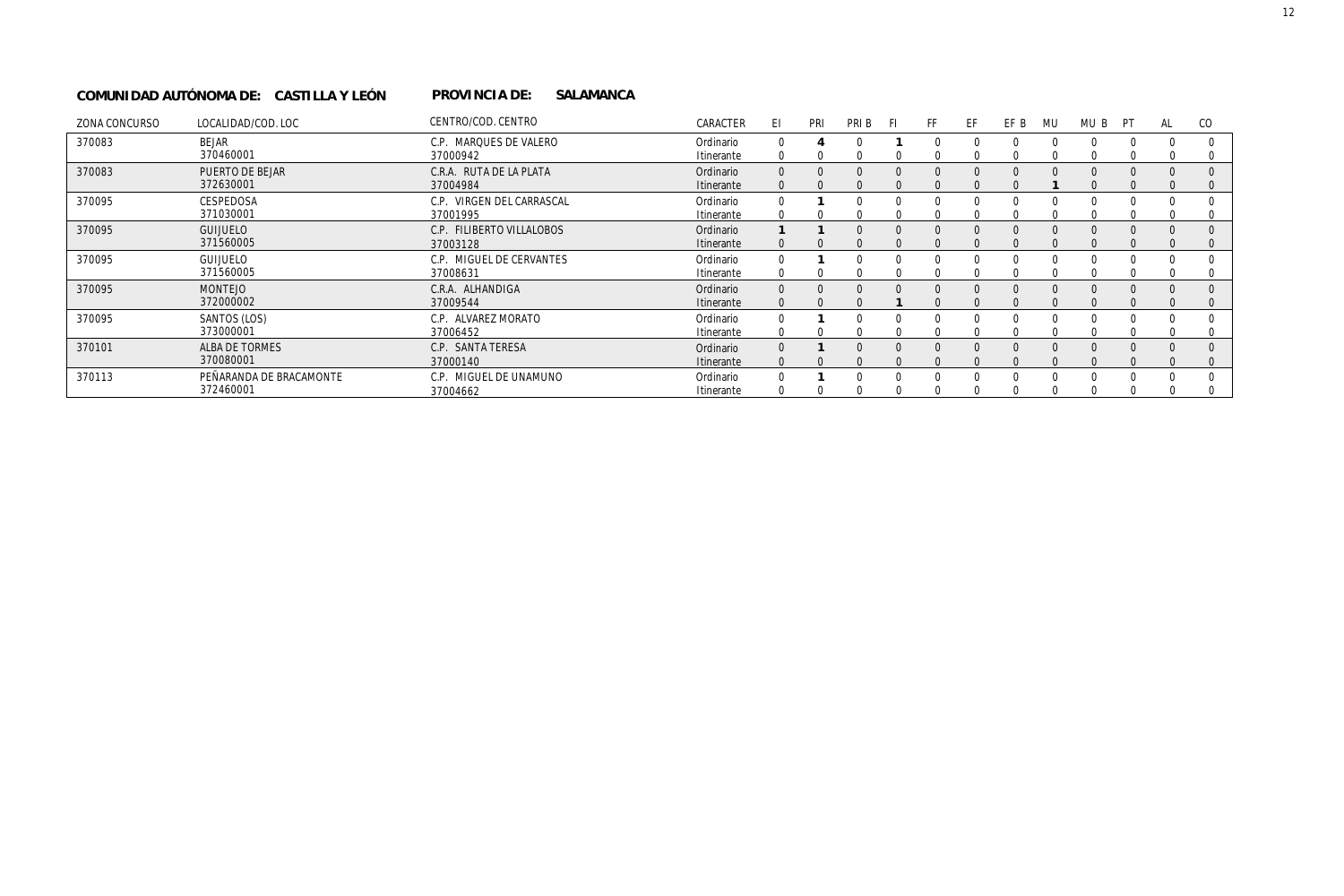#### **PROVINCIA DE:** SEGOVIA **COMUNIDAD AUTÓNOMA DE: CASTILLA Y LEÓN PROVINCIA DE:**

| ZONA CONCURSO | LOCALIDAD/COD. LOC       | CENTRO/COD. CENTRO                  | CARACTER   | EI                  | PRI                 | PRI B          | -FI            | FF             | EF             | EF B           | <b>MU</b>      | MU B             | PT               | <b>AL</b>    | CO             |
|---------------|--------------------------|-------------------------------------|------------|---------------------|---------------------|----------------|----------------|----------------|----------------|----------------|----------------|------------------|------------------|--------------|----------------|
| 400014        | SEGOVIA                  | C.P. CARLOS DE LECEA                | Ordinario  | $\boldsymbol{0}$    | $\overline{2}$      | $\mathbf{0}$   | $\mathbf{1}$   | $\mathbf 0$    | $\overline{0}$ | $\mathbf 0$    | $\mathbf 0$    | $\mathbf{0}$     | $\mathbf 0$      | $\mathbf 0$  | $\mathbf 0$    |
|               | 401940006                | 40004488                            | Itinerante | $\mathbf 0$         | $\mathbf 0$         | $\mathbf 0$    | $\mathbf 0$    | $\mathbf 0$    | $\mathbf 0$    | $\mathbf 0$    | $\overline{0}$ | $\mathbf{0}$     | $\mathbf 0$      | $\mathbf 0$  | $\mathbf 0$    |
| 400014        | SEGOVIA                  | C.P. DE PRACTICAS F.JUAN DE LA CRUZ | Ordinario  | $\mathsf{O}\xspace$ | $\mathbf{1}$        | $\mathbf{0}$   | $\mathbf 0$    | $\mathbf 0$    | $\mathbf 0$    | $\mathbf 0$    | $\overline{0}$ | $\mathbf 0$      | $\mathbf 0$      | $\Omega$     | $\mathbf{0}$   |
|               | 401940006                | 40003344                            | Itinerante | $\Omega$            | $\Omega$            | $\Omega$       | $\Omega$       | $\overline{0}$ | $\overline{0}$ | $\Omega$       | $\Omega$       | $\mathbf{0}$     | $\overline{0}$   | $\Omega$     | $\mathbf{0}$   |
| 400014        | SEGOVIA                  | C.P. DIEGO DE COLMENARES            | Ordinario  | 0                   | $\mathbf{1}$        | $\mathbf 0$    | $\mathbf 0$    | $\mathbf 0$    | $\overline{0}$ | $\mathbf 0$    | $\mathbf 0$    | $\mathbf 0$      | $\mathbf 0$      | $\mathbf{0}$ | $\mathbf 0$    |
|               | 401940006                | 40003356                            | Itinerante | $\mathbf 0$         | $\mathbf 0$         | $\mathbf 0$    | $\Omega$       | $\mathbf 0$    | $\mathbf 0$    | $\mathbf 0$    | $\mathbf 0$    | $\mathbf 0$      | $\mathbf 0$      | $\Omega$     | $\mathbf 0$    |
| 400014        | SEGOVIA                  | C.P. DOMINGO DE SOTO                | Ordinario  | $\mathsf{O}\xspace$ | $\mathbf{1}$        | $\mathbf{0}$   | $\Omega$       | $\mathbf 0$    | $\mathbf 0$    | $\mathsf 0$    | $\overline{0}$ | $\mathbf 0$      | $\mathbf{0}$     | $\Omega$     | $\mathbf{0}$   |
|               | 401940006                | 40003307                            | Itinerante | $\Omega$            | $\Omega$            | $\Omega$       | $\Omega$       | $\mathbf{0}$   | $\overline{0}$ | $\mathbf{0}$   | $\Omega$       | $\mathbf{0}$     | $\Omega$         | $\Omega$     | $\mathbf{0}$   |
| 400014        | <b>SEGOVIA</b>           | C.P. EL PEÑASCAL                    | Ordinario  | $\mathsf{O}\xspace$ | $\mathbf{1}$        | $\mathbf 0$    | $\mathbf 0$    | $\mathbf 0$    | $\overline{0}$ | $\mathbf 0$    | $\mathbf 0$    | $\mathbf 0$      | $\overline{0}$   | $\Omega$     | $\mathbf 0$    |
|               | 401940006                | 40003290                            | Itinerante | $\mathbf 0$         | $\mathbf 0$         | $\mathbf 0$    | $\mathbf 0$    | $\mathbf 0$    | $\mathbf 0$    | $\mathbf 0$    | $\mathbf 0$    | $\mathbf 0$      | $\mathbf 0$      | $\Omega$     | $\mathbf{0}$   |
| 400014        | <b>SEGOVIA</b>           | C.P. ELENA FORTUN                   | Ordinario  | $\mathbf{1}$        | $\mathbf{0}$        | $\mathbf{0}$   | $\mathbf{0}$   | $\mathbf 0$    | $\mathbf 0$    | $\mathbf 0$    | $\overline{0}$ | $\mathbf 0$      | $\overline{0}$   | $\mathbf{0}$ | $\mathbf{0}$   |
|               | 401940006                | 40005262                            | Itinerante | $\mathbf 0$         | $\overline{0}$      | $\mathbf{0}$   | $\mathbf{0}$   | $\mathbf 0$    | $\mathbf 0$    | $\mathbf{0}$   | $\Omega$       | $\mathbf 0$      | $\mathbf{0}$     | $\mathbf{0}$ | $\mathbf 0$    |
| 400014        | <b>SEGOVIA</b>           | C.P. NUEVA SEGOVIA                  | Ordinario  | 0                   | $\mathbf{1}$        | $\mathbf 0$    | $\Omega$       | $\mathbf 0$    | $\overline{0}$ | $\mathsf 0$    | $\mathbf 0$    | $\mathbf 0$      | $\overline{0}$   | $\Omega$     | $\Omega$       |
|               | 401940006                | 40004774                            | Itinerante | $\mathbf 0$         | $\mathbf 0$         | $\mathbf 0$    | $\mathbf 0$    | $\mathbf{0}$   | $\mathbf 0$    | $\mathbf 0$    | $\mathbf 0$    | $\mathbf 0$      | $\mathbf 0$      | 0            | 0              |
| 400014        | <b>SEGOVIA</b>           | C.P. SAN JOSE                       | Ordinario  | $\boldsymbol{0}$    | $\overline{0}$      | $\mathbf{0}$   | $\mathbf{1}$   | $\mathbf 0$    | $\mathbf 0$    | $\mathsf 0$    | $\overline{0}$ | $\mathbf 0$      | $\overline{0}$   | $\Omega$     | $\overline{0}$ |
|               | 401940006                | 40008433                            | Itinerante | $\boldsymbol{0}$    | $\mathbf 0$         | $\mathbf{0}$   | $\mathbf{0}$   | $\mathbf{0}$   | $\mathbf{0}$   | $\mathbf{0}$   | $\mathbf{0}$   | $\mathbf{0}$     | $\mathbf{0}$     | $\mathbf{0}$ | $\mathbf 0$    |
| 400014        | <b>SEGOVIA</b>           | C.P. VILLALPANDO                    | Ordinario  | $\mathsf{O}\xspace$ | $\mathbf{1}$        | $\mathbf{0}$   | $\Omega$       | $\mathbf 0$    | $\mathbf 0$    | $\mathbf 0$    | $\Omega$       | $\mathbf{0}$     | $\overline{0}$   | $\Omega$     | $\mathbf 0$    |
|               | 401940006                | 40003411                            | Itinerante | $\boldsymbol{0}$    | $\mathbf 0$         | $\mathbf 0$    | $\Omega$       | $\mathbf 0$    | $\mathbf 0$    | $\Omega$       | $\Omega$       | $\mathbf{0}$     | $\mathbf 0$      | $\Omega$     | $\mathbf 0$    |
| 400026        | AYLLON                   | C.R.A. DE AYLLON                    | Ordinario  | $\mathbf{1}$        | $\mathbf{1}$        | $\mathbf{0}$   | $\Omega$       | $\mathbf 0$    | $\mathbf 0$    | $\mathbf 0$    | $\overline{0}$ | $\mathbf 0$      | $\overline{0}$   | $\mathbf{0}$ | $\mathbf{0}$   |
|               | 400240001                | 40004956                            | Itinerante | $\boldsymbol{0}$    | $\mathbf 0$         | $\mathbf{0}$   | $\mathbf{1}$   | $\mathbf{0}$   | $\mathbf{0}$   | $\mathbf{0}$   | $\Omega$       | $\mathbf{0}$     | $\mathbf{0}$     | $\Omega$     | $\mathbf 0$    |
| 400026        | <b>BOCEGUILLAS</b>       | C.P. CARDENAL CISNEROS              | Ordinario  | $\mathbf 0$         | $\overline{2}$      | $\mathbf{0}$   | $\mathbf 0$    | $\mathbf 0$    | $\mathbf 0$    | $\mathbf 0$    | $\overline{0}$ | $\mathbf 0$      | $\overline{0}$   | $\mathbf 0$  | $\mathbf 0$    |
|               | 400320002                | 40000422                            | Itinerante | $\mathbf 0$         | $\mathbf 0$         | $\mathbf 0$    | $\mathbf 0$    | $\mathbf 0$    | $\overline{0}$ | $\mathbf 0$    | $\mathbf 0$    | $\mathbf 0$      | $\mathbf 0$      | $\Omega$     | $\mathbf{1}$   |
| 400026        | CANTALEJO                | C.P. LOS ARENALES                   | Ordinario  | $\Omega$            | 3                   | $\overline{2}$ | $\Omega$       | $\mathbf{0}$   | $\overline{0}$ | $\mathsf 0$    | $\overline{1}$ | $\overline{0}$   | $\overline{0}$   | $\mathbf{0}$ | $\overline{0}$ |
|               | 400400002                | 40000549                            | Itinerante | $\mathbf{0}$        | $\mathbf{0}$        | $\mathbf{0}$   | $\Omega$       | $\mathbf{0}$   | $\overline{0}$ | $\mathbf{0}$   | $\Omega$       | $\mathbf{0}$     | $\mathbf{1}$     | $\Omega$     | $\mathbf{0}$   |
| 400026        | <b>FUENTERREBOLLO</b>    | C.R.A. ENTRE DOS RIOS               | Ordinario  | 0                   | $\overline{2}$      | $\mathbf{0}$   | $\mathbf 0$    | $\mathbf 0$    | $\mathbf 0$    | $\mathbf 0$    | $\mathbf 0$    | $\mathbf 0$      | $\overline{0}$   | $\mathbf 0$  | $\mathbf 0$    |
|               | 400880001                | 40004841                            | Itinerante | $\mathbf 0$         | $\Omega$            | $\mathfrak{D}$ | $\Omega$       | $\mathbf 0$    | $\mathbf 0$    | $\Omega$       | $\mathbf 1$    | $\mathbf 0$      | $\mathbf 0$      | $\Omega$     | $\mathbf{0}$   |
| 400026        | RIAZA                    | C.R.A. DE RIAZA                     | Ordinario  | $\mathbf{0}$        | $\overline{4}$      | $\mathbf{0}$   | $\Omega$       | $\mathbf 0$    | $\mathbf 0$    | $\mathsf 0$    | $\overline{0}$ | $\mathbf 0$      | $\mathbf{0}$     | $\Omega$     | $\mathbf{0}$   |
|               | 401700009                | 40005021                            | Itinerante | $\mathbf{0}$        | $\Omega$            | $\mathbf{0}$   | $\Omega$       | $\mathbf{0}$   | $\overline{0}$ | $\mathbf{0}$   | $\Omega$       | $\mathbf{0}$     | $\mathbf{0}$     | $\Omega$     | $\mathbf{0}$   |
| 400026        | SEPULVEDA                | C.E.O. VIRGEN DE LA PEÑA            | Ordinario  | 1                   | 6                   | $\mathbf{1}$   | $\mathbf 0$    | $\mathbf 0$    | $\mathbf 0$    | $\mathbf 0$    | $\mathbf 0$    | $\mathbf 0$      | $\mathbf 0$      | $\mathbf 0$  | $\mathbf 0$    |
|               | 401950007                | 40003770                            | Itinerante | $\mathbf 0$         | $\Omega$            | $\mathbf 0$    | $\mathbf 0$    | 0              | $\mathbf 0$    | $\mathbf 0$    | $\Omega$       | $\mathbf 0$      | $\mathbf 0$      | $\mathbf 0$  | 0              |
| 400038        | <b>AGUILAFUENTE</b>      | C.R.A. LAS CAÑADAS                  | Ordinario  | $\overline{0}$      | $\mathbf{0}$        | $\mathbf{0}$   | $\Omega$       | $\mathbf 0$    | $\mathbf 0$    | $\mathsf 0$    | $\Omega$       | $\mathbf 0$      | $\mathbf{0}$     | $\mathbf{0}$ | $\mathbf{0}$   |
|               | 400040001                | 40004828                            | Itinerante | $\mathbf{0}$        | $\Omega$            | 3              | $\mathbf{1}$   | $\overline{0}$ | $\overline{0}$ | $\mathbf{0}$   | $\Omega$       | $\mathbf{0}$     | $\mathbf{0}$     | $\Omega$     | $\mathbf{0}$   |
| 400038        | CANTIMPALOS              | C.R.A. CAMPOS CASTELLANOS           | Ordinario  | $\mathbf 0$         | $\mathsf{O}\xspace$ | $\mathbf 0$    | $\mathbf 0$    | $\mathbf 0$    | $\mathbf 0$    | $\mathsf 0$    | $\mathbf 0$    | $\boldsymbol{0}$ | $\mathbf 0$      | $\mathbf 0$  | $\mathbf 0$    |
|               | 400410001                | 40004968                            | Itinerante | $\mathbf 0$         | $\mathbf 0$         | 2              | $\mathbf{1}$   | $\mathbf{0}$   | $\mathbf 0$    | $\mathbf 0$    | $\mathbf 0$    | $\mathbf 0$      | 0                | $\mathbf 0$  | $\mathbf 0$    |
| 400038        | ESPINAR (EL)             | C.P. ARCIPRESTE DE HITA             | Ordinario  | $\mathbf{1}$        | $\overline{4}$      | $\mathbf{1}$   | $\mathbf{0}$   | $\overline{0}$ | $\overline{0}$ | $\mathbf{0}$   | $\Omega$       | $\mathbf{0}$     | $\mathbf{0}$     | $\Omega$     | $\mathbf{0}$   |
|               | 400760002                | 40001141                            | Itinerante | $\boldsymbol{0}$    | $\Omega$            | $\mathbf{0}$   | $\Omega$       | $\mathbf{0}$   | $\overline{0}$ | $\mathbf{0}$   | $\Omega$       | $\mathbf{0}$     |                  | $\Omega$     | $\mathbf{0}$   |
| 400038        | <b>LA LASTRILLA</b>      | C.R.A. LOS ALMENDROS                | Ordinario  | $\mathbf 0$         | $\overline{2}$      | $\mathbf 0$    | $\mathbf 0$    | $\mathbf 0$    | $\mathbf 0$    | $\mathsf 0$    | $\mathbf 0$    | $\mathbf 0$      | $\mathbf 0$      | $\mathbf 0$  | $\mathbf 0$    |
|               | 401120001                | 40008342                            | Itinerante | 0                   | $\mathbf 0$         | $\mathbf 0$    | $\mathbf 0$    | $\mathbf 0$    | $\mathbf 0$    | $\mathbf 0$    | $\Omega$       | $\mathbf 0$      | 0                | $\mathbf 0$  | $\mathbf 0$    |
| 400038        | LOSA (LA)                | C.R.A. EL ENCINAR                   | Ordinario  | $\boldsymbol{0}$    | $\overline{2}$      | $\mathbf 0$    | $\mathbf 0$    | $\mathbf 0$    | $\mathbf 0$    | $\mathsf 0$    | $\overline{0}$ | $\mathbf 0$      | $\boldsymbol{0}$ | $\Omega$     | $\mathbf 0$    |
|               | 401130002                | 40004762                            | Itinerante | $\mathbf{1}$        | $\Omega$            | $\mathbf{0}$   | $\mathbf{0}$   | $\mathbf{0}$   | $\overline{0}$ | $\mathbf{0}$   | $\Omega$       | $\mathbf{0}$     | $\Omega$         | $\Omega$     | $\mathbf{0}$   |
| 400038        | NAVALMANZANO             | C.P. MIGUEL DE CERVANTES            | Ordinario  | $\mathbf 0$         | $\overline{2}$      | $\mathbf 0$    | $\mathbf 0$    | $\mathbf 0$    | $\mathsf 0$    | $\mathbf 0$    | $\mathbf 0$    | $\boldsymbol{0}$ | $\mathbf 0$      | $\Omega$     | $\mathbf 0$    |
|               | 401410001                | 40002200                            | Itinerante | $\mathbf 0$         | $\mathbf 0$         | $\mathbf 0$    | $\mathbf 0$    | $\mathbf 0$    | $\mathbf 0$    | $\mathbf{0}$   | $\mathbf 0$    | $\mathbf{0}$     | $\mathbf 0$      | 0            | $\mathbf 0$    |
| 400038        | PALAZUELOS DE ERESMA     | C.P. ATALAYA                        | Ordinario  | $\boldsymbol{0}$    | $\mathbf{1}$        | $\mathbf 0$    | $\overline{0}$ | $\mathbf 0$    | $\mathbf 0$    | $\mathbf 0$    | $\overline{0}$ | $\mathbf 0$      | $\mathbf 0$      | $\mathbf{0}$ | $\mathbf{0}$   |
|               | 401550001                | 40002431                            | Itinerante | $\mathbf{0}$        | $\Omega$            | $\Omega$       | $\Omega$       | $\Omega$       | $\Omega$       | $\Omega$       | $\Omega$       | $\Omega$         | $\Omega$         | $\Omega$     | $\Omega$       |
| 400038        | PRADENA                  | C.E.O. LA SIERRA                    | Ordinario  | $\mathbf 0$         | $\overline{2}$      | $\mathbf 0$    | $\mathbf 0$    | $\mathbf 0$    | $\mathbf 0$    | $\mathsf 0$    | $\Omega$       | $\mathbf 0$      | $\overline{0}$   | $\Omega$     | $\mathbf 0$    |
|               | 401620002                | 40004877                            | Itinerante | $\mathbf 0$         | $\mathbf 0$         | $\mathbf 0$    | $\mathbf{1}$   | $\mathbf{0}$   | $\mathbf{1}$   | $\mathbf 0$    | $\mathbf 0$    | $\mathbf{0}$     | $\mathbf 0$      | $\mathbf 0$  | $\mathbf 0$    |
| 400038        | SAN CRISTOBAL DE SEGOVIA | C.P. MARQUES DEL ARCO               | Ordinario  | $\mathbf{1}$        | $\overline{2}$      |                | $\Omega$       | $\mathbf 0$    | $\mathbf 0$    | $\overline{0}$ | $\Omega$       | $\Omega$         | $\Omega$         | $\Omega$     | $\mathbf{0}$   |
|               | 409060001                | 40002443                            | Itinerante | $\mathbf{0}$        | $\mathbf{0}$        | $\mathbf{0}$   | $\Omega$       | $\overline{0}$ | $\Omega$       | $\mathbf{0}$   | $\Omega$       | $\mathbf{0}$     | $\Omega$         | $\mathbf{1}$ | $\Omega$       |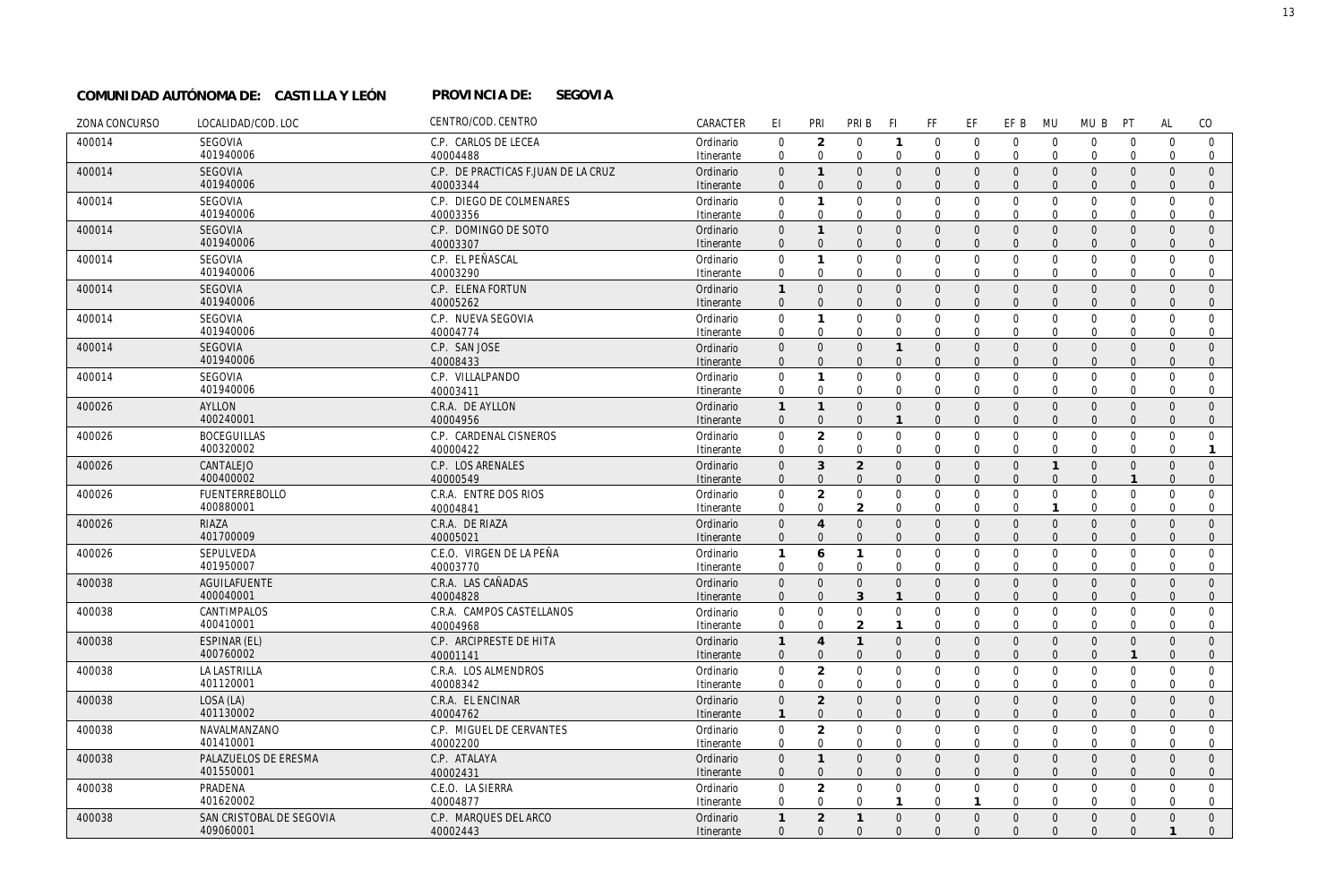#### PROVINCIA DE: SEGOVIA **COMUNIDAD AUTÓNOMA DE: CASTILLA Y LEÓN PROVINCIA DE:**

| ZONA CONCURSO | LOCALIDAD/COD. LOC                        | CENTRO/COD. CENTRO                       | CARACTER                | ΕI                       | PRI          | PRI B        | -FI      | FF                   | EF                   | EF B                 | MU       | MU B                     | PT       | AL       | CO.                      |
|---------------|-------------------------------------------|------------------------------------------|-------------------------|--------------------------|--------------|--------------|----------|----------------------|----------------------|----------------------|----------|--------------------------|----------|----------|--------------------------|
| 400038        | SAN ILDEFONSO O LA GRANJA<br>401810002    | C.P. AGAPITO MARAZUELA<br>40002881       | Ordinario<br>Itinerante | 0                        |              | $\Omega$     | $\Omega$ | $\Omega$             | $\Omega$<br>$\Omega$ | $\Omega$<br>$\Omega$ | $\Omega$ | <sup>0</sup><br>$\Omega$ | $\Omega$ | $\Omega$ | $\Omega$<br>$\Omega$     |
| 400038        | <b>TORRECABALLEROS</b><br>402030004       | C.P. MARQUES DE LOZOYA<br>40003861       | Ordinario<br>Itinerante | $\mathbf{0}$             |              | $\Omega$     | $\Omega$ | $\Omega$<br>$\Omega$ | $\Omega$<br>$\Omega$ | $\Omega$<br>$\Omega$ | $\Omega$ | $\Omega$<br>$\Omega$     | $\Omega$ | $\Omega$ | $\Omega$<br>$\mathbf{0}$ |
| 400038        | TRESCASAS<br>402070002                    | C.P. LAS CAÑADAS<br>40004981             | Ordinario<br>Itinerante | $\Omega$<br>0            |              | <sup>0</sup> |          |                      | 0                    | $\Omega$<br>0        | $\Omega$ | $\Omega$<br>0            | ∩        | $\Omega$ | $\Omega$<br>0            |
| 400038        | VALSAIN<br>401810003                      | C.P. LA PRADERA<br>40002911              | Ordinario<br>Itinerante | $\Omega$<br>$\Omega$     |              | $\Omega$     | $\Omega$ | $\Omega$             | $\Omega$             | $\Omega$<br>$\Omega$ | $\Omega$ | $\Omega$                 |          | $\Omega$ | $\Omega$<br>$\Omega$     |
| 400038        | VALVERDE DEL MAJANO<br>402160001          | C.R.A. LOS LLANOS<br>40004920            | Ordinario<br>Itinerante | 0                        |              |              |          |                      | 0                    | $\Omega$<br>$\Omega$ | $\Omega$ | $\Omega$<br>$\Omega$     |          | $\Omega$ | $\Omega$                 |
| 400040        | CHAÑE<br>400650001                        | C.R.A. RETAMA<br>40004831                | Ordinario<br>Itinerante | $\Omega$                 |              |              | $\Omega$ |                      | $\Omega$<br>$\Omega$ | $\Omega$<br>$\Omega$ |          | $\Omega$<br>$\Omega$     |          |          | $\mathbf 0$              |
| 400040        | CUELLAR<br>400630003                      | C.P. SANTA CLARA<br>40000975             | Ordinario<br>Itinerante | 0                        |              |              |          |                      | $\Omega$             | $\Omega$<br>$\Omega$ | $\Omega$ | $\Omega$<br>$\Omega$     |          | $\Omega$ |                          |
| 400040        | NAVA DE LA ASUNCION<br>401380002          | C.R.A. OBISPO FRAY SEBASTIAN<br>40002145 | Ordinario<br>Itinerante | $\mathbf{0}$<br>$\Omega$ | $\mathbf{0}$ | $\Omega$     | $\Omega$ | $\Omega$<br>$\Omega$ | $\Omega$<br>$\Omega$ | $\Omega$<br>$\Omega$ | $\Omega$ | $\Omega$<br>$\Omega$     | $\Omega$ | $\Omega$ | $\Omega$                 |
| 400040        | NAVAS DE ORO<br>401450001                 | C.R.A. EL PINAR<br>40004971              | Ordinario<br>Itinerante | 0<br>0                   |              |              | $\Omega$ | $\Omega$             | $\Omega$             | $\Omega$<br>$\Omega$ | $\Omega$ | $\Omega$<br>$\Omega$     |          | $\Omega$ |                          |
| 400040        | SANCHONUÑO<br>401790001                   | C.R.A. EL CARRACILLO<br>40004890         | Ordinario<br>Itinerante | $\Omega$<br>$\Omega$     |              | $\Omega$     | $\Omega$ | $\Omega$<br>$\Omega$ | $\Omega$             | $\Omega$<br>$\Omega$ | $\Omega$ | $\Omega$<br>$\Omega$     |          | $\Omega$ | $\Omega$<br>$\Omega$     |
| 400040        | SANGARCIA<br>401800004                    | C.R.A. SANGARCIA<br>40008706             | Ordinario<br>Itinerante | 0<br>0                   |              |              |          | $\Omega$             |                      | $\Omega$<br>$\Omega$ |          | $\Omega$<br>$\Omega$     |          | $\Omega$ | $\Omega$                 |
| 400040        | SANTA MARIA LA REAL DE NIEVA<br>401850011 | C.R.A. EL PIZARRAL<br>40004907           | Ordinario<br>Itinerante | $\Omega$<br>$\Omega$     |              |              |          | $\Omega$<br>$\Omega$ | $\Omega$             | $\Omega$<br>$\Omega$ | $\Omega$ | $\Omega$<br>$\Omega$     | $\Omega$ | $\Omega$ |                          |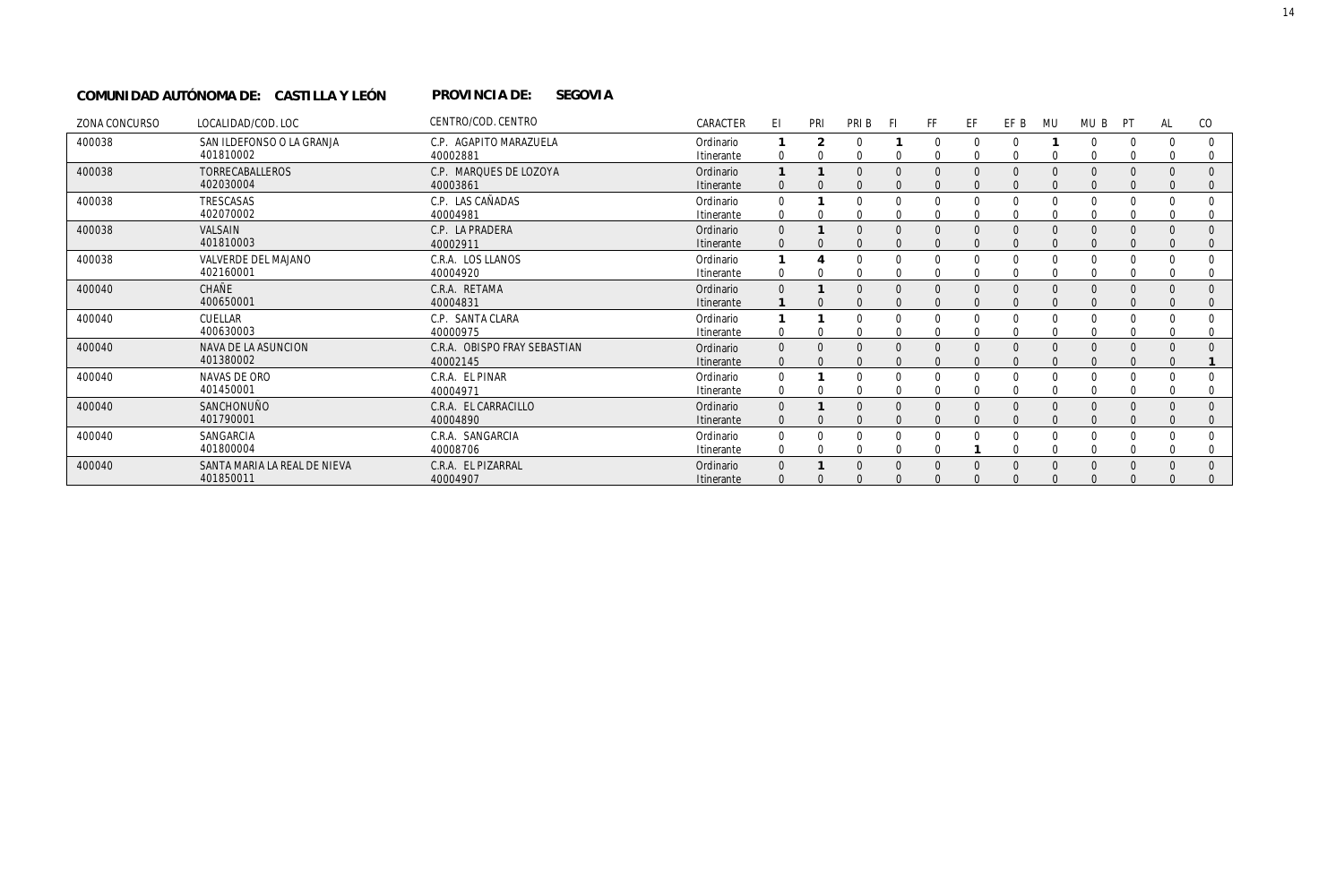#### PROVINCIA DE: SORIA **COMUNIDAD AUTÓNOMA DE: CASTILLA Y LEÓN PROVINCIA DE:**

| ZONA CONCURSO | LOCALIDAD/COD. LOC                 | CENTRO/COD. CENTRO                 | CARACTER                | EI                         | PRI                        | PRI B                    | <b>FI</b>                | FF                       | EF                      | EF B                        | <b>MU</b>                | MU B                           | PT                               | AL                             | CO                           |
|---------------|------------------------------------|------------------------------------|-------------------------|----------------------------|----------------------------|--------------------------|--------------------------|--------------------------|-------------------------|-----------------------------|--------------------------|--------------------------------|----------------------------------|--------------------------------|------------------------------|
| 420013        | SORIA                              | C.P. DE PRACTICAS NUMANCIA         | Ordinario               | 1                          | 3                          | $\mathbf 0$              | $\Omega$                 | $\mathbf 0$              | $\mathbf 0$             | $\mathbf 0$                 | $\mathbf 0$              | $\mathbf 0$                    | $\mathbf 0$                      | $\mathbf 0$                    | $\mathbf 0$                  |
|               | 421730004                          | 42002562                           | Itinerante              | $\mathbf 0$                | $\Omega$                   | $\Omega$                 | $\Omega$                 | $\Omega$                 | $\Omega$                | $\Omega$                    | $\mathbf{0}$             | $\mathbf 0$                    | $\mathbf{0}$                     | $\Omega$                       | $\mathbf{1}$                 |
| 420013        | <b>SORIA</b>                       | C.P. FUENTE DEL REY                | Ordinario               | $\mathbf{1}$               | $\mathbf{1}$               | $\mathbf{0}$             | $\Omega$                 | $\mathbf{0}$             | $\Omega$                | $\mathbf{0}$                | $\overline{0}$           | $\overline{0}$                 | $\overline{0}$                   | $\overline{0}$                 | $\mathbf{0}$                 |
|               | 421730004                          | 42003414                           | Itinerante              | $\Omega$                   | $\Omega$                   | $\Omega$                 | $\Omega$                 | $\Omega$                 | $\Omega$                | $\Omega$                    | $\Omega$                 | $\Omega$                       | $\Omega$                         | $\Omega$                       | $\mathbf{1}$                 |
| 420013        | <b>SORIA</b>                       | C.P. LAS PEDRIZAS                  | Ordinario               | $\mathbf{1}$               | $\mathbf 0$                | $\mathbf 0$              | $\mathbf{1}$             | $\mathbf 0$              | $\mathbf 0$             | $\mathbf 0$                 | $\mathbf 0$              | $\mathbf 0$                    | $\mathbf 0$                      | $\mathbf 0$                    | $\mathbf 0$                  |
|               | 421730004                          | 42002719                           | Itinerante              | $\mathbf 0$                | $\Omega$                   | $\Omega$                 | $\Omega$                 | $\Omega$                 | $\Omega$                | $\Omega$                    | $\Omega$                 | $\Omega$                       | $\mathbf{0}$                     | $\Omega$                       | $\mathbf{1}$                 |
| 420013        | SORIA<br>421730004                 | C.P. LOS DOCE LINAJES<br>42002574  | Ordinario               | $\overline{0}$<br>$\Omega$ | $\overline{0}$<br>$\Omega$ | $\mathbf{0}$<br>$\Omega$ | $\mathbf{1}$<br>$\Omega$ | $\Omega$<br>$\Omega$     | $\Omega$<br>$\Omega$    | $\mathbf{0}$<br>$\Omega$    | $\Omega$<br>$\Omega$     | $\overline{0}$<br>$\Omega$     | $\overline{0}$<br>$\Omega$       | $\overline{0}$<br>$\Omega$     | $\mathbf{0}$<br>$\mathbf{0}$ |
| 420013        | SORIA                              | C.E.E. SANTA ISABEL                | Itinerante<br>Ordinario | 0                          | $\mathbf 0$                | $\mathbf 0$              | $\Omega$                 | $\mathbf{0}$             | $\mathbf 0$             | $\mathbf 0$                 | $\mathbf{0}$             | $\mathbf 0$                    | $\mathbf 0$                      | $\mathbf 0$                    | $\mathbf 0$                  |
| 420025        | 421730004                          | 42003335                           | Itinerante              | $\mathbf 0$                | $\Omega$                   | $\Omega$                 | $\Omega$                 | $\Omega$                 | $\Omega$                | $\Omega$                    | $\Omega$                 | $\mathbf 0$                    | $\mathbf{1}$                     | $\mathbf{1}$                   | $\mathbf{0}$                 |
|               | <b>AGREDA</b>                      | C.P. SOR MARIA DE JESUS            | Ordinario               | $\mathsf{O}\xspace$        | $\mathbf{0}$               | $\mathbf{1}$             | $\Omega$                 | $\mathbf{0}$             | $\overline{0}$          | $\mathbf 0$                 | $\overline{0}$           | $\mathsf{O}$                   | $\mathbf 0$                      | $\mathbf{0}$                   | $\mathbf{0}$                 |
| 420025        | 420040001                          | 42000048                           | Itinerante              | $\mathbf{0}$               | $\Omega$                   | $\mathbf{0}$             | $\Omega$                 | $\mathbf{0}$             | $\mathbf{0}$            | $\mathbf{0}$                | $\overline{0}$           | $\mathbf{0}$                   | $\overline{0}$                   | $\mathbf{0}$                   | $\mathbf{0}$                 |
|               | OLVEGA                             | C.P. VIRGEN DE OLMACEDO            | Ordinario               | $\overline{2}$             | $\Omega$                   | $\overline{2}$           | $\Omega$                 | $\mathbf 0$              | $\mathbf 0$             | $\mathbf 0$                 | $\mathbf{0}$             | $\mathbf 0$                    | $\mathbf{1}$                     | $\mathbf 0$                    | $\mathbf 0$                  |
| 420037        | 421340002                          | 42001909                           | Itinerante              | $\mathbf 0$                | $\mathbf 0$                | $\mathbf 0$              | $\Omega$                 | $\mathbf 0$              | $\mathbf 0$             | $\mathbf 0$                 | $\mathbf 0$              | $\mathbf 0$                    | $\mathbf 0$                      | $\mathbf 0$                    | $\mathbf{1}$                 |
|               | <b>GOMARA</b>                      | C.R.A. CAMPOS DE GOMARA            | Ordinario               | $\mathbf{1}$               | $\Omega$                   | $\mathbf{0}$             | $\Omega$                 | $\mathbf{0}$             | $\mathbf{0}$            | $\mathbf{0}$                | $\overline{0}$           | $\mathbf 0$                    | $\overline{0}$                   | $\mathbf{0}$                   | $\mathbf{0}$                 |
| 420037        | 420960002<br>QUINTANA REDONDA      | 42003803<br>C.R.A. RIO IZANA       | Itinerante<br>Ordinario | $\mathbf{0}$<br>0          | $\Omega$<br>$\mathbf 0$    | $\mathbf{1}$             | $\Omega$<br>$\Omega$     | $\Omega$<br>$\mathbf{0}$ | $\Omega$<br>$\mathbf 0$ | $\Omega$<br>$\mathbf 0$     | $\Omega$<br>$\mathbf{0}$ | $\Omega$<br>$\mathbf 0$        | $\Omega$<br>$\mathbf 0$          | $\Omega$<br>$\mathbf 0$        | $\mathbf{0}$<br>$\mathbf 0$  |
| 420037        | 421440008                          | 42003797                           | Itinerante              | $\Omega$                   | $\Omega$                   | $\Omega$                 | $\Omega$                 | $\Omega$                 | $\Omega$                | $\Omega$                    | $\Omega$                 | $\Omega$                       | $\Omega$                         | $\Omega$                       | $\mathbf{0}$                 |
|               | <b>SAN PEDRO MANRIQUE</b>          | C.R.A. TIERRAS ALTAS               | Ordinario               | $\overline{2}$             | $\mathbf{0}$               | $\mathbf{0}$             | $\Omega$                 | $\mathbf{0}$             | $\mathbf{0}$            | $\mathbf 0$                 | $\mathbf{0}$             | $\mathbf 0$                    | $\mathbf 0$                      | $\mathbf 0$                    | $\mathbf{0}$                 |
| 420049        | 421650004<br>CASAREJOS             | 42003785<br>C.R.A. PINARES SUR     | Itinerante<br>Ordinario | $\mathbf{0}$<br>1          | $\Omega$<br>$\Omega$       | $\mathbf 0$              | $\Omega$                 | $\Omega$<br>$\mathbf 0$  | $\Omega$<br>$\mathbf 0$ | $\mathbf{0}$<br>$\mathbf 0$ | $\Omega$<br>$\mathbf 0$  | $\mathbf{0}$<br>$\mathbf 0$    | $\mathbf{0}$<br>$\mathbf 0$      | $\mathbf{0}$<br>$\mathbf 0$    | $\mathbf{0}$<br>$\mathbf 0$  |
|               | 420550001                          | 42003827                           | Itinerante              | $\mathbf 0$                | $\Omega$                   | $\mathbf 0$              | $\Omega$                 | $\mathbf 0$              | $\mathbf{1}$            | $\mathbf 0$                 | $\mathbf 0$              | $\mathbf 0$                    | $\mathbf 0$                      | $\mathbf 0$                    | $\overline{0}$               |
| 420049        | DURUELO DE LA SIERRA               | C.P. STO. CRISTO DE LAS MARAVILLAS | Ordinario               | $\mathbf 0$                | $\mathbf{1}$               | $\mathbf{1}$             | $\Omega$                 | $\mathbf{0}$             | $\mathbf{0}$            | $\mathbf 0$                 | $\mathbf{0}$             | $\mathbf 0$                    | $\overline{0}$                   | $\mathbf{0}$                   | $\mathbf{0}$                 |
|               | 420780001                          | 42001181                           | Itinerante              | $\mathbf{0}$               | $\Omega$                   | $\mathbf{0}$             | $\Omega$                 | $\mathbf{0}$             | $\Omega$                | $\mathbf{0}$                | $\Omega$                 | $\mathbf{0}$                   | $\mathbf{0}$                     | $\mathbf{0}$                   | $\mathbf{0}$                 |
| 420049        | NAVALENO                           | C.R.A. PINAR GRANDE                | Ordinario               | $\mathbf 0$                | $\mathbf{1}$               | $\mathbf 0$              | $\Omega$                 | $\mathbf 0$              | $\mathbf 0$             | $\mathbf 0$                 | $\mathbf{0}$             | $\mathbf 0$                    | $\mathbf{0}$                     | $\mathbf 0$                    | $\boldsymbol{0}$             |
|               | 421290001                          | 42003840                           | Itinerante              | $\mathbf 0$                | $\Omega$                   | $\mathbf{1}$             | $\Omega$                 | $\mathbf 0$              | $\mathbf{1}$            | $\mathbf 0$                 | $\mathbf 0$              | $\mathbf{0}$                   | $\mathbf{0}$                     | $\mathbf 0$                    | $\mathbf{0}$                 |
| 420049        | SAN LEONARDO DE YAGÜE              | C.P. M. EUGENIA MARTINEZ DEL CAMPO | Ordinario               | $\overline{2}$             | $\mathbf{1}$               | $\mathbf{1}$             | $\mathbf{1}$             | $\mathbf{0}$             | $\mathbf{0}$            | $\mathbf 0$                 | $\overline{0}$           | $\mathbf 0$                    | $\mathbf 0$                      | $\mathbf{0}$                   | $\mathbf{0}$                 |
|               | 421640002                          | 42002422                           | Itinerante              | $\mathbf{0}$               | $\mathbf{0}$               | $\mathbf{0}$             | $\Omega$                 | $\Omega$                 | $\Omega$                | $\mathbf{0}$                | $\Omega$                 | $\mathbf{0}$                   | $\overline{0}$                   | $\Omega$                       | $\mathbf 0$                  |
| 420049        | <b>VINUESA</b>                     | C.R.A. PINARES ALTOS               | Ordinario               | 1                          | $\mathbf 0$                | $\mathbf 0$              | $\mathbf 0$              | $\mathbf 0$              | $\mathbf 0$             | $\mathbf 0$                 | $\mathbf 0$              | $\mathbf 0$                    | $\mathbf{0}$                     | $\mathbf 0$                    | $\mathbf{0}$                 |
|               | 422150003                          | 42003852                           | Itinerante              | 0                          | 0                          | $\mathbf 0$              | $\Omega$                 | $\mathbf 0$              | $\mathbf 0$             | $\mathbf 0$                 | $\mathbf 0$              | $\mathbf 0$                    | $\mathbf 0$                      | $\mathbf 0$                    | $\mathbf 0$                  |
| 420050        | <b>BERLANGA DE DUERO</b>           | C.R.A. TIERRAS DE BERLANGA         | Ordinario               | $\boldsymbol{0}$           | $\Omega$                   | $\mathbf{0}$             | $\Omega$                 | $\mathbf{0}$             | $\overline{0}$          | $\mathbf 0$                 | $\overline{0}$           | $\mathbf 0$                    | $\mathbf 0$                      | $\mathbf{0}$                   | $\mathbf{0}$                 |
|               | 420350004                          | 42003839                           | Itinerante              | $\mathbf{0}$               | $\mathbf{0}$               | $\mathbf{1}$             | $\Omega$                 | $\mathbf{0}$             | $\mathbf{0}$            | $\mathbf{0}$                | $\Omega$                 | $\mathbf{0}$                   | $\Omega$                         | $\Omega$                       | $\mathbf 0$                  |
| 420050        | <b>BURGO DE OSMA (EL)</b>          | C.P. MANUEL RUIZ ZORRILLA          | Ordinario               | $\overline{2}$             | $\mathbf{1}$               | $\mathbf 0$              | $\Omega$                 | $\mathbf 0$              | $\mathbf 0$             | $\mathbf 0$                 | $\mathbf{0}$             | $\mathbf 0$                    | $\mathbf 0$                      | $\mathbf 0$                    | $\mathbf 0$                  |
|               | 420430005                          | 42000772                           | Itinerante              | $\mathbf 0$                | $\Omega$                   | $\mathbf 0$              | $\Omega$                 | $\mathbf 0$              | $\mathbf 0$             | $\mathbf 0$                 | $\Omega$                 | $\mathbf 0$                    | $\mathbf{0}$                     | $\mathbf 0$                    | $\mathbf 0$                  |
| 420050        | <b>LANGA DE DUERO</b><br>421030003 | C.R.A. LA RIBERA<br>42004005       | Ordinario<br>Itinerante | $\Omega$<br>$\mathbf{0}$   | $\Omega$<br>$\Omega$       | $\Omega$<br>$\Omega$     | $\Omega$<br>$\Omega$     | $\Omega$<br>$\mathbf{0}$ | $\Omega$                | $\Omega$<br>$\mathbf{0}$    | $\Omega$<br>$\Omega$     | $\overline{0}$<br>$\mathbf{0}$ | $\overline{0}$<br>$\overline{0}$ | $\overline{0}$<br>$\mathbf{0}$ | $\Omega$<br>$\mathbf{0}$     |
| 420050        | SAN ESTEBAN DE GORMAZ              | C.P. VIRGEN DEL RIVERO             | Ordinario               | $\mathbf 0$                | $\Omega$                   | $\overline{2}$           | $\Omega$                 | $\mathbf 0$              | $\mathbf 0$             | $\mathbf 0$                 | $\mathbf 0$              | $\mathbf{0}$                   | $\mathbf{0}$                     | $\mathbf 0$                    | $\mathbf 0$                  |
|               | 421620014                          | 42002331                           | Itinerante              | $\mathbf 0$                | $\Omega$                   | $\mathbf 0$              | $\Omega$                 | $\mathbf 0$              | $\mathbf 0$             | $\mathbf 0$                 | $\mathbf 0$              | $\mathbf 0$                    | $\mathbf 0$                      | $\mathbf 0$                    | $\mathbf 0$                  |
| 420062        | ALMAZAN                            | C.P. DIEGO LAINEZ                  | Ordinario               | $\overline{2}$             | $\mathbf{1}$               | $\Omega$                 | $\Omega$                 | $\Omega$                 | $\Omega$                | $\mathbf{0}$                | $\Omega$                 | $\mathbf{0}$                   | $\mathbf{0}$                     | $\overline{0}$                 | $\mathbf{0}$                 |
|               | 420200002                          | 42000280                           | Itinerante              | $\mathbf{0}$               | $\Omega$                   | $\Omega$                 | $\Omega$                 | $\mathbf{0}$             | $\Omega$                | $\mathbf{0}$                | $\Omega$                 | $\mathbf{0}$                   | $\overline{0}$                   | $\mathbf{0}$                   | $\mathbf{0}$                 |
| 420062        | ARCOS DE JALON                     | C.R.A. ARCOS DE JALON              | Ordinario               | $\mathbf 0$                | $\mathbf{1}$               | $\mathbf 0$              | $\Omega$                 | $\mathbf 0$              | $\mathbf 0$             | $\mathbf 0$                 | $\mathbf{0}$             | $\mathbf 0$                    | $\mathbf{0}$                     | $\mathbf 0$                    | $\mathbf 0$                  |
|               | 420250002                          | 42003712                           | Itinerante              | $\mathbf 0$                | $\mathbf 0$                | $\overline{2}$           | $\mathbf{1}$             | $\Omega$                 | $\Omega$                | $\Omega$                    | $\mathbf{1}$             | $\mathbf 0$                    | $\mathbf{1}$                     | $\Omega$                       | $\mathbf 0$                  |
|               |                                    |                                    |                         |                            |                            |                          |                          |                          |                         |                             |                          |                                |                                  |                                |                              |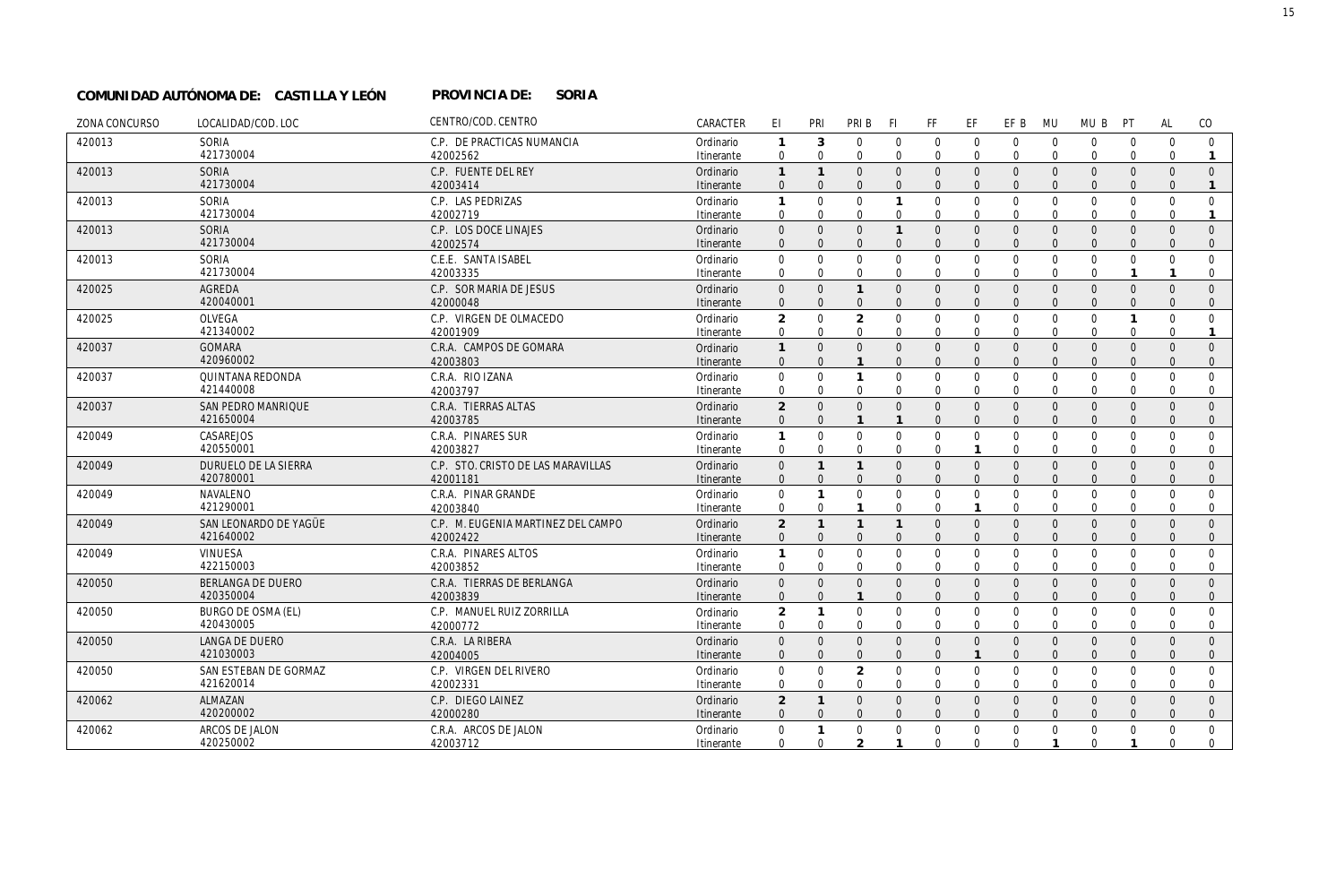#### PROVINCIA DE: VALLADOLID **COMUNIDAD AUTÓNOMA DE: CASTILLA Y LEÓN PROVINCIA DE:**

| ZONA CONCURSO | LOCALIDAD/COD. LOC      | CENTRO/COD. CENTRO              | CARACTER                | EI                         | PRI                           | PRI B                      | -FI                     | FF                          | EF                            | EF B                       | <b>MU</b>                  | MU B                        | PT                               | <b>AL</b>                | CO             |
|---------------|-------------------------|---------------------------------|-------------------------|----------------------------|-------------------------------|----------------------------|-------------------------|-----------------------------|-------------------------------|----------------------------|----------------------------|-----------------------------|----------------------------------|--------------------------|----------------|
| 470016        | VALLADOLID              | C.P. ALONSO BERRUGUETE          | Ordinario               | $\mathbf 0$                | 2                             | $\mathbf{0}$               | $\mathbf 0$             | $\mathbf 0$                 | $\mathbf 0$                   | $\mathbf 0$                | $\overline{0}$             | $\mathbf{0}$                | $\mathbf 0$                      | $\mathbf 0$              | $\mathbf{0}$   |
|               | 471860005               | 47006089                        | Itinerante              | $\mathbf 0$                | $\Omega$                      | $\mathbf 0$                | $\Omega$                | $\mathbf{0}$                | $\mathbf 0$                   | $\mathbf 0$                | $\Omega$                   | $\mathbf{0}$                | $\mathbf 0$                      | $\Omega$                 | $\mathbf 0$    |
| 470016        | VALLADOLID              | C.P. ANTONIO GARCIA QUINTANA    | Ordinario               | $\mathbf{0}$               | $\mathbf{0}$                  | $\Omega$                   | $\Omega$                | $\mathbf{0}$                | $\overline{0}$                | $\mathbf{0}$               | $\overline{0}$             | $\mathbf{0}$                | $\overline{0}$                   | $\mathbf{1}$             | $\Omega$       |
|               | 471860005               | 47006624                        | Itinerante              | $\mathbf{0}$               | $\Omega$                      | $\mathbf{0}$               | $\Omega$                | $\overline{0}$              | $\overline{0}$                | $\mathbf{0}$               | $\Omega$                   | $\mathbf{0}$                | $\overline{0}$                   | $\mathbf{0}$             | $\mathbf{0}$   |
| 470016        | VALLADOLID              | C.P. ANTONIO MACHADO            | Ordinario               | 0                          | $\mathbf{1}$                  | $\mathbf{0}$               | $\mathbf{1}$            | $\mathbf 0$                 | $\mathbf 0$                   | $\mathbf 0$                | $\mathbf 0$                | $\mathbf 0$                 | $\mathbf 0$                      | $\mathbf 0$              | $\mathbf 0$    |
|               | 471860005               | 47005887                        | Itinerante              | $\mathbf 0$                | $\mathbf 0$                   | $\mathbf 0$                | 0                       | 0                           | $\mathbf 0$                   | $\mathbf 0$                | $\mathbf 0$                | $\mathbf 0$                 | $\mathbf 0$                      | $\mathbf 0$              | 0              |
| 470016        | VALLADOLID              | C.P. EL PERAL                   | Ordinario               | $\mathsf{O}\xspace$        | $\mathbf{1}$                  | $\mathbf{0}$               | $\Omega$                | $\mathbf{0}$                | $\overline{0}$                | $\mathbf{0}$               | $\overline{0}$             | $\mathbf{0}$                | $\overline{1}$                   | $\Omega$                 | $\Omega$       |
|               | 471860005               | 47011401                        | Itinerante              | $\mathbf{0}$               | $\mathbf{0}$                  | $\mathbf{0}$               | $\mathbf{0}$            | $\mathbf{0}$                | $\overline{0}$                | $\mathbf{0}$               | $\Omega$                   | $\mathbf{0}$                | $\mathbf{0}$                     | $\Omega$                 | $\mathbf{0}$   |
| 470016        | VALLADOLID              | C.P. FEDERICO GARCIA LORCA      | Ordinario               | 1                          | $\Omega$                      | $\mathbf{0}$               | $\Omega$                | $\mathbf 0$                 | $\overline{0}$                | $\mathbf 0$                | $\Omega$                   | $\mathbf 0$                 | $\overline{0}$                   | $\Omega$                 | $\Omega$       |
|               | 471860005               | 47006065                        | Itinerante              | $\mathbf 0$                | $\mathbf 0$                   | $\mathbf 0$                | $\mathbf 0$             | $\mathbf 0$                 | $\mathbf 0$                   | $\mathbf 0$                | $\Omega$                   | $\mathbf 0$                 | $\mathbf 0$                      | 0                        | 0              |
| 470016        | VALLADOLID              | C.P. FRANCISCO PINO             | Ordinario               | $\mathbf{1}$               | 3                             | $\Omega$                   | $\mathbf{1}$            | $\mathbf 0$                 | $\mathbf 0$                   | $\mathbf 0$                | $\overline{0}$             | $\mathbf 0$                 | $\overline{0}$                   | $\Omega$                 | $\mathbf{0}$   |
|               | 471860005               | 47010937                        | Itinerante              | $\mathbf{0}$               | $\mathbf{0}$                  | $\mathbf{0}$               | $\Omega$                | $\mathbf{0}$                | $\Omega$                      | $\Omega$                   | $\Omega$                   | $\mathbf{0}$                | $\Omega$                         | $\Omega$                 | $\mathbf{0}$   |
| 470016        | VALLADOLID              | C.P. FRAY LUIS DE LEON          | Ordinario               | 1                          | $\Omega$                      | $\mathbf{0}$               | $\Omega$                | $\mathbf 0$                 | $\mathbf 0$                   | $\mathsf 0$                | $\mathbf 0$                | $\mathbf 0$                 | $\overline{0}$                   | $\Omega$                 | $\mathbf 0$    |
|               | 471860005               | 47003234                        | Itinerante              | $\mathbf 0$                | $\mathbf 0$                   | $\mathbf 0$                | $\mathbf 0$             | $\mathbf 0$                 | $\mathbf 0$                   | $\mathbf{0}$               | $\mathbf 0$                | $\mathbf{0}$                | $\mathbf 0$                      | $\mathbf 0$              | $\mathbf 0$    |
| 470016        | VALLADOLID              | C.P. GONZALO DE BERCEO          | Ordinario               | $\mathbf{1}$               | $\mathbf 0$                   | $\mathbf 0$                | $\mathbf 0$             | $\mathbf 0$                 | $\mathbf{1}$                  | $\mathbf 0$                | $\overline{0}$             | $\mathbf 0$                 | $\overline{0}$                   | $\mathbf{0}$             | $\mathbf 0$    |
|               | 471860005               | 47006454                        | Itinerante              | $\mathbf{0}$               | $\Omega$                      | $\Omega$                   | $\Omega$                | $\mathbf{0}$                | $\overline{0}$                | $\Omega$                   | $\Omega$                   | $\mathbf{0}$                | $\Omega$                         | $\Omega$                 | $\mathbf{0}$   |
| 470016        | VALLADOLID              | C.P. GONZALO DE CORDOBA         | Ordinario               | $\mathbf 0$                | $\mathbf 0$                   | $\mathbf 0$                | $\Omega$                | $\mathbf 0$                 | $\mathbf 0$                   | $\mathsf 0$                | $\mathbf{1}$               | $\mathbf 0$                 | $\overline{0}$                   | $\Omega$                 | $\mathbf 0$    |
|               | 471860005               | 47003261                        | Itinerante              | $\mathbf 0$                | $\mathbf 0$                   | $\mathbf 0$                | $\mathbf 0$             | $\mathbf{0}$                | $\mathbf 0$                   | $\mathbf 0$                | $\Omega$                   | $\mathbf{0}$                | $\mathbf 0$                      | $\Omega$                 | 0              |
| 470016        | VALLADOLID              | C.P. JOSE ZORRILLA              | Ordinario               | $\boldsymbol{0}$           | $\mathbf{1}$                  | $\mathbf{0}$               | $\Omega$                | $\mathbf 0$                 | $\mathbf 0$                   | $\mathbf 0$                | $\overline{0}$             | $\mathbf 0$                 | $\mathbf{0}$                     | $\mathbf{0}$             | $\mathbf{0}$   |
|               | 471860005               | 47003325                        | Itinerante              | $\Omega$                   | $\Omega$                      | $\Omega$                   | $\Omega$                | $\Omega$                    | $\Omega$                      | $\Omega$                   | $\Omega$                   | $\Omega$                    | $\Omega$                         | $\Omega$                 | $\mathbf{0}$   |
| 470016        | VALLADOLID              | C.P. LEON FELIPE                |                         | $\mathbf 0$                |                               | $\mathbf 0$                | $\mathbf 0$             |                             |                               |                            | $\mathbf 0$                | $\mathbf 0$                 | $\overline{0}$                   | $\Omega$                 | $\mathbf 0$    |
|               | 471860005               | 47006090                        | Ordinario<br>Itinerante | $\mathbf 0$                | $\overline{2}$<br>$\mathbf 0$ | $\mathbf 0$                | $\mathbf 0$             | $\mathbf 0$<br>$\mathbf{0}$ | $\mathbf 0$<br>$\mathbf 0$    | $\mathsf 0$<br>$\mathbf 0$ | $\Omega$                   | $\mathbf{0}$                | $\mathbf 0$                      | $\Omega$                 | $\mathbf 0$    |
|               |                         |                                 |                         |                            |                               |                            |                         |                             |                               |                            |                            |                             |                                  |                          |                |
| 470016        | VALLADOLID<br>471860005 | C.P. MACIAS PICAVEA             | Ordinario               | $\boldsymbol{0}$           | $\mathbf{1}$<br>$\Omega$      | $\mathbf 0$<br>$\Omega$    | $\mathbf 0$<br>$\Omega$ | $\mathbf 0$<br>$\Omega$     | $\mathbf 0$<br>$\Omega$       | $\mathbf 0$<br>$\Omega$    | $\overline{0}$<br>$\Omega$ | $\mathbf 0$<br>$\Omega$     | $\mathbf 0$<br>$\mathbf{1}$      | $\mathbf{0}$<br>$\Omega$ | $\mathbf{0}$   |
|               |                         | 47003350                        | Itinerante              | $\mathbf{0}$               |                               |                            |                         |                             |                               |                            |                            |                             |                                  |                          | $\mathbf{0}$   |
| 470016        | VALLADOLID<br>471860005 | C.P. MARINA ESCOBAR<br>47007343 | Ordinario               | $\mathbf 0$<br>$\mathbf 0$ | $\mathbf 0$<br>$\mathbf 0$    | $\mathbf 0$<br>$\mathbf 0$ | $\mathbf 0$             | $\mathbf 0$<br>$\mathbf{0}$ | $\overline{0}$<br>$\mathbf 0$ | $\mathbf 0$<br>$\mathbf 0$ | $\overline{0}$<br>$\Omega$ | $\mathbf 0$<br>$\mathbf{0}$ | $\overline{1}$<br>$\overline{0}$ | $\Omega$<br>$\mathbf 0$  | $\mathbf 0$    |
|               |                         |                                 | Itinerante              |                            |                               |                            | $\mathbf 0$             |                             |                               |                            |                            |                             |                                  |                          | $\mathbf 0$    |
| 470016        | VALLADOLID              | C.P. MIGUEL DE CERVANTES        | Ordinario               | $\boldsymbol{0}$           | $\mathbf{1}$                  | $\mathbf 0$<br>$\Omega$    | $\mathbf 0$<br>$\Omega$ | $\mathbf 0$                 | $\mathbf 0$                   | $\mathsf 0$                | $\overline{0}$<br>$\Omega$ | $\mathbf 0$                 | $\mathbf 0$                      | $\Omega$                 | $\mathbf 0$    |
|               | 471860005               | 47003362                        | Itinerante              | $\mathbf{0}$               | $\Omega$                      |                            |                         | $\mathbf{0}$                | $\overline{0}$                | $\mathbf{0}$               |                            | $\overline{0}$              | $\mathbf{0}$                     | $\Omega$                 | $\overline{0}$ |
| 470016        | VALLADOLID              | C.P. MIGUEL DELIBES             | Ordinario               | 1                          | $\mathbf{1}$                  | $\mathbf 0$                | $\mathbf 0$             | $\mathbf 0$                 | $\mathbf 0$                   | $\mathsf 0$                | $\mathbf 0$                | $\mathbf 0$                 | $\mathbf 0$                      | $\Omega$                 | $\mathbf 0$    |
|               | 471860005               | 47004871                        | Itinerante              | $\mathbf 0$                | $\mathbf 0$                   | $\mathbf 0$                | $\mathbf 0$             | $\mathbf 0$                 | $\mathbf 0$                   | $\mathbf{0}$               | $\mathbf 0$                | $\mathbf{0}$                | 0                                | $\mathbf 0$              | $\mathbf 0$    |
| 470016        | VALLADOLID              | C.P. MIGUEL HERNANDEZ           | Ordinario               | $\boldsymbol{0}$           | $\mathbf 0$                   | $\mathbf 0$                | $\mathbf 0$             | $\mathbf 0$                 | $\mathbf 0$                   | $\mathsf 0$                | $\overline{0}$             | $\mathbf 0$                 | $\mathbf 0$                      | $\Omega$                 | $\mathbf 0$    |
|               | 471860005               | 47006193                        | Itinerante              | $\mathbf{0}$               | $\Omega$                      | $\mathbf{0}$               | $\Omega$                | $\overline{0}$              | $\overline{0}$                | $\mathbf{0}$               | $\Omega$                   | $\mathbf{0}$                | $\mathbf{1}$                     | $\Omega$                 | $\mathbf{1}$   |
| 470016        | VALLADOLID              | C.P. NARCISO ALONSO CORTES      | Ordinario               | $\mathbf 0$                | $\mathbf{1}$                  | $\mathbf 0$                | $\mathbf{1}$            | $\mathbf 0$                 | $\overline{0}$                | $\mathbf 0$                | $\mathbf 0$                | $\mathbf 0$                 | $\mathbf 0$                      | $\Omega$                 | $\mathbf 0$    |
|               | 471860005               | 47005917                        | Itinerante              | 0                          | $\mathbf 0$                   | $\mathbf 0$                | $\mathbf 0$             | 0                           | $\mathbf 0$                   | $\mathbf 0$                | $\Omega$                   | $\mathbf 0$                 | 0                                | $\mathbf 0$              | 0              |
| 470016        | VALLADOLID              | C.E.E. NUMERO 1                 | Ordinario               | $\boldsymbol{0}$           | $\mathbf{0}$                  | $\mathbf{0}$               | $\mathbf{0}$            | $\mathbf 0$                 | $\mathbf 0$                   | $\mathsf 0$                | $\overline{0}$             | $\mathbf 0$                 | $\overline{1}$                   | $\mathbf{1}$             | $\mathbf{0}$   |
|               | 471860005               | 47005577                        | Itinerante              | $\mathbf{0}$               | $\Omega$                      | $\mathbf{0}$               | $\Omega$                | $\mathbf{0}$                | $\overline{0}$                | $\mathbf{0}$               | $\Omega$                   | $\mathbf{0}$                | $\mathbf{0}$                     | $\Omega$                 | $\mathbf{0}$   |
| 470016        | VALLADOLID              | C.P. PABLO PICASSO              | Ordinario               | $\mathbf{1}$               | 3                             | $\mathbf 0$                | $\mathbf 0$             | $\mathbf 0$                 | $\overline{0}$                | $\mathbf 0$                | $\mathbf 0$                | $\mathbf 0$                 | $\overline{0}$                   | $\Omega$                 | $\mathbf 0$    |
|               | 471860005               | 47006077                        | Itinerante              | $\mathbf 0$                | $\mathbf 0$                   | $\mathbf 0$                | $\mathbf 0$             | $\mathbf 0$                 | $\mathbf 0$                   | $\mathbf 0$                | $\Omega$                   | $\mathbf 0$                 | $\mathbf 0$                      | 0                        | $\mathbf 0$    |
| 470016        | VALLADOLID              | C.P. PARQUE ALAMEDA             | Ordinario               | $\mathbf{1}$               | $\overline{0}$                | $\mathbf 0$                | $\overline{0}$          | $\mathbf 0$                 | $\mathbf 0$                   | $\mathsf{O}$               | $\overline{0}$             | $\mathbf 0$                 | $\overline{1}$                   | $\mathbf{0}$             | $\mathbf 0$    |
|               | 471860005               | 47007574                        | Itinerante              | $\mathbf{0}$               | $\Omega$                      | $\Omega$                   | $\Omega$                | $\Omega$                    | $\Omega$                      | $\Omega$                   | $\Omega$                   | $\Omega$                    | $\Omega$                         | $\Omega$                 | $\Omega$       |
| 470016        | VALLADOLID              | C.P. PEDRO GOMEZ BOSQUE         | Ordinario               | $\mathbf 0$                | $\mathbf{1}$                  | $\mathbf 0$                | $\mathbf 0$             | $\mathbf 0$                 | $\overline{0}$                | $\mathbf 0$                | $\Omega$                   | $\mathbf 0$                 | $\overline{1}$                   | $\mathbf 0$              | $\mathbf 0$    |
|               | 471860005               | 47006879                        | Itinerante              | $\mathbf 0$                | $\mathbf 0$                   | $\mathbf 0$                | $\mathbf 0$             | $\mathbf{0}$                | $\mathbf 0$                   | $\mathbf 0$                | $\mathbf 0$                | $\mathbf{0}$                | $\overline{0}$                   | $\Omega$                 | $\mathbf 0$    |
| 470016        | VALLADOLID              | C.P. PONCE DE LEON              | Ordinario               | $\Omega$                   | $\mathbf{1}$                  | $\mathbf{0}$               | $\mathbf{1}$            | $\mathbf 0$                 | $\mathbf 0$                   | $\mathbf 0$                | $\overline{0}$             | $\mathbf 0$                 | $\mathbf{0}$                     | $\Omega$                 | $\mathbf 0$    |
|               | 471860005               | 47006557                        | Itinerante              | $\overline{0}$             | $\overline{0}$                | $\mathbf{0}$               | $\Omega$                | $\overline{0}$              | $\overline{0}$                | $\mathbf{0}$               | $\Omega$                   | $\mathbf{0}$                | $\overline{0}$                   | $\Omega$                 | $\mathbf 0$    |
| 470016        | VALLADOLID              | C.P. PROFESOR TIERNO GALVAN     | Ordinario               | $\Omega$                   | $\overline{2}$                | $\mathbf 0$                | $\mathbf 0$             | $\mathbf 0$                 | $\overline{0}$                | $\mathbf 0$                | $\Omega$                   | $\mathbf 0$                 | $\mathbf 0$                      | $\Omega$                 | $\mathbf 0$    |
|               | 471860005               | 47006582                        | Itinerante              | $\Omega$                   | $\mathbf 0$                   | $\mathbf 0$                | $\Omega$                | $\mathbf{0}$                | $\mathbf 0$                   | $\mathbf 0$                | $\Omega$                   | $\mathbf 0$                 | $\mathbf 0$                      | $\Omega$                 | $\mathbf 0$    |
| 470028        | ARROYO DE LA ENCOMIENDA | C.E.O. ATENEA                   | Ordinario               | $\mathbf{0}$               | $\mathbf{1}$                  | $\mathbf{0}$               | $\mathbf{0}$            | $\mathbf{0}$                | $\overline{1}$                | $\mathbf{0}$               | $\mathbf{0}$               | $\mathbf{0}$                | $\overline{1}$                   | $\Omega$                 | $\mathbf{0}$   |
|               | 470100001               | 47011796                        | Itinerante              | $\Omega$                   | $\Omega$                      | $\Omega$                   | $\Omega$                | $\Omega$                    | $\Omega$                      | $\Omega$                   | $\Omega$                   | $\Omega$                    | $\Omega$                         | $\Omega$                 | $\Omega$       |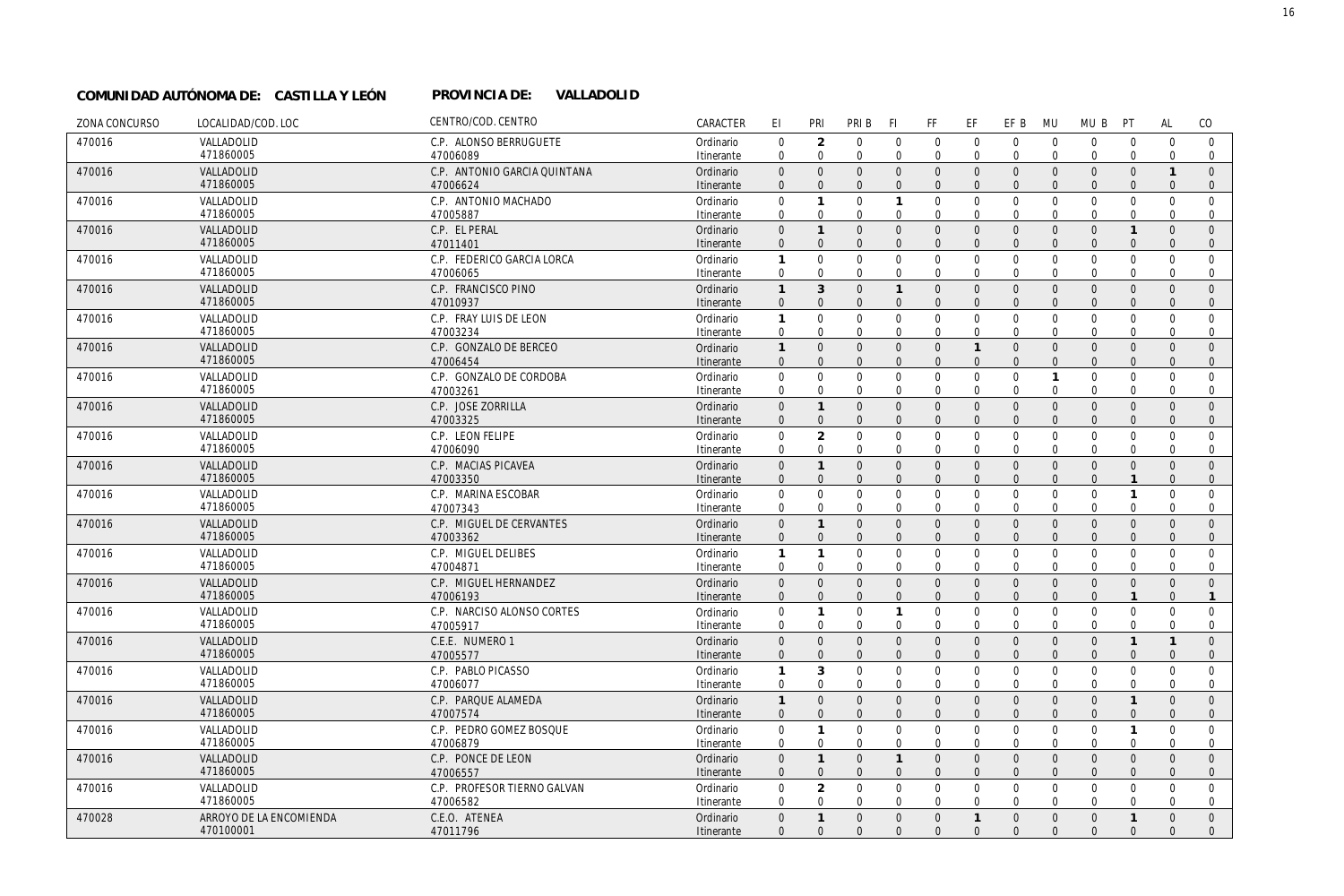## **VALLADOLID COMUNIDAD AUTÓNOMA DE: CASTILLA Y LEÓN PROVINCIA DE:**

| ZONA CONCURSO | LOCALIDAD/COD. LOC                   | CENTRO/COD. CENTRO                    | CARACTER                | EI                         | PRI                                  | PRI B                      | -FI                  | FF                           | EF                               | EF B                           | <b>MU</b>                  | MU B                         | PT                               | AL                   | CO                           |
|---------------|--------------------------------------|---------------------------------------|-------------------------|----------------------------|--------------------------------------|----------------------------|----------------------|------------------------------|----------------------------------|--------------------------------|----------------------------|------------------------------|----------------------------------|----------------------|------------------------------|
| 470028        | ARROYO DE LA ENCOMIENDA              | C.P. ELVIRA LINDO GARRIDO             | Ordinario               | $\mathbf 0$                | $\mathbf{1}$                         | $\Omega$                   | $\Omega$             | $\mathbf 0$                  | $\mathbf{0}$                     | $\mathbf 0$                    | $\overline{0}$             | $\mathbf{0}$                 | $\mathbf 0$                      | $\Omega$             | $\mathbf{0}$                 |
|               | 470100001                            | 47011413                              | Itinerante              | $\Omega$                   | $\Omega$                             | $\mathbf 0$                | $\Omega$             | $\mathbf 0$                  | $\mathbf{0}$                     | $\mathbf 0$                    | $\overline{0}$             | $\mathbf 0$                  | $\mathbf{1}$                     | $\mathbf 0$          | $\mathbf 0$                  |
| 470028        | ARROYO DE LA ENCOMIENDA              | C.P. KANTIC@ARROYO                    | Ordinario               | $\Omega$                   | $\mathbf{1}$                         | $\Omega$                   | $\Omega$             | $\Omega$                     | $\overline{1}$                   | $\Omega$                       | $\Omega$                   | $\overline{0}$               | $\mathbf{0}$                     | $\Omega$             | $\Omega$                     |
|               | 470100001                            | 47011267                              | Itinerante              | $\Omega$                   | $\Omega$                             | $\Omega$                   | $\Omega$             | $\mathbf{0}$                 | $\overline{0}$                   | $\Omega$                       | $\Omega$                   | $\mathbf{0}$                 | $\overline{0}$                   | $\Omega$             | $\mathbf{0}$                 |
| 470028        | ARROYO DE LA ENCOMIENDA              | C.P. MARGARITA SALAS                  | Ordinario               | 0                          | $\overline{2}$                       | $\mathbf 0$                |                      | $\mathbf 0$                  | $\mathbf 0$                      | $\mathbf 0$                    | $\Omega$                   | $\mathbf{0}$                 | $\mathbf 0$                      | $\mathbf 0$          | $\mathbf 0$                  |
|               | 470100001                            | 47011152                              | Itinerante              | $\Omega$                   | $\Omega$                             | $\Omega$                   | $\Omega$             | $\Omega$                     | $\Omega$                         | $\Omega$                       | $\Omega$                   | $\Omega$                     | $\Omega$                         | $\Omega$             | $\mathbf{0}$                 |
| 470028        | ARROYO DE LA ENCOMIENDA<br>470100001 | C.P. RAIMUNDO DE BLAS SAZ<br>47005826 | Ordinario               | $\mathbf 0$<br>$\Omega$    | $\mathbf{1}$<br>$\overline{0}$       | $\mathbf{0}$<br>$\Omega$   | $\Omega$<br>$\Omega$ | $\mathbf{0}$<br>$\mathbf{0}$ | $\overline{0}$<br>$\overline{0}$ | $\mathbf{0}$<br>$\mathbf{0}$   | $\overline{0}$<br>$\Omega$ | $\mathbf{0}$<br>$\mathbf{0}$ | $\overline{0}$<br>$\overline{0}$ | $\Omega$<br>$\Omega$ | $\mathbf{0}$<br>$\mathbf{0}$ |
|               | CABEZON                              |                                       | Itinerante              |                            | $\mathbf{1}$                         | $\mathbf{0}$               | $\Omega$             |                              |                                  | $\mathbf 0$                    | $\overline{0}$             |                              | $\mathbf 0$                      | $\mathbf 0$          | $\mathbf 0$                  |
| 470028        | 470270001                            | C.P. MELQUIADES HIDALGO<br>47000300   | Ordinario<br>Itinerante | 0<br>$\Omega$              | $\Omega$                             | $\Omega$                   | $\Omega$             | $\mathbf 0$<br>$\mathbf 0$   | $\mathbf 0$<br>$\mathbf 0$       | $\Omega$                       | $\Omega$                   | $\mathbf 0$<br>$\mathbf 0$   | $\mathbf 0$                      | $\Omega$             | $\mathbf{0}$                 |
| 470028        | <b>CIGALES</b>                       | C.P. ANA DE AUSTRIA                   | Ordinario               | $\mathbf{0}$               | $\overline{1}$                       | $\mathbf{0}$               | $\Omega$             | $\mathbf{0}$                 | $\overline{0}$                   | $\mathbf{0}$                   | $\overline{0}$             | $\mathbf{0}$                 | $\overline{0}$                   | $\Omega$             | $\Omega$                     |
|               | 470500001                            | 47011449                              | Itinerante              | $\mathbf{0}$               | $\mathbf 0$                          | $\mathbf{0}$               | $\Omega$             | $\mathbf{0}$                 | $\overline{0}$                   | $\mathbf{0}$                   | $\Omega$                   | $\mathbf{0}$                 | $\mathbf{0}$                     | $\mathbf{0}$         | $\mathbf{0}$                 |
| 470028        | CISTERNIGA                           | C.P. FELIX CUADRADO LOMAS             | Ordinario               | $\mathbf 0$                | $\mathbf{1}$                         | $\Omega$                   | $\Omega$             | $\Omega$                     | $\Omega$                         | $\Omega$                       | $\Omega$                   | $\mathbf{0}$                 | $\Omega$                         | $\Omega$             | $\Omega$                     |
|               | 470520001                            | 47000774                              | Itinerante              | $\mathbf 0$                | $\mathbf 0$                          | $\Omega$                   | $\mathbf 0$          | $\mathbf 0$                  | $\mathbf{0}$                     | $\Omega$                       | $\Omega$                   | $\mathbf 0$                  | $\mathbf 0$                      | $\Omega$             | 0                            |
| 470028        | <b>FUENSALDAÑA</b>                   | C.R.A. ENTREVIÑAS                     | Ordinario               | $\overline{0}$             | $\overline{0}$                       | $\mathbf{0}$               | $\mathbf{1}$         | $\mathbf{0}$                 | $\overline{0}$                   | $\mathbf{0}$                   | $\overline{0}$             | $\mathbf 0$                  | $\overline{0}$                   | $\Omega$             | $\Omega$                     |
|               | 470660001                            | 47007151                              | Itinerante              | $\mathbf{0}$               | $\mathbf{0}$                         | $\mathbf{0}$               | $\Omega$             | $\mathbf{0}$                 | $\overline{0}$                   | $\mathbf{0}$                   | $\Omega$                   | $\mathbf{0}$                 | $\mathbf{0}$                     | $\Omega$             | $\mathbf 0$                  |
| 470028        | <b>LAGUNA DE DUERO</b>               | C.P. LA LAGUNA                        | Ordinario               | $\Omega$                   | $\overline{2}$                       | $\mathbf{0}$               | $\Omega$             | $\mathbf 0$                  | $\mathbf 0$                      | $\mathbf 0$                    | $\overline{0}$             | $\mathbf{0}$                 | $\mathbf 0$                      | $\Omega$             | $\mathbf{0}$                 |
|               | 470760003                            | 47006442                              | Itinerante              | $\mathbf 0$                | $\mathbf 0$                          | $\mathbf 0$                | $\Omega$             | $\mathbf 0$                  | $\mathbf 0$                      | $\Omega$                       | $\Omega$                   | $\mathbf{0}$                 | $\mathbf 0$                      | $\Omega$             | $\mathbf 0$                  |
| 470028        | LAGUNA DE DUERO                      | C.P. NTRA. SRA. DEL VILLAR            | Ordinario               | $\overline{0}$             | $\mathbf{1}$                         | $\Omega$                   | $\Omega$             | $\mathbf 0$                  | $\mathbf 0$                      | $\mathbf 0$                    | $\overline{0}$             | $\mathbf 0$                  | $\overline{0}$                   | $\mathbf{1}$         | $\mathbf{0}$                 |
|               | 470760003                            | 47001158                              | Itinerante              | $\Omega$                   | $\Omega$                             | $\Omega$                   | $\Omega$             | $\Omega$                     | $\Omega$                         | $\Omega$                       | $\Omega$                   | $\mathbf{0}$                 | $\Omega$                         | $\Omega$             | $\mathbf{0}$                 |
| 470028        | QUINTANILLA DE ONESIMO               | C.R.A. RIBERA DEL DUERO               | Ordinario               | $\Omega$                   | $\mathbf{1}$                         | $\mathbf 0$                | $\Omega$             | $\mathbf 0$                  | $\mathbf 0$                      | $\mathbf 0$                    | $\overline{0}$             | $\mathbf 0$                  | $\mathbf 0$                      | $\Omega$             | $\mathbf 0$                  |
|               | 471290001                            | 47007227                              | Itinerante              | $\mathbf 0$                | $\mathbf 0$                          | $\Omega$                   | $\Omega$             | $\mathbf 0$                  | $\mathbf 0$                      | $\Omega$                       | $\Omega$                   | $\mathbf{0}$                 | $\mathbf 0$                      | $\Omega$             | 0                            |
| 470028        | <b>RENEDO DE ESGUEVA</b>             | C.P. MARIA MONTESSORI                 | Ordinario               | $\mathbf{0}$               | $\mathbf{1}$                         | $\mathbf{0}$               | $\Omega$             | $\mathbf{0}$                 | $\mathbf 0$                      | $\mathbf 0$                    | $\overline{0}$             | $\mathbf 0$                  | $\mathbf{0}$                     | $\mathbf{0}$         | $\mathbf{0}$                 |
|               | 471330001                            | 47011450                              | Itinerante              | $\Omega$                   | $\Omega$                             | $\Omega$                   | $\Omega$             | $\Omega$                     | $\Omega$                         | $\Omega$                       | $\Omega$                   | $\Omega$                     | $\Omega$                         | $\Omega$             | $\mathbf{0}$                 |
| 470028        | <b>TUDELA DE DUERO</b><br>471750003  | C.P. GLORIA FUERTES<br>47010949       | Ordinario               | $\mathbf 0$<br>$\mathbf 0$ | $\mathbf{1}$<br>$\Omega$             | $\mathbf 0$<br>$\mathbf 0$ | $\Omega$<br>$\Omega$ | $\mathbf 0$<br>$\mathbf 0$   | $\mathbf 0$<br>$\mathbf{0}$      | $\mathbf 0$<br>$\mathbf 0$     | $\overline{0}$<br>$\Omega$ | $\mathbf 0$<br>$\mathbf 0$   | $\mathbf 0$<br>$\mathbf 0$       | $\Omega$<br>$\Omega$ | $\mathbf{0}$<br>$\mathbf 0$  |
| 470028        | <b>TUDELA DE DUERO</b>               | C.P. PINODUERO                        | Itinerante              | $\Omega$                   | $\mathbf{1}$                         | $\Omega$                   | $\Omega$             | $\mathbf{0}$                 | $\overline{0}$                   | $\overline{0}$                 | $\overline{0}$             | $\mathbf{0}$                 | $\overline{0}$                   | $\Omega$             | $\Omega$                     |
|               | 471750003                            | 47002904                              | Ordinario<br>Itinerante | $\Omega$                   | $\Omega$                             | $\Omega$                   | $\Omega$             | $\mathbf{0}$                 | $\Omega$                         | $\Omega$                       | $\Omega$                   | $\mathbf{0}$                 | $\overline{0}$                   | $\Omega$             | $\mathbf{0}$                 |
| 470028        | VILLANUBLA                           | C.R.A. EL PARAMO                      | Ordinario               | $\mathbf{1}$               | $\Omega$                             | $\mathbf 0$                | $\Omega$             | $\mathbf 0$                  | $\mathbf 0$                      | $\mathbf 0$                    | $\overline{0}$             | $\mathbf 0$                  | $\mathbf 0$                      | $\Omega$             | $\mathbf{0}$                 |
|               | 472170002                            | 47007264                              | Itinerante              | $\mathbf 0$                | $\Omega$                             | $\mathbf 0$                | $\Omega$             | $\mathbf 0$                  | $\mathbf{1}$                     | $\mathbf 0$                    | $\overline{0}$             | $\mathbf 0$                  | $\mathbf 0$                      | $\mathbf 0$          | $\mathbf 0$                  |
| 470030        | BECILLA DE VALDERADUEY               | C.R.A. CAMPOS DE CASTILLA             | Ordinario               | $\mathbf{1}$               | $\Omega$                             | $\mathbf{0}$               | $\mathbf{0}$         | $\mathbf{0}$                 | $\overline{0}$                   | $\mathbf{0}$                   | $\overline{0}$             | $\mathbf{0}$                 | $\mathbf{0}$                     | $\Omega$             | $\mathbf{0}$                 |
|               | 470150001                            | 47006961                              | Itinerante              | $\mathbf{0}$               | $\Omega$                             | $\Omega$                   | $\Omega$             | $\mathbf{0}$                 | $\overline{0}$                   | $\mathbf{0}$                   | $\overline{0}$             | $\mathbf{0}$                 | $\overline{0}$                   | $\Omega$             | $\mathbf{0}$                 |
| 470030        | <b>MAYORGA</b>                       | C.P. SAN FRANCISCO                    | Ordinario               | 0                          | $\mathbf{1}$                         | $\mathbf{0}$               | $\mathbf 0$          | $\mathbf 0$                  | $\mathbf 0$                      | $\mathbf 0$                    | $\mathbf 0$                | $\mathbf 0$                  | $\mathbf 0$                      | $\mathbf{0}$         | $\mathbf 0$                  |
|               | 470840001                            | 47001262                              | Itinerante              | 0                          | $\mathbf 0$                          | $\mathbf 0$                | $\Omega$             | 0                            | 0                                | $\mathbf 0$                    | $\Omega$                   | 0                            | 0                                | 0                    | 0                            |
| 470041        | <b>ALAEJOS</b>                       | C.P. MIGUEL DE CERVANTES              | Ordinario               | $\mathbf{1}$               | $\Omega$                             | $\mathbf{0}$               | $\Omega$             | $\mathbf{0}$                 | $\mathbf{0}$                     | $\mathbf{0}$                   | $\overline{0}$             | $\mathbf{0}$                 | $\mathbf{0}$                     | $\Omega$             | $\mathbf{0}$                 |
|               | 470040001                            | 47000041                              | Itinerante              | $\mathbf 0$                | $\Omega$                             | $\mathbf{0}$               | $\Omega$             | $\mathbf{0}$                 | $\mathbf{0}$                     | $\mathbf{0}$                   | $\Omega$                   | $\mathbf{0}$                 | $\mathbf{0}$                     | $\mathbf{0}$         | $\mathbf{0}$                 |
| 470041        | CASTRONUÑO                           | C.R.A. FLORIDA DEL DUERO              | Ordinario               | 1                          | $\mathbf 0$                          | $\mathbf 0$                | $\mathbf 0$          | $\mathbf 0$                  | $\mathbf 0$                      | $\mathbf 0$                    | $\overline{0}$             | $\mathbf 0$                  | $\mathbf 0$                      | $\Omega$             | $\mathbf 0$                  |
|               | 470450002                            | 47007203                              | Itinerante              | 0                          | $\Omega$                             | $\Omega$                   | 0                    | $\mathbf 0$                  | $\mathbf{1}$                     | $\mathbf 0$                    | $\Omega$                   | $\mathbf 0$                  | $\mathbf 0$                      | $\Omega$             | $\mathbf{0}$                 |
| 470041        | <b>TORDESILLAS</b>                   | C.P. PEDRO I                          | Ordinario               | $\mathbf{1}$               | $\overline{2}$                       | $\mathbf{0}$               | $\Omega$             | $\mathbf{0}$                 | $\mathbf{0}$                     | $\mathbf{0}$                   | $\overline{0}$             | $\mathbf{0}$                 | $\mathbf{0}$                     | $\Omega$             | $\mathbf{0}$                 |
|               | 471650005                            | 47002680                              | Itinerante              | $\mathbf{0}$               | $\Omega$                             | $\mathbf{0}$               | $\Omega$             | $\mathbf{0}$                 | $\overline{0}$                   | $\mathbf{0}$                   | $\Omega$                   | $\mathbf{0}$                 | $\overline{0}$                   | $\Omega$             | $\mathbf{0}$                 |
| 470053        | BOBADILLA DEL CAMPO                  | C.R.A. TIERRAS DE MEDINA              | Ordinario               | $\mathbf 0$                | $\mathbf{1}$                         | $\mathbf 0$                | $\mathbf 0$          | $\mathbf 0$                  | $\mathbf{0}$                     | $\mathbf 0$                    | $\overline{0}$             | $\mathbf 0$                  | $\mathbf 0$                      | $\mathbf 0$          | $\mathbf 0$                  |
|               | 470200001                            | 47006971                              | Itinerante              | $\Omega$                   | $\mathbf 0$                          | $\mathbf 0$                | $\Omega$             | $\mathbf 0$                  | $\mathbf 0$                      | $\Omega$                       | $\Omega$                   | $\Omega$                     | $\mathbf 0$                      | $\Omega$             | $\mathbf 0$                  |
| 470053        | MEDINA DEL CAMPO<br>470850002        | C.P. CLEMENTE FDEZ. DE LA DEVESA      | Ordinario               | $\Omega$<br>$\Omega$       | $\mathbf{1}$<br>$\Omega$             | $\mathbf{0}$<br>$\Omega$   | $\Omega$<br>$\Omega$ | $\mathbf{0}$<br>$\mathbf{0}$ | $\mathbf{0}$<br>$\Omega$         | $\overline{0}$<br>$\mathbf{0}$ | $\overline{0}$<br>$\Omega$ | $\mathbf{0}$<br>$\mathbf{0}$ | $\overline{0}$<br>$\Omega$       | $\Omega$<br>$\Omega$ | $\mathbf{0}$<br>$\mathbf{0}$ |
|               |                                      | 47006600                              | Itinerante              |                            |                                      |                            |                      |                              |                                  |                                |                            |                              |                                  |                      |                              |
| 470053        | MEDINA DEL CAMPO<br>470850002        | C.P. OBISPO BARRIENTOS<br>47001316    | Ordinario<br>Itinerante | $\Omega$<br>$\Omega$       | $\overline{\mathcal{L}}$<br>$\Omega$ | $\Omega$<br>$\mathbf 0$    | $\Omega$<br>$\Omega$ | $\mathbf 0$<br>$\mathbf 0$   | $\mathbf{0}$<br>$\Omega$         | $\mathbf 0$<br>$\Omega$        | $\Omega$<br>$\Omega$       | $\mathbf 0$<br>$\mathbf 0$   | $\Omega$<br>$\Omega$             | $\Omega$<br>$\Omega$ | $\mathbf 0$<br>$\mathbf{1}$  |
| 470053        | NAVA DEL REY                         | C.P. MIGUEL DELIBES                   | Ordinario               | $\Omega$                   | $\Omega$                             | $\Omega$                   | $\Omega$             | $\mathbf{0}$                 | $\mathbf{0}$                     | $\overline{0}$                 | $\overline{0}$             | $\mathbf{0}$                 | $\mathbf{0}$                     | $\Omega$             | $\overline{0}$               |
|               | 471010001                            | 47001717                              | Itinerante              | $\Omega$                   | $\Omega$                             | $\Omega$                   | $\Omega$             | $\Omega$                     | $\Omega$                         | $\Omega$                       | $\Omega$                   | $\Omega$                     | $\Omega$                         | $\Omega$             | $\mathbf{1}$                 |
|               |                                      |                                       |                         |                            |                                      |                            |                      |                              |                                  |                                |                            |                              |                                  |                      |                              |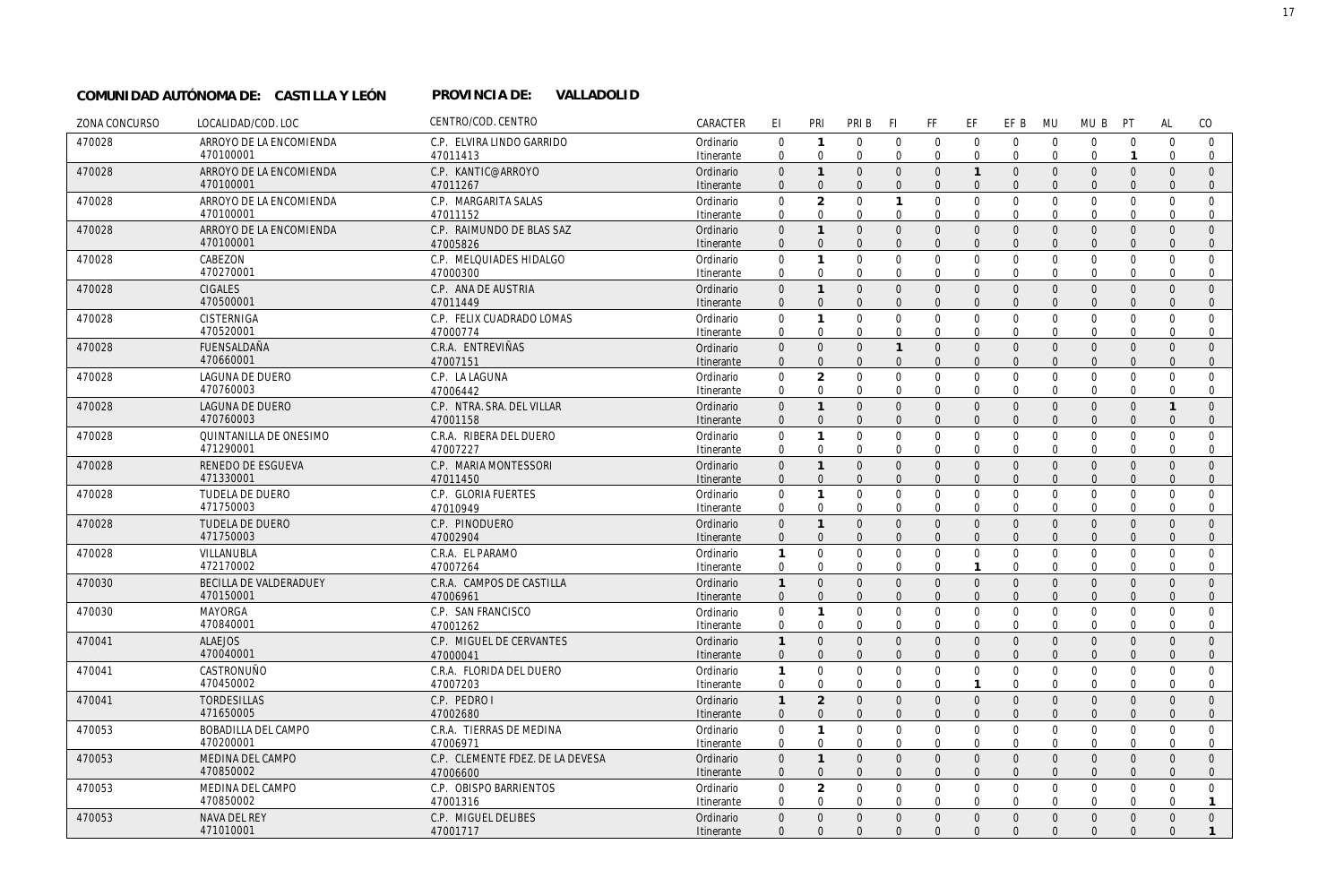#### **VALLADOLID COMUNIDAD AUTÓNOMA DE: CASTILLA Y LEÓN PROVINCIA DE:**

| ZONA CONCURSO | LOCALIDAD/COD. LOC       | CENTRO/COD. CENTRO       | CARACTER   | EI       | PRI | PRI B    |          |          | EF | FF B | MU | MU B | PT | AL | CO.      |
|---------------|--------------------------|--------------------------|------------|----------|-----|----------|----------|----------|----|------|----|------|----|----|----------|
| 470065        | ALDEAMAYOR DE SAN MARTIN | C.P. MIGUEL DELIBES      | Ordinario  |          |     |          | $\left($ | $\left($ |    |      |    |      |    |    |          |
|               | 470070001                | 47000075                 | Itinerante |          |     |          |          |          |    |      |    |      |    |    |          |
| 470065        | <b>ISCAR</b>             | C.P. ALVAR FAÑEZ         | Ordinario  | $\Omega$ | 0   | $\Omega$ | $\Omega$ | $\Omega$ |    |      |    |      |    |    |          |
|               | 470750001                | 47001122                 | Itinerante |          |     |          |          |          |    |      |    |      |    |    |          |
| 470065        | MOJADOS                  | C.P. TIERRA DE PINARES   | Ordinario  |          |     |          | n        | $\Omega$ |    |      |    |      |    |    |          |
|               | 470900002                | 47001559                 | Itinerante |          |     |          |          |          |    |      |    |      |    |    |          |
| 470065        | OLMEDO                   | C.P. VILLA DEL CABALLERO | Ordinario  | $\Omega$ |     | $\Omega$ |          | $\Omega$ |    |      |    |      |    |    | $\Omega$ |
|               | 471040002                | 47001781                 | Itinerante |          |     |          |          |          |    |      |    |      |    |    |          |
| 470065        | PEDRAJAS DE SAN ESTEBAN  | C.P. VIRGEN DE SACEDON   | Ordinario  |          |     |          | $\left($ |          |    |      |    |      |    |    |          |
|               | 471120001                | 47001870                 | Itinerante |          |     |          |          |          |    |      |    |      |    |    |          |
| 470077        | PEÑAFIEL                 | C.R.A. LA VILLA          | Ordinario  |          |     | $\Omega$ | $\Omega$ | $\Omega$ |    |      |    |      |    |    |          |
|               | 471140004                | 47007331                 | Itinerante |          |     |          |          |          |    |      |    |      |    |    |          |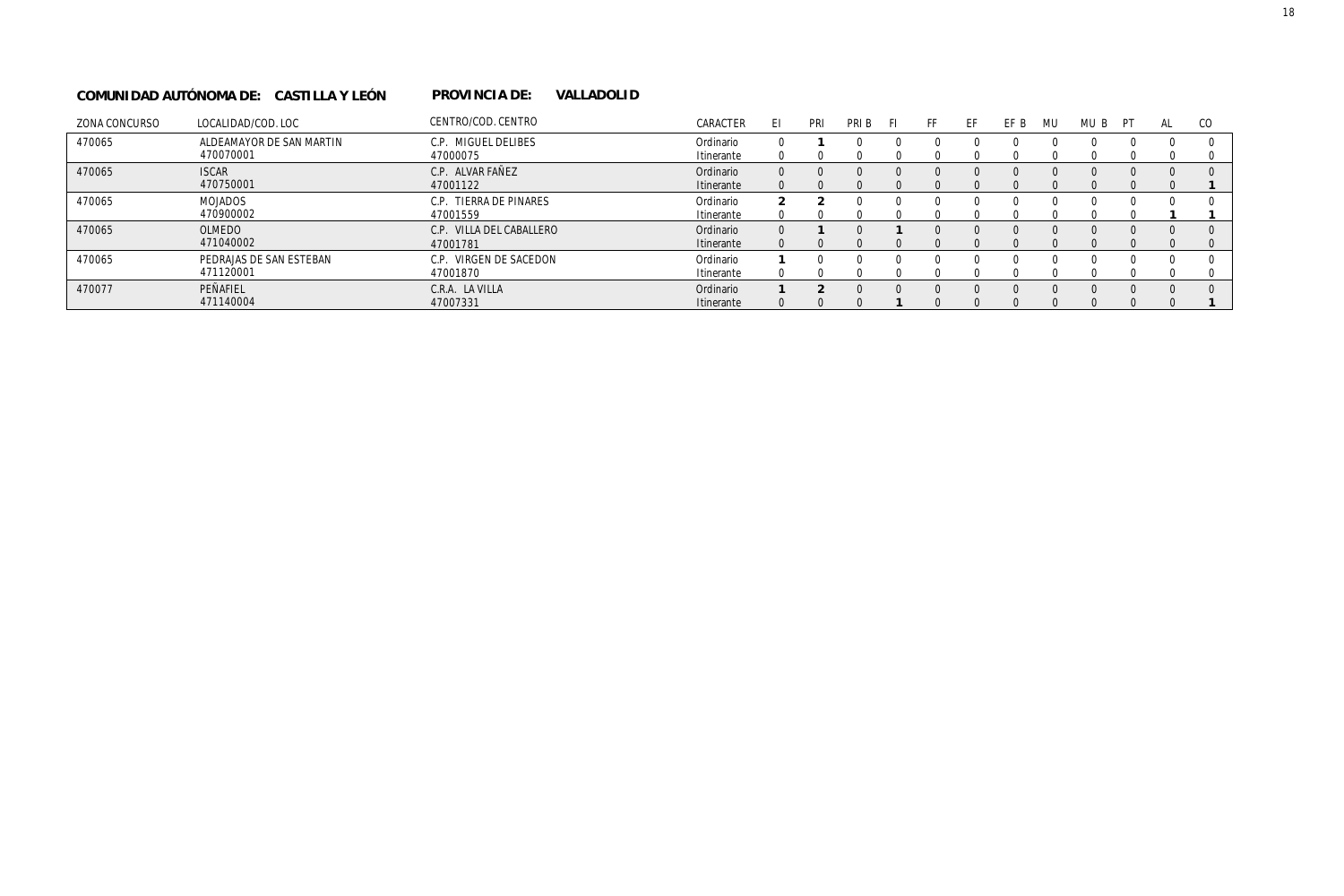#### PROVINCIA DE: **ZAMORA COMUNIDAD AUTÓNOMA DE: CASTILLA Y LEÓN PROVINCIA DE:**

| ZONA CONCURSO | LOCALIDAD/COD. LOC        | CENTRO/COD. CENTRO               | CARACTER   | EI.          | PRI            | PRI B          | <b>FI</b>      | FF             | EF             | EF B           | <b>MU</b>      | MU B         | PT             | <b>AL</b>    | CO             |
|---------------|---------------------------|----------------------------------|------------|--------------|----------------|----------------|----------------|----------------|----------------|----------------|----------------|--------------|----------------|--------------|----------------|
| 490015        | ZAMORA                    | C.P. ALEJANDRO CASONA            | Ordinario  | $\mathbf{1}$ | $\mathbf{1}$   | $\mathbf 0$    | $\mathbf 0$    | $\mathbf 0$    | $\mathbf 0$    | $\mathbf 0$    | $\mathbf 0$    | $\mathbf 0$  | $\overline{1}$ | $\mathbf 0$  | $\mathbf 0$    |
|               | 492750002                 | 49006482                         | Itinerante | $\mathbf 0$  | $\mathbf 0$    | $\mathbf 0$    | $\mathbf 0$    | $\mathbf 0$    | $\mathbf 0$    | $\mathbf{0}$   | $\overline{0}$ | $\mathbf 0$  | $\mathbf 0$    | $\mathbf 0$  | $\mathbf{0}$   |
| 490015        | ZAMORA                    | C.P. D. JOSE GALERA MORENO       | Ordinario  | $\mathbf{0}$ | $\mathbf{1}$   | $\mathbf{0}$   | $\mathbf{0}$   | $\mathbf{0}$   | $\mathbf{0}$   | $\mathbf{0}$   | $\Omega$       | $\mathbf{0}$ | $\mathbf{0}$   | $\Omega$     | $\Omega$       |
|               | 492750002                 | 49006585                         | Itinerante | $\mathbf{0}$ | $\overline{0}$ | $\overline{0}$ | $\overline{0}$ | $\mathbf{0}$   | $\overline{0}$ | $\mathbf{0}$   | $\Omega$       | $\mathbf{0}$ | $\Omega$       | $\Omega$     | $\mathbf{0}$   |
| 490015        | ZAMORA                    | C.P. GONZALO DE BERCEO           | Ordinario  | $\mathbf{1}$ | $\overline{2}$ | $\mathbf 0$    | $\mathbf 0$    | $\mathbf 0$    | $\mathbf 0$    | $\mathbf 0$    | $\mathbf 0$    | $\mathbf{0}$ | $\mathbf{0}$   | $\mathbf{0}$ | $\mathbf 0$    |
|               | 492750002                 | 49006068                         | Itinerante | $\mathbf 0$  | $\mathbf 0$    | $\mathbf{0}$   | $\mathbf{0}$   | $\mathbf 0$    | $\mathbf 0$    | $\mathbf 0$    | $\mathbf{0}$   | $\mathbf 0$  | $\mathbf 0$    | $\Omega$     | 0              |
| 490015        | ZAMORA                    | C.P. JACINTO BENAVENTE           | Ordinario  | $\mathbf{1}$ | $\mathbf{1}$   | $\mathbf{0}$   | $\mathbf{0}$   | $\overline{0}$ | $\overline{0}$ | $\overline{0}$ | $\Omega$       | $\mathbf{0}$ | $\Omega$       | $\Omega$     | $\Omega$       |
|               | 492750002                 | 49005477                         | Itinerante | $\mathbf{0}$ | $\mathbf{0}$   | $\overline{0}$ | $\overline{0}$ | $\mathbf{0}$   | $\Omega$       | $\mathbf{0}$   | $\Omega$       | $\mathbf{0}$ | $\mathbf{0}$   | $\Omega$     | $\mathbf{1}$   |
| 490015        | ZAMORA                    | C.P. JUAN XXIII                  | Ordinario  | $\mathbf{0}$ | $\mathbf 0$    | $\mathbf 0$    | $\mathbf{1}$   | $\mathbf 0$    | $\mathbf 0$    | $\mathbf 0$    | $\Omega$       | $\mathbf 0$  | $\mathbf{0}$   | $\mathbf 0$  | $\mathbf 0$    |
|               | 492750002                 | 49005431                         | Itinerante | 0            | 0              | $\mathbf 0$    | 0              | $\mathbf 0$    | 0              | $\mathbf 0$    | $\mathbf 0$    | 0            | 0              |              | 0              |
| 490015        | ZAMORA                    | C.P. LA HISPANIDAD               | Ordinario  | $\mathbf{0}$ | $\mathbf{1}$   | $\mathbf{0}$   | $\mathbf{0}$   | $\mathbf{0}$   | $\mathbf{0}$   | $\overline{0}$ | $\Omega$       | $\mathbf{0}$ | $\Omega$       | $\Omega$     | $\Omega$       |
|               | 492750002                 | 49005428                         | Itinerante | $\mathbf{0}$ | $\mathbf{0}$   | $\overline{0}$ | $\overline{0}$ | $\mathbf{0}$   | $\Omega$       | $\mathbf{0}$   | $\Omega$       | $\mathbf{0}$ | $\mathbf{0}$   | $\Omega$     | $\mathbf{0}$   |
| 490015        | ZAMORA                    | C.P. LA VIÑA                     | Ordinario  | $\mathbf{1}$ | $\mathbf{1}$   | $\mathbf 0$    | $\mathbf 0$    | $\mathbf 0$    | $\mathbf 0$    | $\mathbf 0$    | $\mathbf 0$    | $\mathbf 0$  | $\mathbf 0$    | $\Omega$     | $\mathbf 0$    |
|               | 492750002                 | 49006871                         | Itinerante | $\mathbf 0$  | $\mathbf 0$    | $\mathbf 0$    | $\mathbf 0$    | $\mathbf 0$    | $\mathbf 0$    | $\mathbf 0$    | $\Omega$       | $\mathbf 0$  | $\mathbf 0$    | 0            | $\mathbf{0}$   |
| 490015        | ZAMORA                    | C.P. NTRA. SRA. DE LA CANDELARIA | Ordinario  | $\mathbf 0$  | $\mathbf{3}$   | $\mathbf{0}$   | $\mathbf{0}$   | $\mathsf{O}$   | $\overline{0}$ | $\overline{0}$ | $\Omega$       | $\mathbf{0}$ | $\mathbf{0}$   | $\Omega$     | $\mathbf{0}$   |
|               | 492750002                 | 49005441                         | Itinerante | $\mathbf{0}$ | $\Omega$       | $\Omega$       | $\Omega$       | $\Omega$       | $\Omega$       | $\Omega$       | $\Omega$       | $\Omega$     | $\Omega$       | $\Omega$     | $\mathbf{1}$   |
| 490015        | ZAMORA                    | C.P. OBISPO NIETO                | Ordinario  | 3            | $\mathbf 0$    | $\mathbf 0$    | $\mathbf 0$    | $\mathbf 0$    | $\overline{0}$ | $\mathbf 0$    | $\mathbf 0$    | $\mathbf 0$  | $\mathbf 0$    | $\mathbf 0$  | $\mathbf{0}$   |
|               | 492750002                 | 49005490                         | Itinerante | $\mathbf 0$  | $\mathbf 0$    | $\mathbf{0}$   | $\Omega$       | $\mathbf 0$    | $\mathbf 0$    | $\Omega$       | $\Omega$       | $\mathbf 0$  | $\Omega$       | $\Omega$     | $\mathbf 0$    |
| 490015        | ZAMORA                    | C.P. RIOMANZANAS                 | Ordinario  | $\mathbf{0}$ | $\mathbf{1}$   | $\mathbf{0}$   | $\overline{0}$ | $\mathsf 0$    | $\overline{0}$ | $\overline{0}$ | $\Omega$       | $\mathbf{0}$ | $\mathbf{0}$   | $\Omega$     | $\mathbf{0}$   |
|               | 492750002                 | 49006627                         | Itinerante | $\mathbf{0}$ | $\mathbf{0}$   | $\mathbf{0}$   | $\Omega$       | $\mathbf{0}$   | $\overline{0}$ | $\Omega$       | $\mathbf{1}$   | $\mathbf{0}$ | $\mathbf{0}$   | $\Omega$     | $\mathbf{0}$   |
| 490015        | ZAMORA                    | C.P. SAN JOSE DE CALASANZ        | Ordinario  | $\mathbf{1}$ | $\mathbf 0$    | $\mathbf 0$    | $\mathbf 0$    | $\mathbf 0$    | $\mathbf 0$    | $\mathbf 0$    | $\overline{0}$ | $\mathbf 0$  | $\mathbf 0$    | $\mathbf 0$  | $\mathbf 0$    |
|               | 492750002                 | 49005404                         | Itinerante | $\mathbf 0$  | $\mathbf 0$    | $\Omega$       | $\Omega$       | $\Omega$       | $\Omega$       | $\Omega$       | -1             | $\Omega$     | $\Omega$       | $\Omega$     | $\mathbf{0}$   |
| 490015        | ZAMORA                    | C.P. SANCHO II                   | Ordinario  | $\mathbf{1}$ | $\mathbf{3}$   | $\mathbf 0$    | $\mathbf{0}$   | $\mathsf 0$    | $\mathbf 0$    | $\mathbf 0$    | $\overline{0}$ | $\mathbf 0$  | $\mathbf{0}$   | $\Omega$     | $\mathbf{0}$   |
|               | 492750002                 | 49006093                         | Itinerante | $\mathbf{0}$ | $\mathbf{0}$   | $\mathbf{0}$   | $\Omega$       | $\mathbf{0}$   | $\overline{0}$ | $\mathbf{0}$   | $\Omega$       | $\mathbf{0}$ | $\mathbf{0}$   | $\Omega$     | $\mathbf{0}$   |
| 490015        | ZAMORA                    | C.E.E. VIRGEN DEL CASTILLO       | Ordinario  | $\mathbf 0$  | $\mathbf 0$    | $\mathbf 0$    | $\mathbf 0$    | $\mathbf 0$    | $\mathbf 0$    | $\mathbf 0$    | $\mathbf 0$    | $\mathbf 0$  | $\mathbf{1}$   | $\mathbf{1}$ | $\mathbf{0}$   |
|               | 492750002                 | 49006691                         | Itinerante | $\mathbf 0$  | $\mathbf 0$    | $\Omega$       | $\Omega$       | $\mathbf 0$    | $\overline{0}$ | $\Omega$       | $\Omega$       | $\Omega$     | $\mathbf{0}$   | $\Omega$     | $\mathbf 0$    |
| 490027        | MORALES DE TORO           | C.R.A. ALFOZ DE TORO             | Ordinario  | $\mathbf 0$  | $\mathbf{1}$   | $\mathbf 0$    | $\mathbf{0}$   | $\mathsf{O}$   | $\mathbf 0$    | $\mathbf 0$    | $\Omega$       | $\mathsf{O}$ | $\mathbf{0}$   | $\mathbf{0}$ | $\mathbf{0}$   |
|               | 491290001                 | 49007191                         | Itinerante | $\mathbf{0}$ | $\mathbf{0}$   | $\overline{0}$ | $\overline{0}$ | $\mathbf{0}$   | $\overline{0}$ | $\mathbf{0}$   | $\Omega$       | $\mathbf{0}$ | $\mathbf{0}$   | $\mathbf{0}$ | $\mathbf{1}$   |
| 490027        | <b>TORO</b>               | C.P. MAGDALENA ULLOA             | Ordinario  | $\mathbf 0$  | $\mathbf{1}$   | $\mathbf 0$    | $\mathbf 0$    | $\mathbf 0$    | $\mathbf 0$    | $\mathbf 0$    | $\mathbf 0$    | $\mathbf 0$  | $\mathbf{0}$   | $\mathbf 0$  | $\mathbf 0$    |
|               | 492190005                 | 49004497                         | Itinerante | $\mathbf 0$  | $\mathbf 0$    | $\mathbf 0$    | $\mathbf{0}$   | $\mathbf 0$    | $\overline{0}$ | $\mathbf 0$    | $\Omega$       | $\mathbf 0$  | $\mathbf 0$    | $\Omega$     | $\mathbf{1}$   |
| 490027        | <b>TORO</b>               | C.P. VIRGEN DEL CANTO            | Ordinario  | $\mathbf 0$  | $\mathbf{1}$   | $\mathbf 0$    | $\mathbf 0$    | $\mathsf 0$    | $\mathbf 0$    | $\mathbf 0$    | $\Omega$       | $\mathbf{0}$ | $\mathbf{0}$   | $\mathbf{0}$ | $\mathbf{0}$   |
|               | 492190005                 | 49006469                         | Itinerante | $\mathbf 0$  | $\overline{0}$ | $\mathbf 0$    | $\overline{0}$ | $\mathbf 0$    | $\overline{0}$ | $\mathbf 0$    | $\Omega$       | $\mathbf 0$  | $\overline{0}$ | $\mathbf{0}$ | $\mathbf{0}$   |
| 490039        | VILLANUEVA DEL CAMPO      | C.R.A. VILLANUEVA DEL CAMPO      | Ordinario  | $\mathbf 0$  | $\mathbf{1}$   | $\mathbf 0$    | $\mathbf{0}$   | $\mathbf 0$    | $\mathbf 0$    | $\mathbf 0$    | $\mathbf{0}$   | $\mathbf 0$  | $\mathbf{0}$   | $\Omega$     | $\mathbf 0$    |
|               | 492600001                 | 49007395                         | Itinerante | $\mathbf 0$  | $\mathbf 0$    | $\mathbf{0}$   | $\mathbf{0}$   | $\mathbf 0$    | $\mathbf{0}$   | $\mathbf 0$    | $\mathbf 0$    | $\mathbf 0$  | $\mathbf 0$    | $\Omega$     | $\mathbf 0$    |
| 490040        | <b>BENAVENTE</b>          | C.P. BUENOS AIRES                | Ordinario  | $\mathbf 0$  | $\overline{2}$ | $\mathbf 0$    | $\overline{0}$ | $\mathbf 0$    | $\mathbf 0$    | $\mathbf 0$    | $\Omega$       | $\mathbf{0}$ | $\mathbf{0}$   | $\Omega$     | $\mathbf{0}$   |
|               | 490210001                 | 49006512                         | Itinerante | $\mathbf{0}$ | $\mathbf 0$    | $\mathbf 0$    | $\mathbf 0$    | $\mathbf{0}$   | $\overline{0}$ | $\overline{0}$ | $\Omega$       | $\mathbf 0$  | $\mathbf 0$    | $\mathbf{0}$ | $\mathbf{0}$   |
| 490040        | <b>BENAVENTE</b>          | C.P. EL PINAR                    | Ordinario  | $\mathbf 0$  | $\overline{2}$ | $\mathbf{0}$   | $\mathbf{0}$   | $\mathbf 0$    | $\mathbf 0$    | $\mathbf 0$    | $\mathbf{0}$   | $\mathbf 0$  | $\mathbf 0$    | $\Omega$     | $\mathbf 0$    |
|               | 490210001                 | 49007620                         | Itinerante | $\mathbf 0$  | $\mathbf 0$    | $\mathbf{0}$   | $\mathbf{0}$   | $\mathbf 0$    | $\mathbf{0}$   | $\mathbf 0$    | $\mathbf{0}$   | $\mathbf 0$  | $\mathbf 0$    | 0            | $\mathbf 0$    |
| 490040        | <b>BENAVENTE</b>          | C.P. FERNANDO II                 | Ordinario  | $\mathbf 0$  | $\mathbf 0$    | $\mathbf 0$    | $\mathbf 0$    | $\mathsf{O}$   | $\mathbf 0$    | $\mathbf 0$    | $\overline{0}$ | $\mathsf{O}$ | $\mathbf{0}$   | $\mathbf{0}$ | $\mathbf{0}$   |
|               | 490210001                 | 49006263                         | Itinerante | $\mathbf{0}$ | $\mathbf{0}$   | $\mathbf{0}$   | $\overline{0}$ | $\mathbf{0}$   | $\mathbf{0}$   | $\mathbf{0}$   | $\Omega$       | $\mathbf{0}$ | $\mathbf{0}$   | $\mathbf{1}$ | $\mathbf{0}$   |
| 490040        | <b>BENAVENTE</b>          | C.P. LOS SALADOS                 | Ordinario  | $\mathbf 0$  | $\mathbf 0$    | $\mathbf{0}$   | $\mathbf{0}$   | $\mathbf 0$    | $\overline{0}$ | $\mathbf 0$    | $\Omega$       | $\mathbf 0$  | $\mathbf 0$    | $\mathbf{1}$ | $\mathbf 0$    |
|               | 490210001                 | 49000339                         | Itinerante | $\mathbf 0$  | $\mathbf 0$    | $\mathbf{0}$   | $\mathbf{0}$   | $\mathbf 0$    | $\mathbf{0}$   | $\mathbf{0}$   | $\mathbf{0}$   | $\mathbf{0}$ | $\mathbf{0}$   | $\mathbf 0$  | $\mathbf{1}$   |
| 490040        | <b>BENAVENTE</b>          | C.P. SAN ISIDRO                  | Ordinario  | $\mathbf{0}$ | $\mathbf{1}$   | $\mathbf 0$    | $\overline{0}$ | $\overline{0}$ | $\overline{0}$ | $\mathbf 0$    | $\Omega$       | $\mathbf{0}$ | $\mathbf{0}$   | $\mathbf{0}$ | $\mathbf{0}$   |
|               | 490210001                 | 49006731                         | Itinerante | $\mathbf{0}$ | $\Omega$       | $\overline{0}$ | $\Omega$       | $\mathbf{0}$   | $\overline{0}$ | $\overline{0}$ | $\Omega$       | $\mathbf{0}$ | $\mathbf{0}$   | $\Omega$     | $\overline{0}$ |
| 490052        | <b>CARBAJALES DE ALBA</b> | C.P. IGNACIO SARDA               | Ordinario  | $\mathbf{1}$ | $\mathbf 0$    | $\mathbf 0$    | $\mathbf 0$    | $\mathbf 0$    | $\mathbf 0$    | $\mathbf 0$    | $\Omega$       | $\mathbf 0$  | $\mathbf 0$    | $\Omega$     | $\mathbf 0$    |
|               | 490360001                 | 49000625                         | Itinerante | $\mathbf 0$  | $\mathbf 0$    | $\mathbf{0}$   | $\Omega$       | $\mathbf 0$    | $\Omega$       | $\mathbf 0$    | $\Omega$       | $\mathbf 0$  | $\Omega$       | $\Omega$     | $\mathbf 0$    |
| 490052        | <b>MONFARRACINOS</b>      | C.R.A. TIERRA DEL PAN            | Ordinario  | $\mathbf{1}$ | $\mathbf{1}$   | $\mathbf{0}$   | $\overline{0}$ | $\overline{0}$ | $\mathbf{0}$   | $\overline{0}$ | $\overline{0}$ | $\mathbf{0}$ | $\mathbf{0}$   | $\Omega$     | $\mathbf{0}$   |
|               | 491220001                 | 49007231                         | Itinerante | $\mathbf{0}$ | $\Omega$       | $\Omega$       | $\Omega$       | $\Omega$       | $\Omega$       | $\Omega$       | $\Omega$       | $\Omega$     | $\Omega$       | $\Omega$     | $\Omega$       |